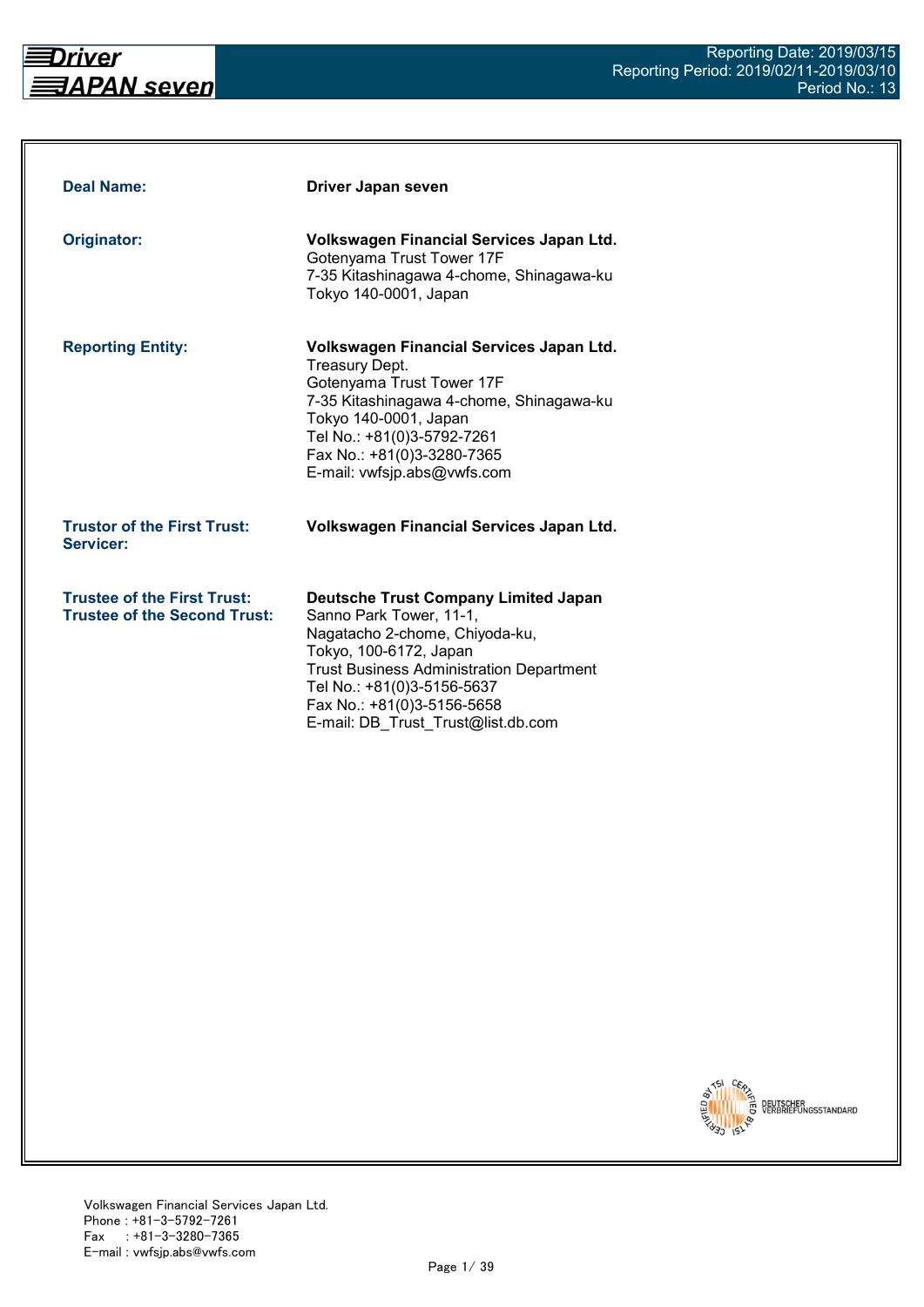## **Contents**

| <b>Page</b> Tables of Contents                               |
|--------------------------------------------------------------|
| 1 Front Page                                                 |
| 2 Contents                                                   |
| <b>3 Deal Overview</b>                                       |
| 4 Deal Overview: Counterparties I                            |
| <b>5 Deal Overview: Counterparties II</b>                    |
| 6 Information regarding the TBI and ABL to the Second Trust  |
| <b>7</b> Pool Information                                    |
| <b>8 Available Distribution</b>                              |
| 9 Waterfall                                                  |
| <b>10 Credit Enhancement</b>                                 |
| 11 Cumulative Gross Loss Ratio & Performance Trigger         |
| 12 Cumulative Gross Loss Ratio & Performance Trigger (Chart) |
| 13 Default & Delinquencies                                   |
| 14 Run Out Schedule (Previous)                               |
| 15 Run Out Schedule                                          |
| 16 Expected Amortization to the Second Trust                 |
| 17 Sub-Servicer                                              |
| 18 Brand                                                     |
| 19 New and Used                                              |
| 20 Product Type                                              |
| <b>21 RV</b>                                                 |
| 22 Brand New and Used                                        |
| 23 Customer Type                                             |
| 24 Outstanding Discounted Principal Balance                  |
| <b>25 Original Principal Amount</b>                          |
| 26 Interest Rate paid by the Obligor                         |
| 27 Original Term                                             |
| <b>28 Remaining Term</b>                                     |
| 29 Seasoning                                                 |
| 30 Type of Car                                               |
| 31 Brand and Model                                           |
| 32 Geographic Dist. by Prefecture                            |
| <b>33 Obligor Concentration</b>                              |
| <b>34 Contract Start Month</b>                               |
| 35 Contract End Month                                        |
| 36 Monthly payment                                           |
| 37 Bonus payment                                             |
| 38 Mortor Type                                               |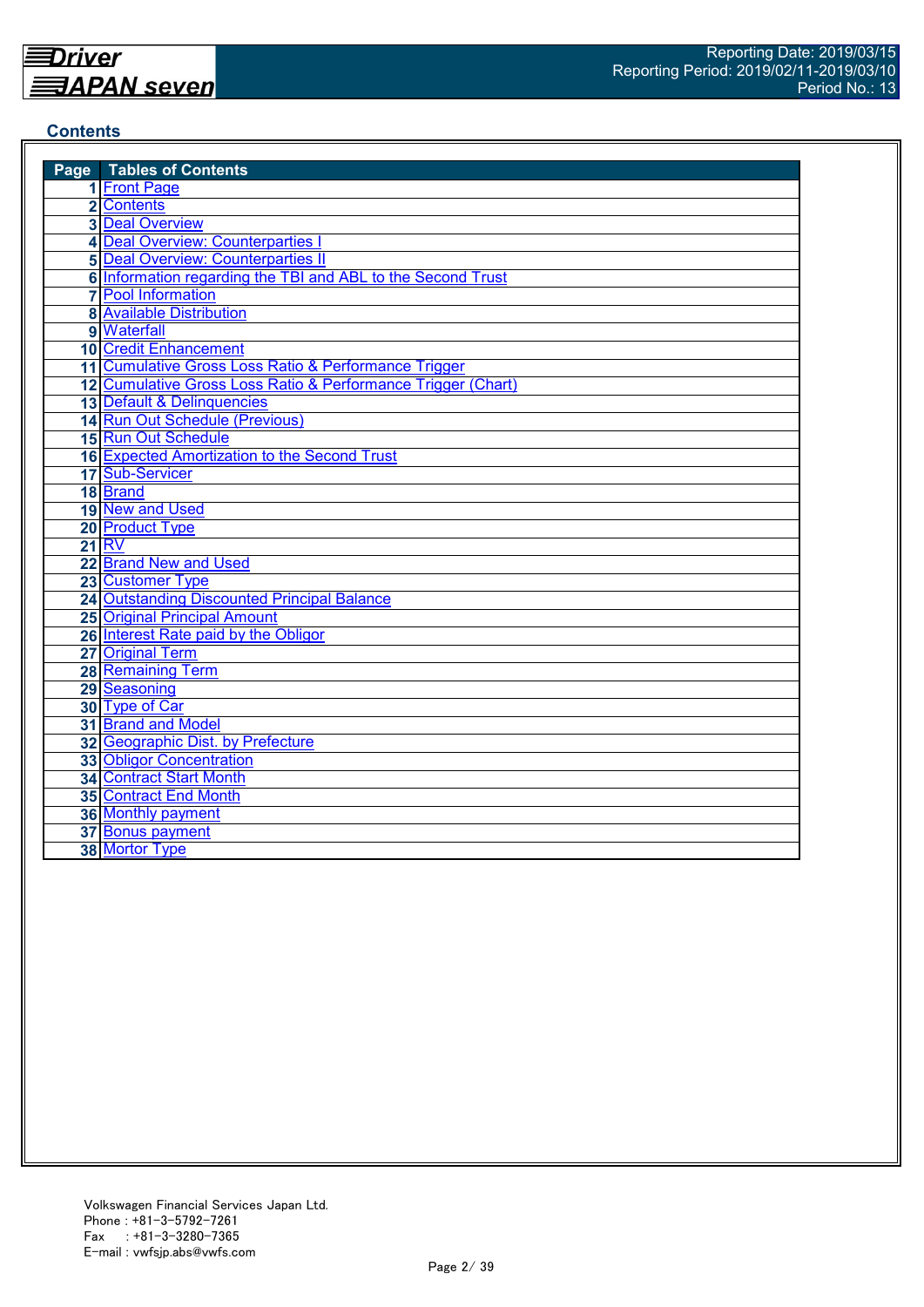#### **Deal Overview**

| <b>Cut Off Date:</b>                | 2018/02/10 |    |                                           |            |
|-------------------------------------|------------|----|-------------------------------------------|------------|
| <b>Trust Commencement Date:</b>     | 2018/02/23 |    | <b>Legal Maturity of the First Trust:</b> | 2026/06/26 |
| <b>Monthly Period:</b>              | 2019/02/11 | to | 2019/03/10                                |            |
| <b>Reporting Date:</b>              | 2019/03/15 |    |                                           |            |
| <b>Reporting Frequency:</b>         | monthly    |    |                                           |            |
| <b>Period No.:</b>                  | 13         |    |                                           |            |
| <b>Remittance Date:</b>             | 2019/03/22 |    |                                           |            |
| <b>Advance Payment Date:</b>        | 2019/03/22 |    |                                           |            |
| <b>Cash Adjustment Date:</b>        | 2019/03/22 |    |                                           |            |
| <b>Additional Entrustment Date:</b> | 2019/03/26 |    |                                           |            |
| <b>Trust Calculation Date:</b>      | 2019/03/26 |    |                                           |            |
| <b>Trust Calculation Period:</b>    | 2019/02/27 | to | 2019/03/26                                |            |
| <b>First Trust Payment Date:</b>    | 2019/03/27 |    |                                           |            |
| <b>Second Trust Payment Date:</b>   | 2019/03/28 |    |                                           |            |
| <b>Interest Calculation Period:</b> | 2019/03/01 | to | 2019/03/28                                |            |
| <b>Next Reporting Date:</b>         | 2019/04/17 |    |                                           |            |

## **Pool information at the Initial Cut off Date**

|                  | <b>Contracts</b> | Number of Outstanding Discounted<br><b>Principal Balance</b> | <b>Outstanding Nominal</b><br><b>Balance</b> |
|------------------|------------------|--------------------------------------------------------------|----------------------------------------------|
| Outstanding Pool | 25,466           | 58,823,742,157 JPY                                           | 61,652,388,600 JPY                           |

| <b>Credit Type</b>            | of Loans    | <b>Percentage Outstanding Discounted</b><br><b>Principal Balance</b> | <b>Percentage of Balance</b> |
|-------------------------------|-------------|----------------------------------------------------------------------|------------------------------|
| <b>Balloon</b>                | 79.91 %     | 52,580,850,830 JPY                                                   | 89.39 %                      |
| <b>IEqual Instalment Loan</b> | 20.09 %     | 6,242,891,327 JPY                                                    | 10.61%                       |
| <b>Total</b>                  | $100.00 \%$ | 58,823,742,157 JPY                                                   | $100.00 \%$                  |

| Type of Car  | of Loans    | <b>Percentage Outstanding Discounted</b><br><b>Principal Balance</b> | <b>Percentage of Balance</b> |
|--------------|-------------|----------------------------------------------------------------------|------------------------------|
| <b>New</b>   | 65.02 %     | 44,831,636,726 JPY                                                   | 76.21 %                      |
| Used         | 34.98 %     | 13,992,105,431 JPY                                                   | 23.79 %                      |
| <b>Total</b> | $100.00 \%$ | 58,823,742,157 JPY                                                   | 100.00 %                     |
|              |             |                                                                      |                              |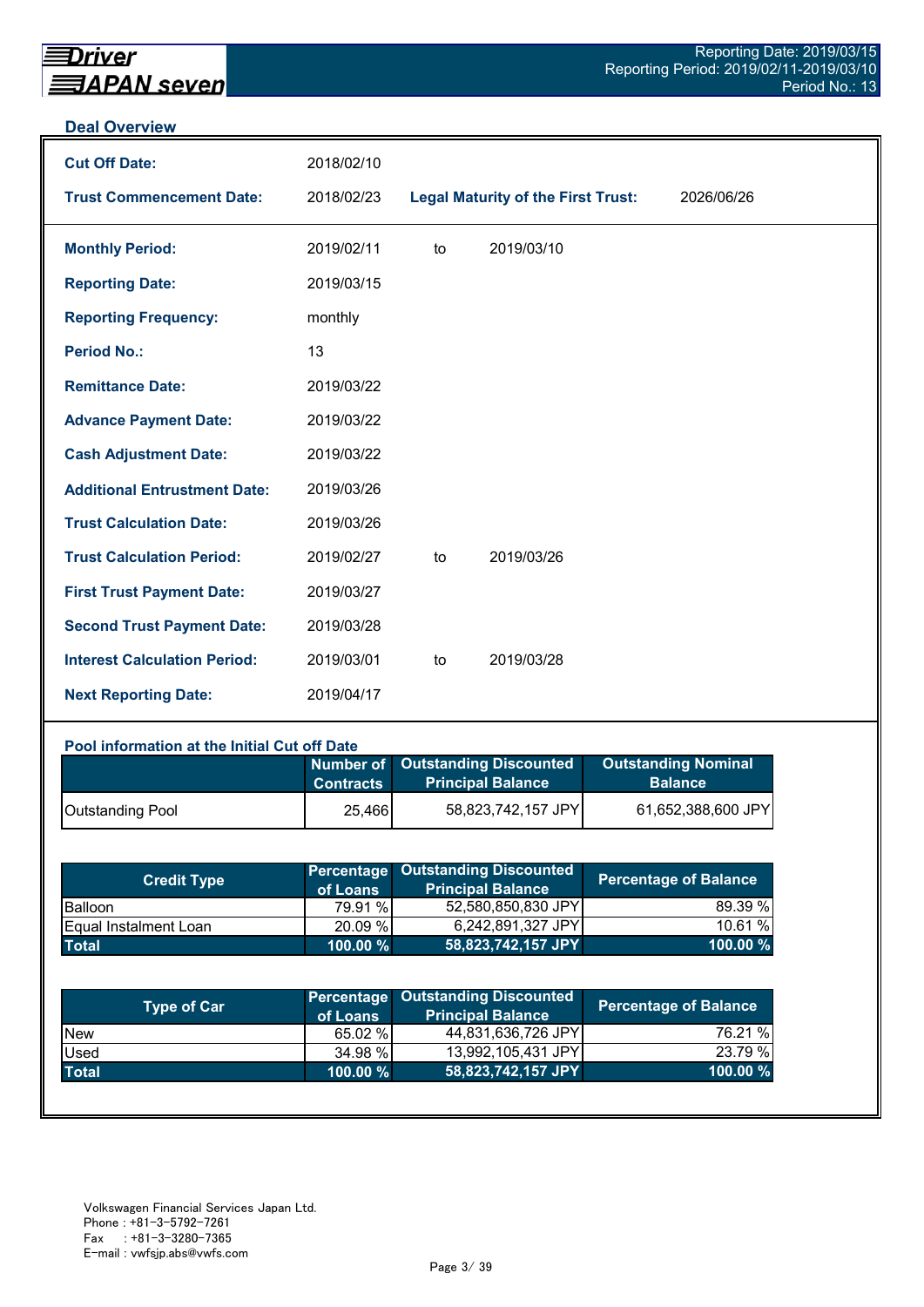## **Deal Overview: Counterparties I**

|                                                                                                                                             | Rating         |                |               |              |                |               |                     |               |               |
|---------------------------------------------------------------------------------------------------------------------------------------------|----------------|----------------|---------------|--------------|----------------|---------------|---------------------|---------------|---------------|
|                                                                                                                                             |                | <b>Moody's</b> |               | <b>Fitch</b> |                |               | <b>R&amp;I</b>      |               |               |
| <b>Joint Lead Managers:</b>                                                                                                                 | Long<br>Term   | Short<br>Term  | Outlook       | Long<br>Term | Short<br>Term  | Outlook       | Long<br><b>Term</b> | Short<br>Term | Outlook       |
| Mizuho Securities Co., Ltd.<br>Otemachi Tower, 5-5,<br>Otemachi 1-chome,<br>Chiyoda-ku,<br>Tokyo 100-8176, Japan                            | A <sub>1</sub> | $P-1$          | <b>Stable</b> | n.a.         | n.a.           | n.a.          | AA-                 | $a - 1 +$     | <b>Stable</b> |
| <b>BNP Paribas Securities (Japan) Limited</b><br>GranTokyo North Tower, 9-1,<br>Marunouchi 1-chome,<br>Chiyoda-ku,<br>Tokyo 100-6740, Japan | n.a.           | n.a.           | n.a.          | n.a.         | n.a.           | n.a.          | n.a.                | n.a.          | n.a.          |
| <b>Trust Management Account Bank:</b><br><b>MUFG Bank, Ltd.</b><br>4-2 Toranomon 1-chome,<br>Minato-ku<br>Tokyo 105-0001, Japan             | A <sub>1</sub> | $P-1$          | <b>Stable</b> | A            | F <sub>1</sub> | <b>Stable</b> | AA-                 | $a - 1 +$     | <b>Stable</b> |

#### **Originator: Trustor of the First Trust: Servicer: Volkswagen Financial Services Japan Ltd.** Gotenyama Trust Tower 17F 7-35 Kitashinagawa 4-chome, Shinagawa-ku Tokyo 140-0001, Japan

#### **Trustee of the First Trust:**

**Trustee of the Second Trust: Deutsche Trust Company Limited Japan** Attn.: Driver Japan Seven Trust Business Administration Department

#### **ABL Lender to the First Trust:**

**Trustor of the Second Trust:** Mizuho Securities Co., Ltd.

#### **Seller of the Trust Beneficial**

**Interest of the Second Trust** Mizuho Securities Co., Ltd. BNP Paribas Securities (Japan) Limited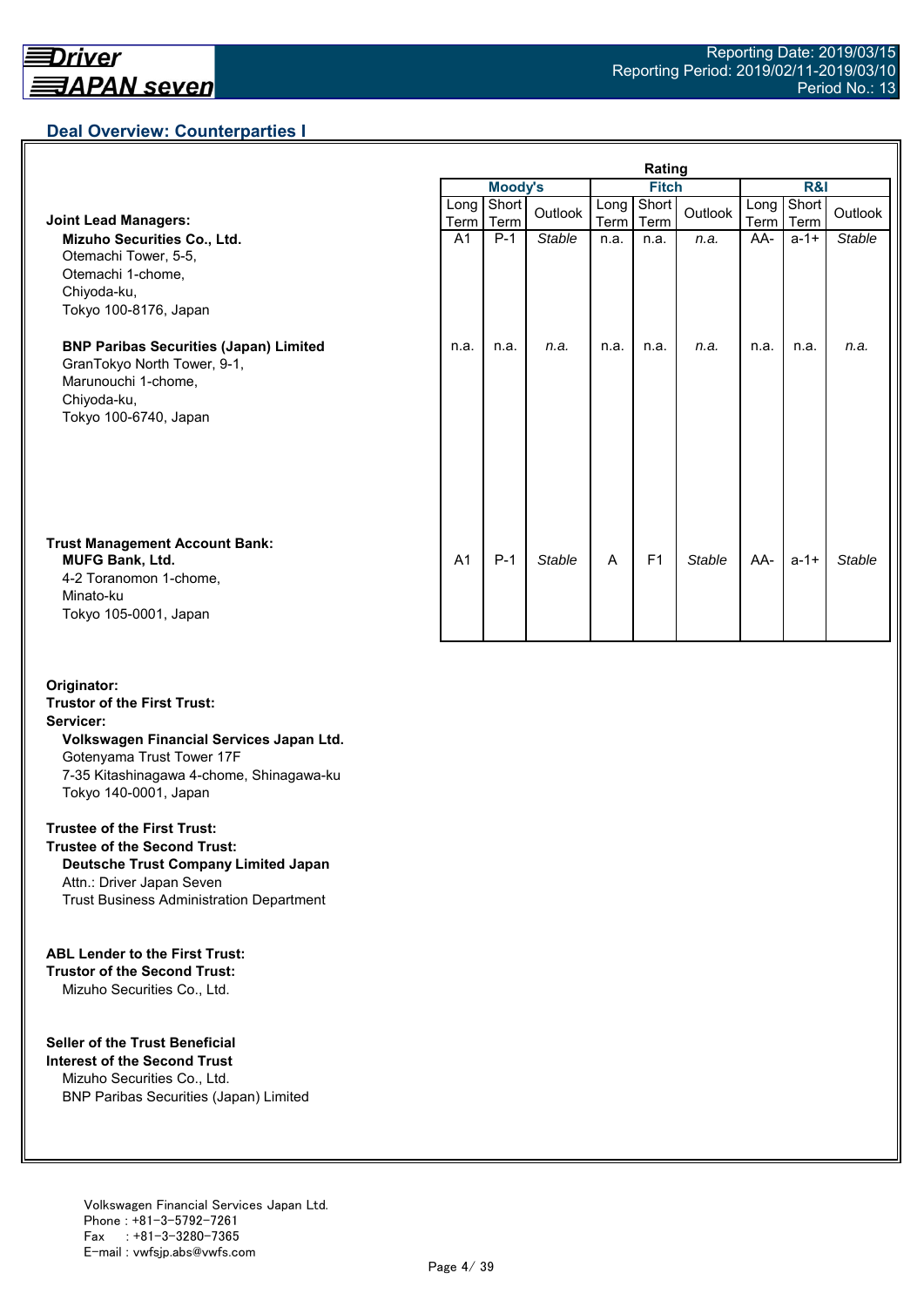## **Rating Agencies:**

**Moody's SF Japan K.K.** Attn.: Driver Japan seven Structure Finance Group Monitoring Division 5-1 Atago 2-chome, Minato-ku Tokyo 105-6220, Japan E-mail: monitor.msfj@moodys.com

## **Fitch Ratings Japan Limited**

Attn.: Driver Japan seven Structured Finance Kojimachi Crystal City East Wing 3rd Floor, 4-8 Kōjimachi, Chiyoda-ku, Tokyo 102-0083, Japan E-mail: tokyo.surveillance@fitchratings.com

#### **Rating and Investment Information, Inc.**

Attn.: Monitoring Group Department: Structured Finance Department TERRACE SQUARE, 3-22, Kanda Nishikicho, Chiyoda-ku, Tokyo 101-0054, Japan E-mail: sfmonitor@r-i.co.jp

|                                         | Rating  |             |         |              |      |               |                |      |         |  |
|-----------------------------------------|---------|-------------|---------|--------------|------|---------------|----------------|------|---------|--|
| <b>Rating of VW</b>                     | Moody's |             |         | <b>Fitch</b> |      |               | <b>R&amp;I</b> |      |         |  |
|                                         | Short I | Long        | Outlook | Short        | Long | Outlook       | Short          | Long | Outlook |  |
|                                         |         | Term I Term |         | Term .       | Term |               | Term           | Гerm |         |  |
|                                         |         |             |         |              |      |               |                |      |         |  |
| <b>Volkswagen Financial Services AG</b> | $P-2$   | A3          | Stable  | n.a.         | n.a. | n.a.          | n.a.           | n.a. | n.a.    |  |
|                                         |         |             |         |              |      |               |                |      |         |  |
| Volkswagen AG                           | $P-2$   | A3          | Stable  | F2           | BBB+ | <b>Stable</b> | n.a.           | n.a. | n.a.    |  |
|                                         |         |             |         |              |      |               |                |      |         |  |

#### Reporting Date: 2019/03/15 Reporting Period: 2019/02/11-2019/03/10 Period No.: 13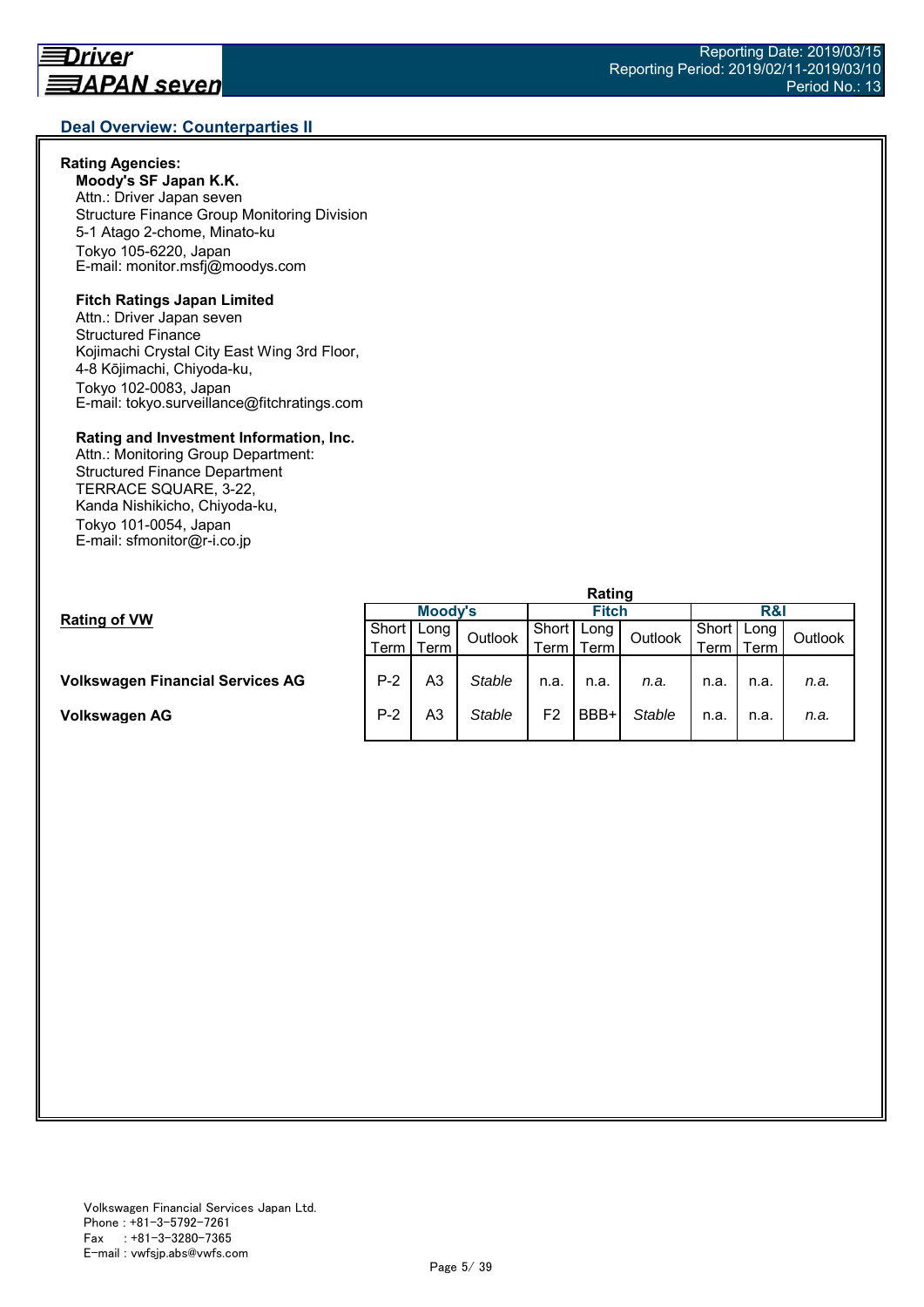## <u> ヨAPAN seven</u> **Information regarding Trust Beneficial Interest of the Second Trust & Asset Backed Loan to the Second Trust**

| <b>Rating Details</b>                                                                                                                                       | TBI                                                                                                            | <b>ABL</b>                                                    |
|-------------------------------------------------------------------------------------------------------------------------------------------------------------|----------------------------------------------------------------------------------------------------------------|---------------------------------------------------------------|
| <b>Rating at Issue Date</b><br>Moody's<br>Fitch<br>R&I                                                                                                      | Aaa(sf)<br>AAAsf<br>AAA                                                                                        | Aaa(sf)<br>AAAsf<br><b>AAA</b>                                |
| <b>Current Rating</b><br>Moody's<br>Fitch<br>R&I                                                                                                            | Aaa(sf)<br>AAAsf<br><b>AAA</b>                                                                                 | Aaa(sf)<br>AAAsf<br><b>AAA</b>                                |
| <b>Information on TBI &amp; ABL</b>                                                                                                                         | <b>TBI</b>                                                                                                     | <b>ABL</b>                                                    |
| Initial Balance<br><b>Expected Maturity Date</b><br>Legal Maturity of the Second Trust<br><b>Payment Dates</b><br><b>Business Day Convention</b><br>Listing | 41,500,000,000 JPY 13,500,000,000 JPY<br>2022/06/28<br>2026/06/29<br>28th<br><b>Modified Following</b><br>None | 2022/06/28<br>2026/06/29<br>28th<br><b>Modified Following</b> |
| <b>Information on Interest</b>                                                                                                                              | <b>TBI</b>                                                                                                     | <b>ABL</b>                                                    |
| Fixed/Floating<br><b>Current Coupon</b><br>Day Count Convention                                                                                             | Fixed<br>0.17%<br>30/360                                                                                       | Fixed<br>0.17%<br>30/360                                      |

## **Selling Restriction**

The holders of the Beneficial Interest and the ABL Lenders\* are prohibited from dividing, assigning, pledging or creating any other security interest over any of the Beneficial Interest and the Asset Backed Loans without the prior written approval of the Trustee of the Second Trust.

(\*)The holders of the Beneficial Interest and the ABL Lenders are limited to specified investors (*tokutei toushika* ) as defined under Paragraph 31 of Article 2 of the Financial Instruments and Exchange Act (Law no.25 of 1948 as amended).

## **Clean-Up Call**

VWFS Japan as the Trustor of the First Trust has a right at its option to exercise a clean-up call to repurchase of all, but not part, of the outstanding Auto Loan Receivables from the Trustee of the First Trust on any Trust Calculation Date, the Discounted Principal Balance of all outstanding Auto Loan Receivables is expected to be less than ten percent (10%) of the Discounted Principal Balance of the Initial Auto Loan Receivables as of the Initial Cut-off Date after the distribution pursuant to Article 18.1 of the First Trust Agreement on the immediately following First Trust Payment Date.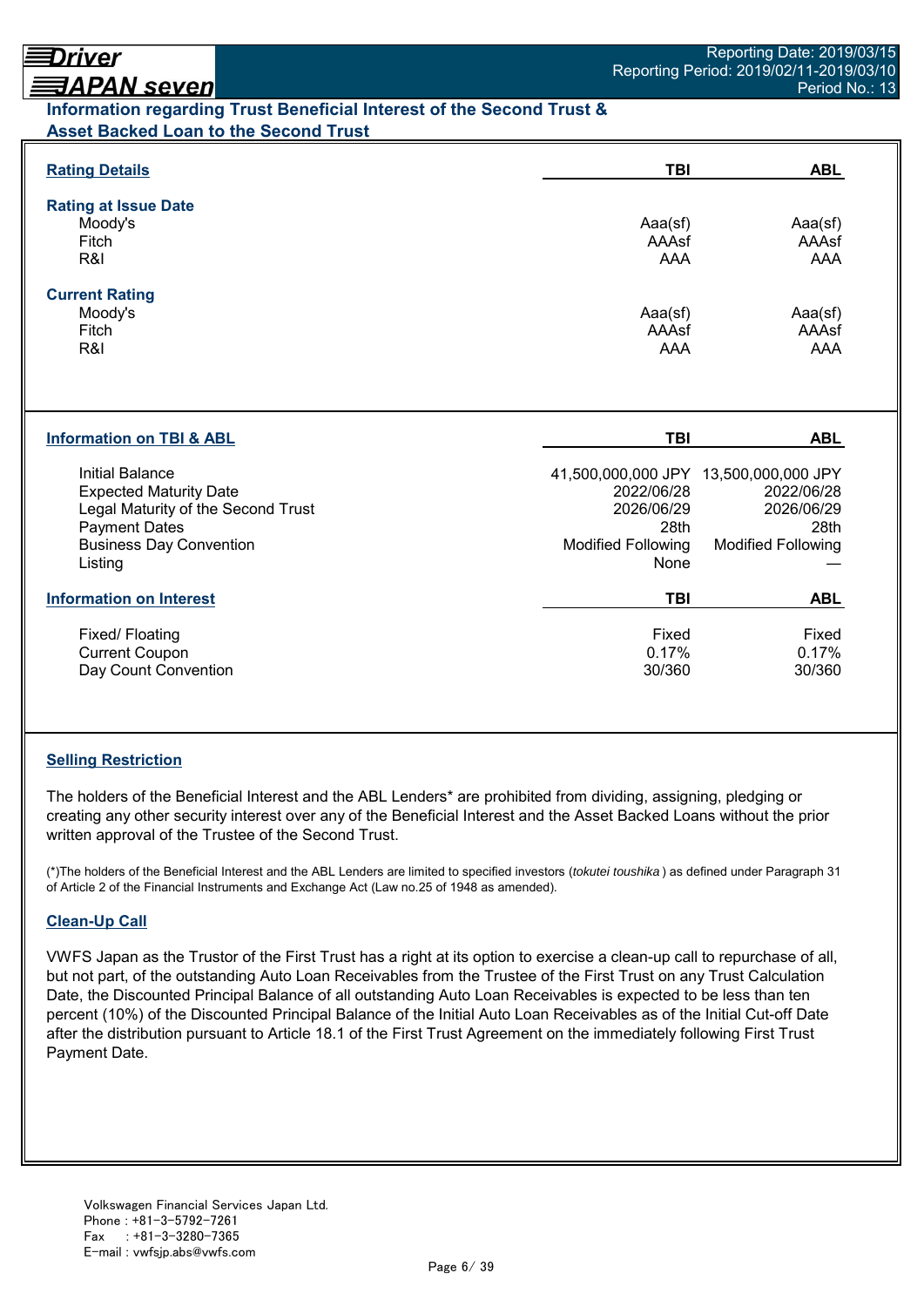## **Pool Information**

#### **Pool Balance on Initial Cut-Off Date**

| <b>Status</b>                | <b>Number of</b><br><b>Contracts</b> | <b>Outstanding</b><br><b>Discounted</b><br><b>Principal Balance</b> |
|------------------------------|--------------------------------------|---------------------------------------------------------------------|
| Normal                       | 25,466                               | 58,823,742,157 JPY                                                  |
| Cancellation                 |                                      | 0 JPY                                                               |
| Early Termination            | 0                                    | 0 JPY                                                               |
| <b>Defaulted Receivables</b> | 0                                    | 0 JPY                                                               |
| Matured                      | Ω                                    | 0 JPY                                                               |
| <b>Refinance Option</b>      | 0                                    | 0 JPY                                                               |
| Repurchase                   |                                      | 0 JPY                                                               |
| <b>Total</b>                 | 25.466                               | 58,823,742,157 JPY                                                  |

#### **Pool Balance before entrustment of Additional Auto Loan Receivables**

| <b>Status</b>            | <b>Number of</b><br><b>Contracts</b><br>on previous EoP | <b>Outstanding</b><br><b>Discounted</b><br><b>Principal Balance</b><br>on previous EoP | <b>Number of</b><br><b>Contracts</b><br>"as Collections"<br>during the<br>Period* | Outstanding<br><b>Discounted</b><br><b>Principal Balance</b><br>"as Collections"<br>relevant Monthly during the relevant<br><b>Monthly Period*</b> | <b>Number of</b><br><b>Contracts</b><br><b>EoP</b> before<br>entrustment of<br><b>Additional Auto</b><br>Loan<br><b>Receivables</b> | <b>Outstanding</b><br><b>Discounted</b><br><b>Principal Balance</b><br><b>EoP</b> before<br>entrustment of<br><b>Additional Auto</b><br><b>Loan Receivables</b> |
|--------------------------|---------------------------------------------------------|----------------------------------------------------------------------------------------|-----------------------------------------------------------------------------------|----------------------------------------------------------------------------------------------------------------------------------------------------|-------------------------------------------------------------------------------------------------------------------------------------|-----------------------------------------------------------------------------------------------------------------------------------------------------------------|
| Normal                   | 30.000                                                  | 60,109,966,808 JPY                                                                     | 29,517                                                                            | 1.011.601.695 JPY                                                                                                                                  | 29,517                                                                                                                              | 58,508,601,507 JPY                                                                                                                                              |
| Cancellation             |                                                         | 0 JPY                                                                                  |                                                                                   | 0 JPY                                                                                                                                              |                                                                                                                                     | 0 JPY                                                                                                                                                           |
| <b>Early Termination</b> |                                                         | 0 JPY                                                                                  | 240                                                                               | 453,088,188 JPY                                                                                                                                    |                                                                                                                                     | 0 JPY                                                                                                                                                           |
| Defaulted Receivables    |                                                         | 0 JPY                                                                                  | 5.                                                                                | 14.398.012 JPY                                                                                                                                     | 0                                                                                                                                   | 0 JPY                                                                                                                                                           |
| Matured                  |                                                         | 0 JPY                                                                                  | 207                                                                               | 77,252,803 JPY                                                                                                                                     | 0                                                                                                                                   | 0 JPY                                                                                                                                                           |
| <b>Refinance Option</b>  |                                                         | 0 JPY                                                                                  | 31                                                                                | 45.024.603 JPY                                                                                                                                     | U                                                                                                                                   | 0 JPY                                                                                                                                                           |
| Repurchase               |                                                         | 0 JPY                                                                                  | $\Omega$                                                                          | 0 JPY                                                                                                                                              | 0                                                                                                                                   | 0 JPY                                                                                                                                                           |
| <b>Total</b>             | 30.000                                                  | 60,109,966,808 JPY                                                                     | 30.000                                                                            | $1,601,365,301$ JPY                                                                                                                                | 29,517                                                                                                                              | $58,508,601,507$ JPY                                                                                                                                            |

#### **Pool Balance after entrustment of Additional Auto Loan Receivables**

| <b>Status</b>            | <b>Number of</b><br><b>Contracts</b><br><b>EoP</b> before<br>entrustment of<br><b>Additional Auto</b><br>Loan<br><b>Receivables</b> | <b>Outstanding</b><br><b>Discounted</b><br><b>Principal Balance</b><br><b>EoP</b> before<br>entrustment of<br><b>Additional Auto</b><br><b>Loan Receivables</b> | Number of<br><b>Contracts</b><br>of Additional<br><b>Auto Loan</b><br><b>Receivables</b> | <b>Outstanding</b><br><b>Discounted</b><br><b>Principal Balance</b><br>of Additional Auto<br><b>Loan Receivables</b> | <b>Number of</b><br><b>Contracts EoP</b><br>after<br>entrustment of<br><b>Additional Auto</b><br>Loan<br><b>Receivables</b> | <b>Outstanding</b><br><b>Discounted</b><br><b>Principal Balance</b><br><b>EoP</b> after<br>entrustment of<br><b>Additional Auto</b><br><b>Loan Receivables</b> |
|--------------------------|-------------------------------------------------------------------------------------------------------------------------------------|-----------------------------------------------------------------------------------------------------------------------------------------------------------------|------------------------------------------------------------------------------------------|----------------------------------------------------------------------------------------------------------------------|-----------------------------------------------------------------------------------------------------------------------------|----------------------------------------------------------------------------------------------------------------------------------------------------------------|
| Normal                   | 29.517                                                                                                                              | 58.508.601.507 JPY                                                                                                                                              |                                                                                          | 0 JPY                                                                                                                | 29.517                                                                                                                      | 58,508,601,507 JPY                                                                                                                                             |
| Cancellation             |                                                                                                                                     | 0 JPY                                                                                                                                                           |                                                                                          | 0 JPY                                                                                                                |                                                                                                                             | 0 JPY                                                                                                                                                          |
| <b>Early Termination</b> |                                                                                                                                     | 0 JPY                                                                                                                                                           |                                                                                          | 0 JPY                                                                                                                |                                                                                                                             | 0 JPY                                                                                                                                                          |
| Defaulted Receivables    |                                                                                                                                     | 0 JPY                                                                                                                                                           |                                                                                          | 0 JPY                                                                                                                |                                                                                                                             | 0 JPY                                                                                                                                                          |
| Matured                  |                                                                                                                                     | 0 JPY                                                                                                                                                           |                                                                                          | 0 JPY                                                                                                                | 0                                                                                                                           | 0 JPY                                                                                                                                                          |
| Refinance Option         |                                                                                                                                     | 0 JPY                                                                                                                                                           |                                                                                          | 0 JPY                                                                                                                | 0                                                                                                                           | 0 JPY                                                                                                                                                          |
| Repurchase               |                                                                                                                                     | 0 JPY                                                                                                                                                           |                                                                                          | 0 JPY                                                                                                                |                                                                                                                             | 0 JPY                                                                                                                                                          |
| <b>Total</b>             |                                                                                                                                     | 29,517 58,508,601,507 JPY                                                                                                                                       | $\bf{0}$                                                                                 | 0 JPY                                                                                                                |                                                                                                                             | 29,517 58,508,601,507 JPY                                                                                                                                      |

#### **Limits on Eligibility Criteria**

| <b>Status Limits on Eligibility</b><br>Criteria (v) (including<br><b>Additional Entrustment)</b> | <b>Current</b><br><b>Exposure in %</b> | Limits in % of the<br>aggregate<br><b>Discounted</b><br><b>Principal Balance</b><br>of the Auto Loan<br><b>Receivables</b><br>outstanding | <b>Status</b> |
|--------------------------------------------------------------------------------------------------|----------------------------------------|-------------------------------------------------------------------------------------------------------------------------------------------|---------------|
| on Used Purchased Vehicle                                                                        | 22.28 %                                | 35%                                                                                                                                       | $^\star$      |
| (ii) on Non-VW Vehicles                                                                          | 0.03%                                  | 5 %                                                                                                                                       | $\star$       |
| on Balloon Payment                                                                               | 45.00 %                                | 50 %                                                                                                                                      | $\star$       |

(\*) not applicable since the Revolving Period ended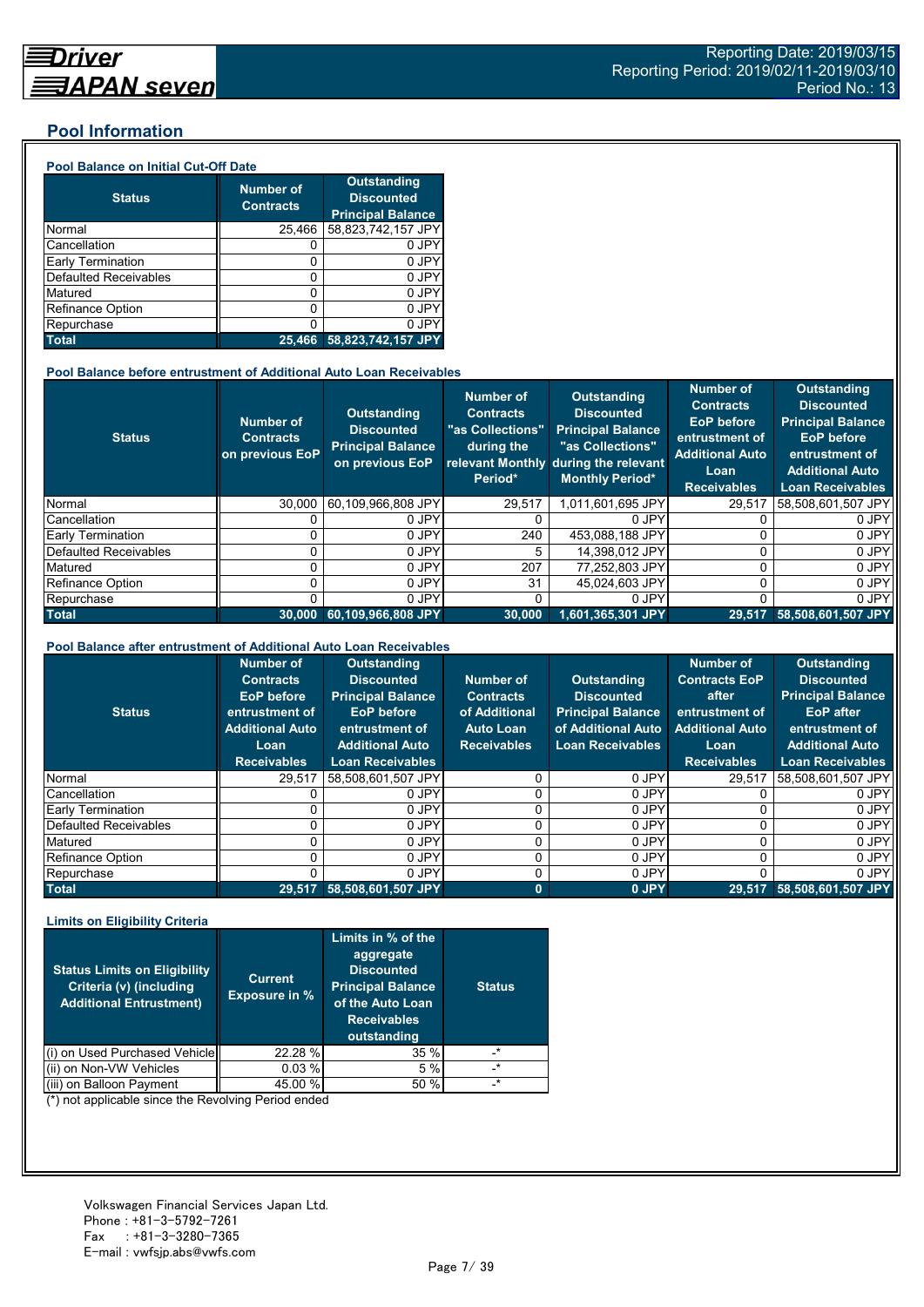

# Driver

#### **Outstanding Balances**

| <b>Monthly Period:</b>         | from       | 2019/02/11 to | 2019/03/10 |
|--------------------------------|------------|---------------|------------|
| <b>Reporting Date:</b>         | 2019/03/15 |               |            |
| <b>Trust Calculation Date:</b> | 2019/03/26 |               |            |

## **Outstanding Balances**

|                                                                              | <b>Number of</b><br><b>Contracts</b> | <b>Aggregate Amount</b><br>of the Discounted<br><b>Principal Balance</b> | <b>Aggregate Amount</b><br>of the Nominal<br><b>Balance</b> |
|------------------------------------------------------------------------------|--------------------------------------|--------------------------------------------------------------------------|-------------------------------------------------------------|
| Balance on the previous EoP                                                  |                                      |                                                                          | 30,000 60,109,966,808 JPY 62,565,163,600 JPY                |
| Balance after counting on the Collections during the relevant Monthly Period |                                      |                                                                          | 29,517 58,508,601,507 JPY 60,838,063,200 JPY                |
| Balance of Additional Auto Loan Receivables                                  |                                      | 0 JPY                                                                    | 0 JPY                                                       |
| Aggregate Amount of Auto Loan Receivables                                    |                                      |                                                                          | 29,517 58,508,601,507 JPY 60,838,063,200 JPY                |

#### **Collections**

|                                                | Number of<br><b>Contracts</b> | <b>Aggregate Amount</b><br>of the Discounted<br><b>Principal Balance</b> | <b>Aggregate Amount</b><br>of the Nominal<br><b>Balance</b> |
|------------------------------------------------|-------------------------------|--------------------------------------------------------------------------|-------------------------------------------------------------|
| Collections: Amortization of current contracts | 29,517                        | 1,011,601,695 JPY                                                        | 1,120,712,500 JPY                                           |
| Collections: Cancellation                      |                               | 0 JPY                                                                    | $0$ JPY                                                     |
| Collections: Early Termination                 | 240                           | 453,088,188 JPY                                                          | 453,470,980 JPY                                             |
| Collections: Defaulted Receivables             | 5                             | 14,398,012 JPY                                                           | 14,429,614 JPY                                              |
| Collections: Matured                           | 207                           | 77,252,803 JPY                                                           | 77,382,500 JPY                                              |
| Collections: Refinance Option                  | 31                            | 45,024,603 JPY                                                           | 45,090,000 JPY                                              |
| Collections: Repurchase                        |                               | 0 JPY                                                                    | 0 JPY                                                       |
| <b>Sum</b>                                     | 30,000                        | 1,601,365,301 JPY                                                        | 1,711,085,594 JPY                                           |

#### **Available Distribution Amount**

|     |                                                               | <b>Number of</b><br><b>Contracts</b> | <b>Aggregate Amount</b><br>of the Nominal<br><b>Balance</b> |
|-----|---------------------------------------------------------------|--------------------------------------|-------------------------------------------------------------|
| (a) | the Collections for the Monthly Period with respect to such   |                                      |                                                             |
|     | <b>Trust Calculation Date</b>                                 | 30,000                               | 1,711,085,594 JPY                                           |
| (b) | drawings from the Cash Collateral Ledger in accordance with   |                                      |                                                             |
|     | Article 18.3 of the First Trust Agreement                     | 0                                    | 0 JPY                                                       |
| (c) | net investment earnings from Eligible Investments             | 0                                    | 10,996 JPY                                                  |
| (d) | net proceeds from the sale or disposal of the Trust Assets of |                                      |                                                             |
|     | the First Trust                                               |                                      | 0 JPY                                                       |
| (e) | any amount which is carried over from the immediately         |                                      |                                                             |
|     | preceding Trust Calculation Date                              |                                      | 0 JPY                                                       |
|     | Sum                                                           | 30,000                               | 1,711,096,590 JPY                                           |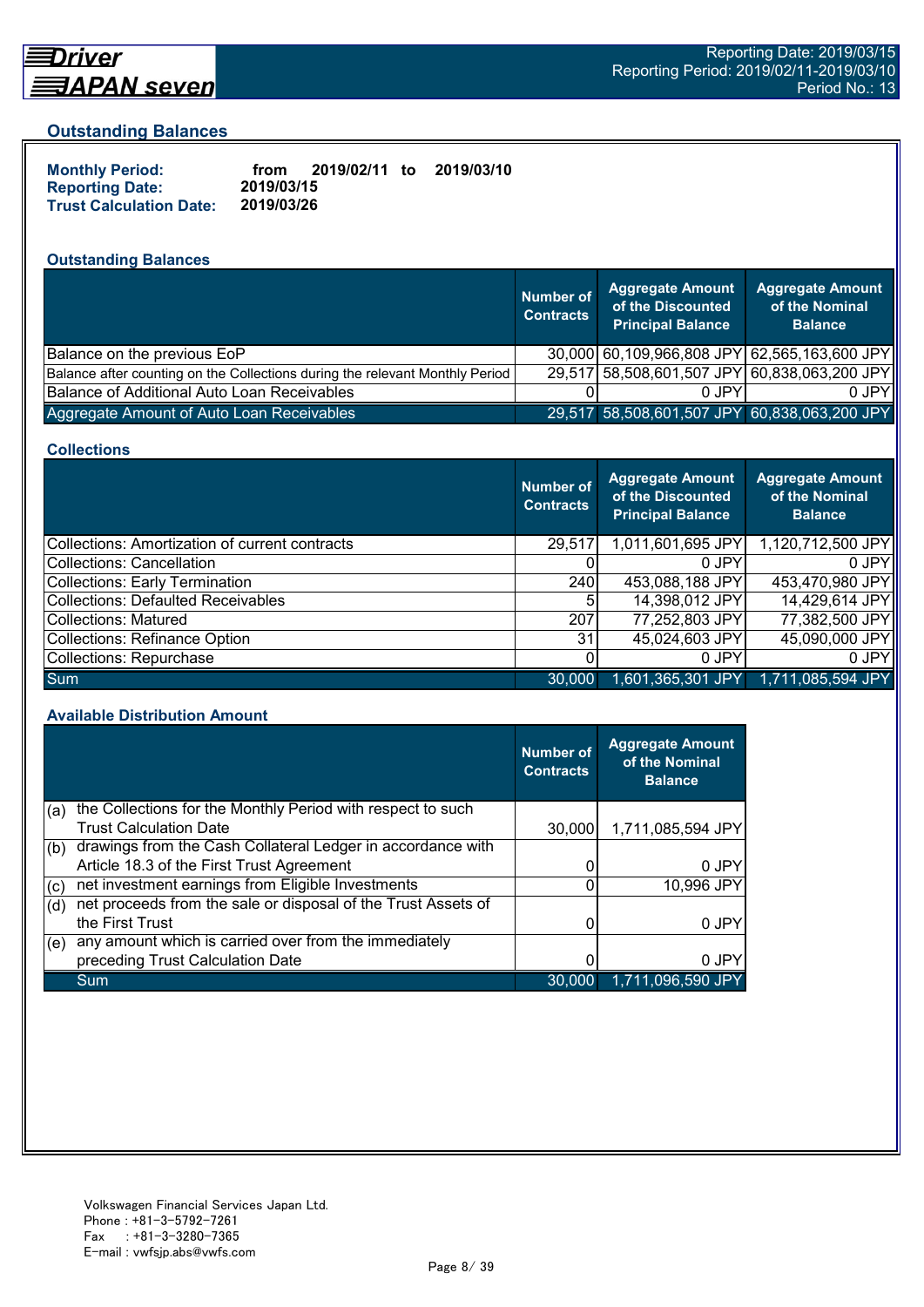## **Waterfall**

|           | There is no distinction between principal and interest, and all collections go through a single priority of payments                                                                                                                                                                                                                                                                                                                                                                                                                                                    |      |                   |                         |
|-----------|-------------------------------------------------------------------------------------------------------------------------------------------------------------------------------------------------------------------------------------------------------------------------------------------------------------------------------------------------------------------------------------------------------------------------------------------------------------------------------------------------------------------------------------------------------------------------|------|-------------------|-------------------------|
|           |                                                                                                                                                                                                                                                                                                                                                                                                                                                                                                                                                                         |      | <b>Payment</b>    | <b>Remaining Amount</b> |
|           | <b>Available Distribution Amount</b>                                                                                                                                                                                                                                                                                                                                                                                                                                                                                                                                    | plus | 1,711,096,590 JPY | 1,711,096,590 JPY       |
| (a)       | an amount necessary for the payment of all taxes and public charges to be paid to the<br>relevant public authority by the immediately following First Trust Payment Date.                                                                                                                                                                                                                                                                                                                                                                                               | less | 0 JPY             | 1,711,096,590 JPY       |
| (b)       | an amount necessary for the payment of all Fees for the Trustee of the First Trust to be<br>paid to the Trustee of the First Trust by the immediately following First Trust Payment<br>Date.                                                                                                                                                                                                                                                                                                                                                                            | less | 540,989 JPY       | 1,710,555,601 JPY       |
| (C)       | an amount necessary for the payment of the Servicing Fee to be paid to the Servicer<br>by the immediately following First Trust Payment Date.                                                                                                                                                                                                                                                                                                                                                                                                                           | less | 54,098,970 JPY    | 1,656,456,631 JPY       |
|           | an amount necessary for the payment of the Trust Expenses of the First Trust as<br>provided in Article 23.1 (including the Rating Fees, Costs of the Second Trust and<br>(d) those fees not otherwise covered by (b) or (c) above) to be paid to the relevant party by<br>the immediately following First Trust Payment Date (including any amounts advanced<br>by the Trustee of the First Trust pursuant to Article23.3)                                                                                                                                              | less | 556,001 JPY       | 1,655,900,630 JPY       |
|           | $(e)$ an amount necessary for the payment of overdue and unpaid interest on the Asset<br>Backed Loans to the First Trust (if any) to be paid to the Trustee of the Second Trust<br>by the immediately following First Trust Payment Date.                                                                                                                                                                                                                                                                                                                               | less | 0 JPY             | 1,655,900,630 JPY       |
| (f)       | an amount necessary for the payment to the Trustee of the Second Trust of interest on<br>the Asset Backed Loan to the First Trust accruing during the relevant Interest<br><b>Calculation Period</b>                                                                                                                                                                                                                                                                                                                                                                    | less | 7,791,666 JPY     | 1,648,108,964 JPY       |
| (g)       | an amount necessary to top up the balance thereof until it is equal to the Cash<br><b>Collateral Ledger Target Balance</b>                                                                                                                                                                                                                                                                                                                                                                                                                                              | less | 0 JPY             | 1,648,108,964 JPY       |
| $(h)$ (i) | prior to the expiration of the Revolving Period: an amount necessary for the<br>redemption of any Additional Senior Beneficial Interest;                                                                                                                                                                                                                                                                                                                                                                                                                                |      |                   |                         |
|           | following the expiration of the Revolving Period and prior to the occurrence of an<br>(ii)<br>Early Amortization Event, an amount necessary for the payment to the Trustee of<br>the Second Trust of the Asset Backed Loan Principal Payment Amount for the<br>relevant First Trust Payment Date.                                                                                                                                                                                                                                                                       | less | 1,648,108,964 JPY | 0 JPY                   |
|           | (iii) following the occurrence of the Early Amortization Event, an amount necessary for<br>the payment to the Trustee of the Second Trust of the remaining principal balance<br>of the Asset Backed Loan to the First Trust.                                                                                                                                                                                                                                                                                                                                            |      |                   |                         |
| (i)       | an amount necessary for the payment to the Trustee of the First Trust of any<br>Indemnified Amounts which are not compensated by the Trustor of the First Trust                                                                                                                                                                                                                                                                                                                                                                                                         | less | 0 JPY             | 0 JPY                   |
| (j)       | an amount necessary for the payment to the Subordinated Beneficiary of the<br>Subordinated Beneficial Principal Payment Amount for the relevant First Trust Payment<br>Date.                                                                                                                                                                                                                                                                                                                                                                                            | less | 0 JPY             | 0 JPY                   |
| (k)       | (i)<br>prior to the expiration of the Revolving Period, then (x) if a transfer is made under<br>(j) above, such remaining amount will be transferred to the Expenses Distribution<br>Ledger for payment to the Subordinated Beneficiary as a payment of earnings on<br>the Subordinated Beneficial Interest, and such payment shall be made on the First<br>Trust Payment Date immediately following such Trust Calculation Date or (y) if no<br>transfer is made under (j) above, such remaining amount will be carried forward to<br>the next Trust Calculation Date. |      |                   |                         |
|           | (ii)<br>following the expiration of the Revolving Period and prior to the occurrence of an<br>Early Amortization Event, then such remaining amount will be transferred to the<br>Expenses Distribution Ledger for payment to the Subordinated Beneficiary as a<br>payment of earnings on the Subordinated Beneficial Interest, and such payment<br>shall be made on the First Trust Payment Date immediately following such Trust<br><b>Calculation Date.</b>                                                                                                           | less | 0 JPY             | 0 JPY                   |
|           | (iii) following the occurrence of an Early Amortization Event, the remaining amount in<br>the Trust Collection Ledger will be carried forward to the next Trust Calculation<br>Date.                                                                                                                                                                                                                                                                                                                                                                                    |      |                   |                         |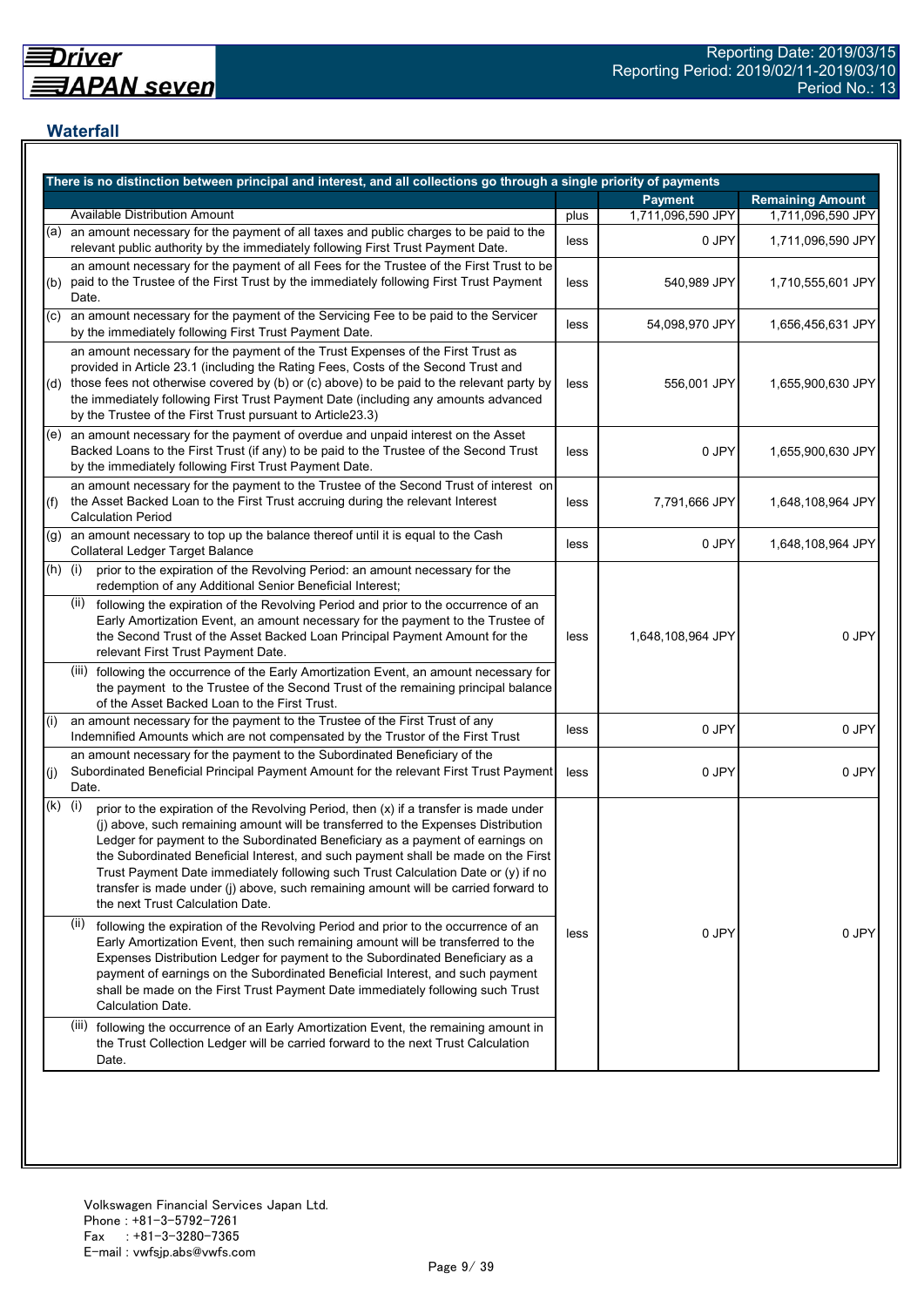## **Credit Enhancement**

| Subordinated Principal Balance as of the relevant First Trust Payment Date                                                |                                                                                    |                                   |       |                         |                                   |
|---------------------------------------------------------------------------------------------------------------------------|------------------------------------------------------------------------------------|-----------------------------------|-------|-------------------------|-----------------------------------|
|                                                                                                                           | Percentage of<br><b>Aggregate</b><br><b>Discounted</b><br><b>Principal Balance</b> | <b>Value</b>                      |       |                         |                                   |
| the aggregate amount of the<br>(i)<br><b>Discounted Principal Balance</b><br>of all Auto Loan Receivables<br>outstanding  |                                                                                    | 58,508,601,507 JPY                |       |                         |                                   |
| (ii) Asset Backed Loan Principal<br>Balance on the relevant First<br><b>Trust Payment Date</b>                            |                                                                                    | 53,351,891,036 JPY                |       |                         |                                   |
| Overcollateralization $( = (i) - (ii))$                                                                                   | 8.81 %                                                                             | 5,156,710,471 JPY                 |       |                         |                                   |
| Trust Collection Ledger which is<br>carried over from the immediately<br>preceding Trust Calculation Date                 | 0.00%                                                                              | 0 JPY                             |       |                         |                                   |
| The amount in the Cash Collateral<br>Ledger                                                                               | 0.52%                                                                              | 307,000,000 JPY                   |       |                         |                                   |
| <b>Subordinated Principal Balance</b>                                                                                     | 9.34 %                                                                             | 5,463,710,471 JPY                 |       |                         |                                   |
|                                                                                                                           |                                                                                    |                                   |       |                         |                                   |
| <b>Trust Management Account (TMA)</b>                                                                                     |                                                                                    | in JPY                            | $+/-$ |                         | in JPY (previous)                 |
| <b>Initial Balance on Cash Entrustment Date</b>                                                                           |                                                                                    | 307,000,000 JPY                   |       |                         |                                   |
| <b>Outstanding Balance on First Trust Payment Date</b><br>(a) Expenses Distribution Ledger<br>(b) Trust Collection Ledger |                                                                                    | 307,000,000 JPY<br>0 JPY<br>0 JPY |       | 0 JPY<br>0 JPY<br>0 JPY | 307,000,000 JPY<br>0 JPY<br>0 JPY |

(c) Cash Collateral Ledger 307,000,000 JPY 307,000,000 JPY 307,000,000 JPY

#### **Cash Collateral Ledger Target Balance 307,000,000 JPY**

#### **Calculation of Credit Enhancement**

Driver Japan seven's Credit Enhancement consists of the items listed above in the Subordinated Principal Balance as of the relevant date of determination (immediately following the First Trust Payment Date). The result provides an absolute value, which will be applied to the (amortized) Aggregate Discounted Principal Balance as of the end of the relevant date.

The transaction has a Revolving Period of 12 months until February 2019.

Asset Backed Loan Overcollateralization Percentage is (i) prior to the expiration of the Revolving Period, 8.5%, and (ii) following the expiration of the Revolving Period, 11.5%; provided, in each case no Credit Enhancement Increase Condition shall be in effect. After a Level 1 Credit Enhancement Increase Condition in effect, 17% and after a Level 2 Credit Enhancement Increase Condition is in effect, 100%.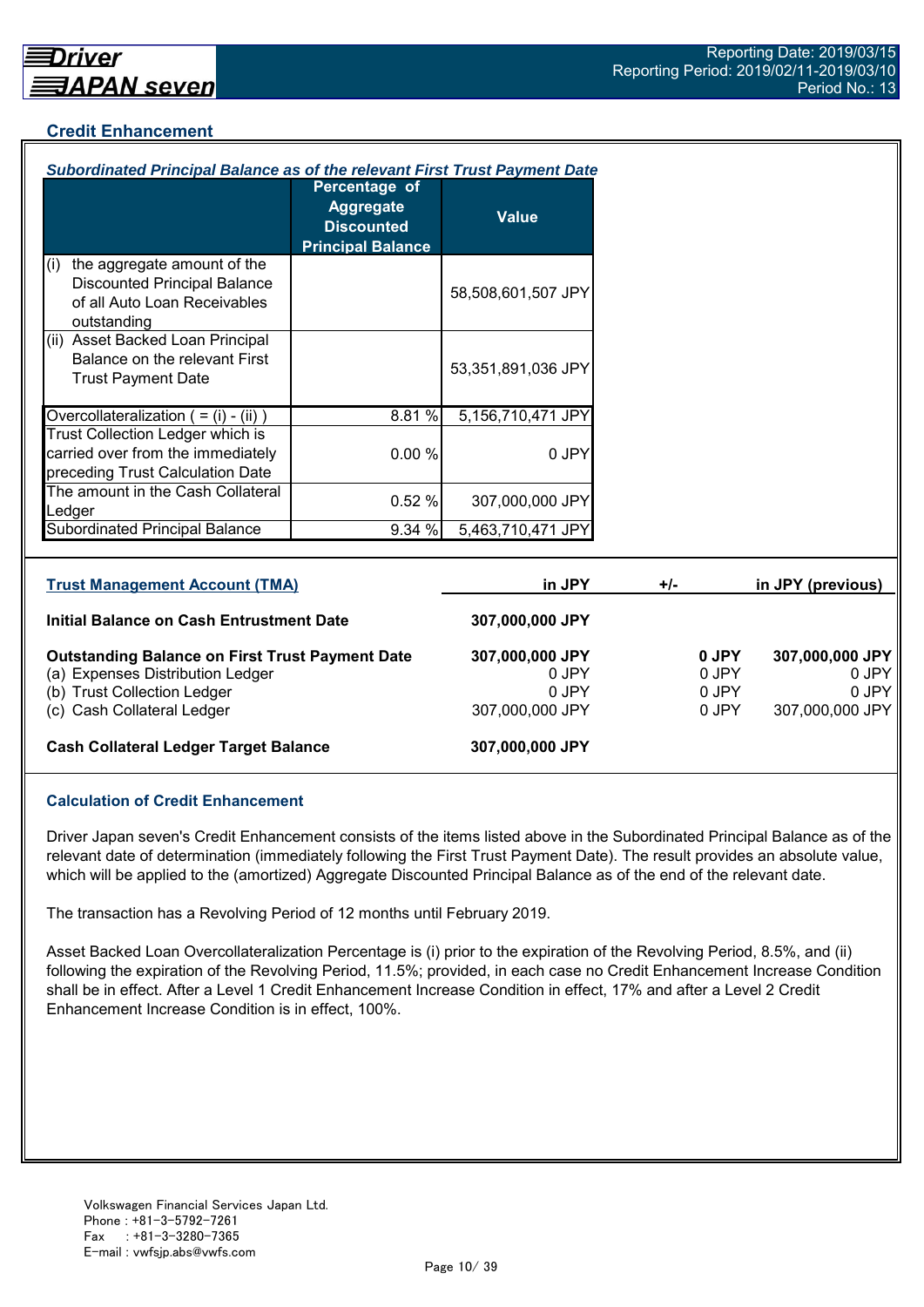## **Cumulative Gross Loss & Cumulative Repurchased Receivables**

| <b>Number of</b><br><b>Contracts</b>                                                                                                                                                                                                                                                                                                                         |    | <b>Write Offs</b>  |
|--------------------------------------------------------------------------------------------------------------------------------------------------------------------------------------------------------------------------------------------------------------------------------------------------------------------------------------------------------------|----|--------------------|
| <b>Beginning of Period</b>                                                                                                                                                                                                                                                                                                                                   | 34 | 94,054,296 JPY     |
| Defaulted Receivables                                                                                                                                                                                                                                                                                                                                        | 5  | 14,398,012 JPY     |
| <b>End of Period</b>                                                                                                                                                                                                                                                                                                                                         | 39 | 108,452,308 JPY    |
| The sum of the Discounted Principal Balance of all Auto Loan<br>Receivables that have become Defaulted Receivables from the Initial<br>Cut-off Date through to the end of Monthly Period immediately<br>preceding the relevant Trust Calculation Date                                                                                                        |    | 108,452,308 JPY    |
| The sum of (i) the aggregate Discounted Principal Balance of the Initial<br>Auto Loan Receivables as of the Initial Cut-off Date and (ii) the<br>aggregate Discounted Principal Balance as of the relevant Trust<br>Calculation Date of all Additional Auto Loan Receivables (if any)<br>entrusted on the Additional Entrustment Dates which fall six months |    | 70,736,423,946 JPY |

#### **Performance Triggers**

Asset Backed Loan Overcollateralization Percentage was implemented to assure on a monthly basis that no cash is paid to lower steps in the waterfall unless there is sufficient Overcollateralization to support the transaction.

The performance trigger in form of a Credit Enhancement Increase Condition will be activated when the Cumulative Gross Loss Ratio exceeds the defined limits. In this case the Overcollateralization will be increased accordingly.

| <b>Levels</b> | <b>Credit Enhancement increase condition</b>                  | <b>Credit Enhancement</b><br>increase condition in<br>place? |  |
|---------------|---------------------------------------------------------------|--------------------------------------------------------------|--|
| Level $1(i)$  | Cumulative Gross Loss Ratio exceeds 0.5% for any First Trust  |                                                              |  |
|               | Payment Date on or prior to August 2018                       | no                                                           |  |
|               | Cumulative Gross Loss Ratio exceeds 0.8% for any First Trust  |                                                              |  |
| Level 1 (ii)  | Payment Date from September 2018 to May 2019                  | no                                                           |  |
|               | Cumulative Gross Loss Ratio exceeds 1.15% for any First Trust |                                                              |  |
| Level 1 (iii) | Payment Date from June 2019 to February 2020                  | no                                                           |  |
| Level 2       | Cumulative Gross Loss Ratio exceeds 1.6% for any First Trust  |                                                              |  |
|               | <b>Payment Date</b>                                           | no                                                           |  |

|                                                                    | <b>Asset Backed Loan</b><br><b>Overcollateralization</b><br>Percentage |
|--------------------------------------------------------------------|------------------------------------------------------------------------|
| Prior to the expiration of the Revolving Period                    | 8.50%                                                                  |
| (No Credit Enhancement Increase Condition is in effect)            |                                                                        |
| Following the expiration of Revolving Period                       | 11.50 %                                                                |
| (No Credit Enhancement Increase Condition is in effect)            |                                                                        |
| After a Level 1 Credit Enhancement Increase Condition is in effect | 17.00 %                                                                |
| After a Level 2 Credit Enhancement Increase Condition is in effect | 100.00 %                                                               |
| <b>Current Asset Backed Loan Overcollateralization Percentage</b>  | 8.81%                                                                  |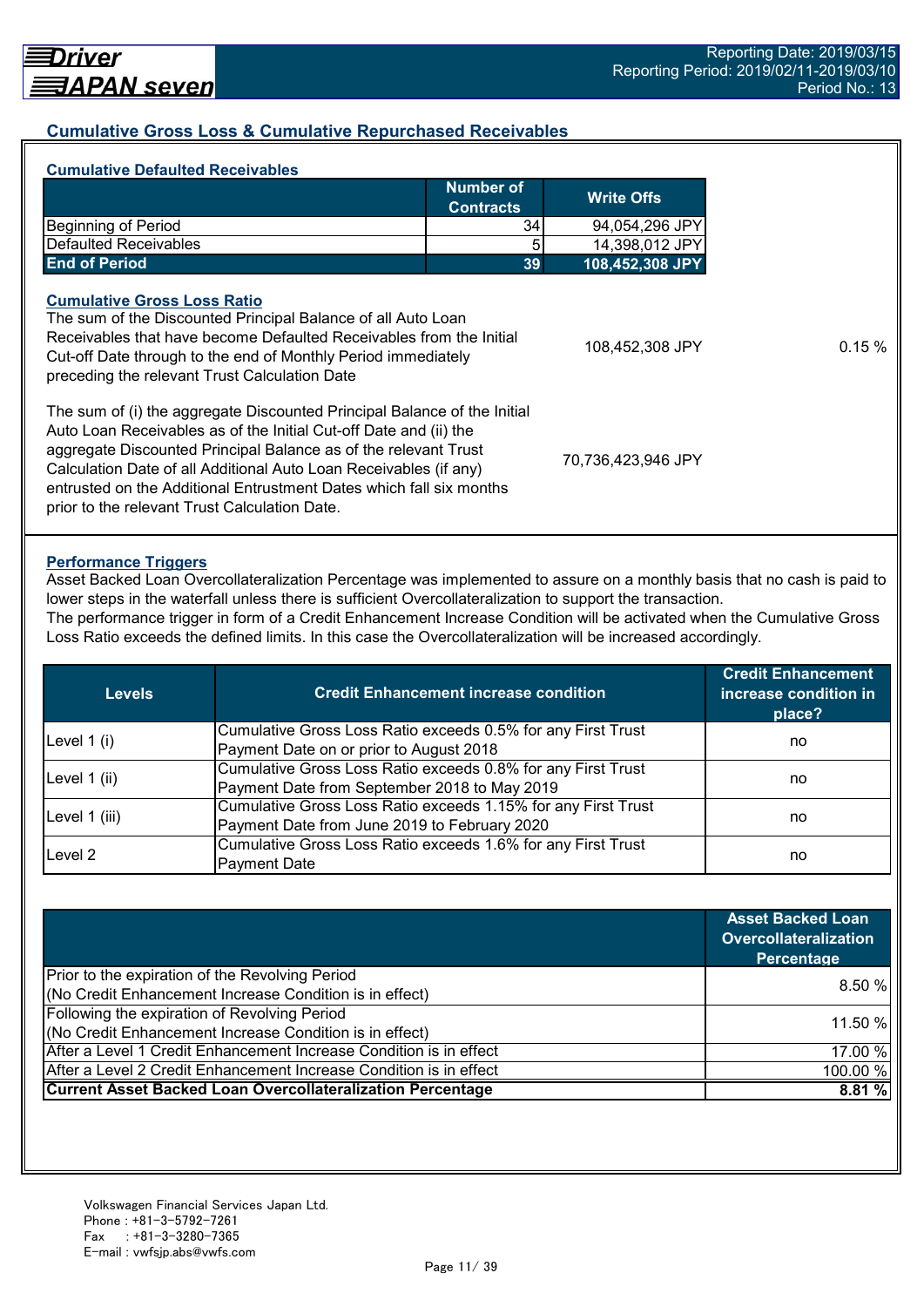#### **Cumulative Gross Loss & Cumulative Repurchased Receivables**





#### **Cumulative Repurchased Receivables**

|                                | Number of<br><b>Contracts</b> | <b>Repurchase Price</b> |
|--------------------------------|-------------------------------|-------------------------|
| Beginning of Period            |                               | 0 JPY                   |
| <b>Repurchased Receivables</b> |                               | 0 JPY                   |
| <b>End of Period</b>           |                               | 0.IPY                   |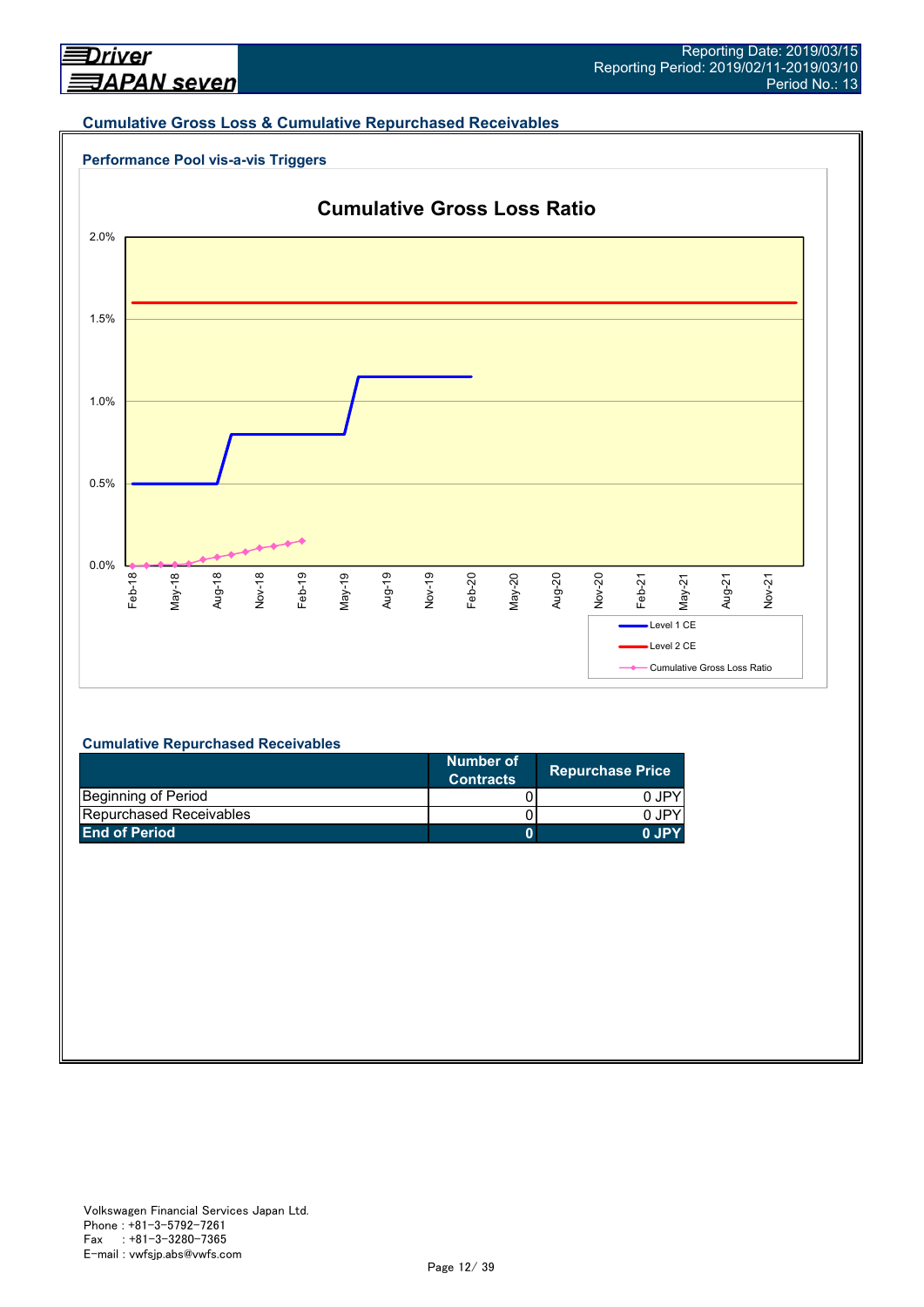## **Defaulted and Delinquent Contracts**

| <b>Information of Delinquencies and Defaults</b> |                  |                         |                                                   |                            |                                               |                                 |  |
|--------------------------------------------------|------------------|-------------------------|---------------------------------------------------|----------------------------|-----------------------------------------------|---------------------------------|--|
| <b>Current</b><br>Reporting                      |                  | Number of Percentage of | <b>Outstanding</b><br><b>Discounted Principal</b> | Percentage<br>of Principal | <b>Outstanding Nominal</b>                    | <b>Percentage</b><br>of Nominal |  |
| <b>Period</b>                                    | <b>Contracts</b> | Contracts (*)           | <b>Balance</b>                                    | Balance (*)                | <b>Balance</b>                                | Balance (*)                     |  |
| Delinguent                                       | 332              | $1.11\%$                | 703,343,788 JPY                                   | $1.17 \%$                  | 734,667,100 JPY                               | $1.17 \%$                       |  |
| Default                                          | 51               | $0.02 \%$               | 14,398,012 JPY                                    | 0.02%                      | 14,429,614 JPY                                | 0.02%                           |  |
|                                                  |                  |                         |                                                   |                            | $(*)$ Bosed on the provisue $\Gamma_2 \Gamma$ |                                 |  |

(\*) Based on the previous EoP

|                           | <b>Delinquency Profile (Information Purpose Only)</b> |                                             |                                                              |                                              |                                       |                                            |  |
|---------------------------|-------------------------------------------------------|---------------------------------------------|--------------------------------------------------------------|----------------------------------------------|---------------------------------------|--------------------------------------------|--|
| Days in<br><b>Arrears</b> | <b>Contracts</b>                                      | Number of Percentage of<br><b>Contracts</b> | Outstanding<br><b>Discounted Principal</b><br><b>Balance</b> | Percentage<br>of Principal<br><b>Balance</b> | Outstanding Nominal<br><b>Balance</b> | Percentage<br>of Nominal<br><b>Balance</b> |  |
|                           | 311                                                   | $1.05\%$                                    | 644,435,687 JPY                                              | 1.10%                                        | 673,514,600 JPY                       | 1.11%                                      |  |
|                           | 20 <sub>l</sub>                                       | 0.07%                                       | 56,423,084 JPY                                               | 0.10%                                        | 58,578,800 JPY                        | 0.10%                                      |  |
|                           |                                                       | $0.00 \%$                                   | 2,485,017 JPY                                                | 0.00%                                        | 2,573,700 JPY                         | 0.00%                                      |  |
| <b>Total</b>              | 332                                                   | 1.12%                                       | 703,343,788 JPY                                              | 1.20%                                        | 734,667,100 JPY                       | 1.21%                                      |  |

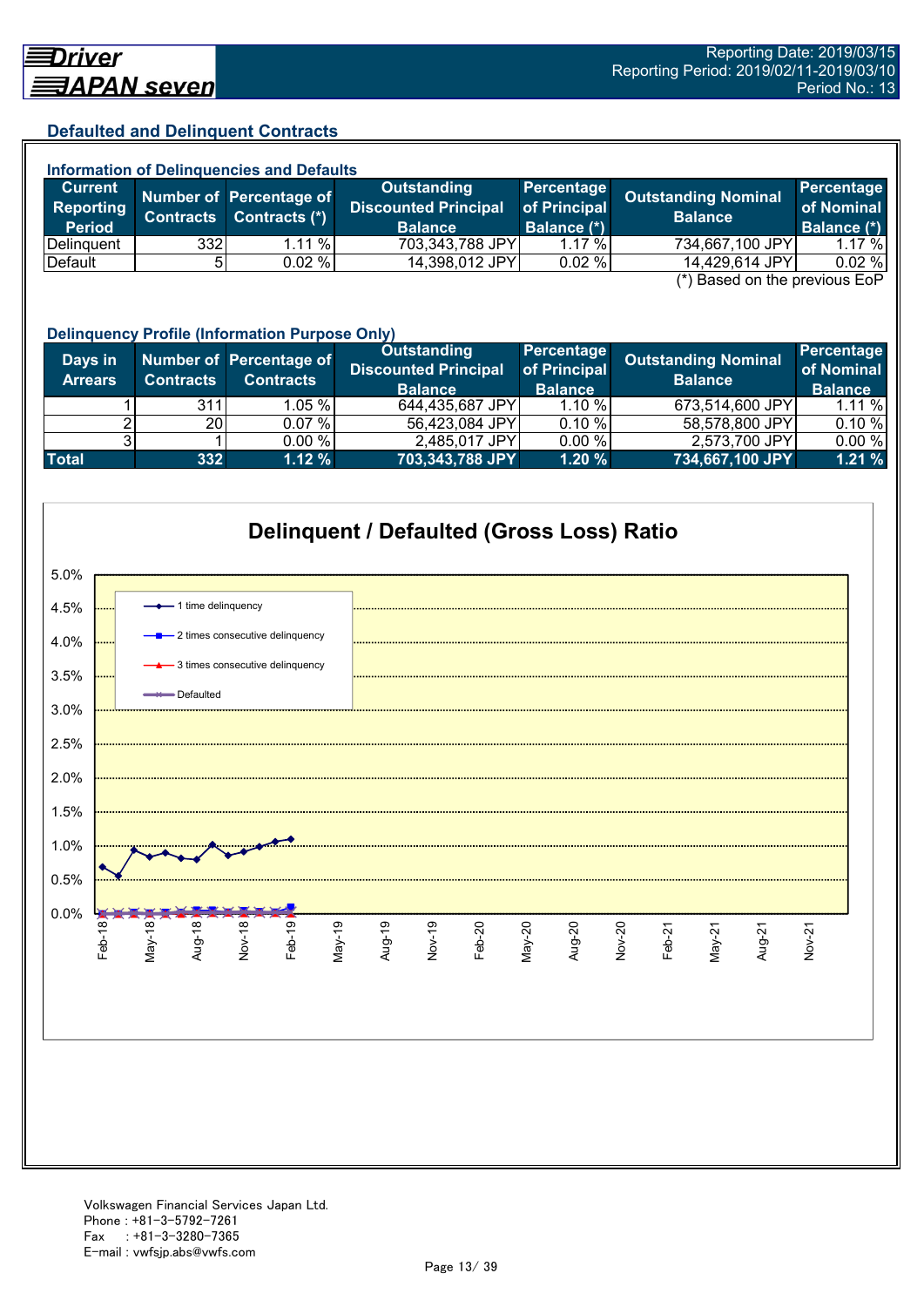## **Run Out Schedule**

| <b>Next Payment</b>     | Number of                  | <b>ABS Outstanding</b>                   | <b>ABS Outstanding</b>                 |                                          | Outstanding Installment ABS Remaining Principal | <b>ABS Remaining Interest</b>      | <b>ABS Remaining</b>                   |
|-------------------------|----------------------------|------------------------------------------|----------------------------------------|------------------------------------------|-------------------------------------------------|------------------------------------|----------------------------------------|
| <b>Month</b><br>01.2019 | <b>Contracts</b><br>30,000 | <b>Principal</b><br>60,109,966,808 JPY   | Interest<br>2,455,196,792 JPY          | 62,565,163,600 JPY                       | 0 JPY                                           | 0 JPY                              | <b>Installment</b><br>0 JPY            |
| 02.2019                 | 30,000                     | 58,967,235,262 JPY                       | 2,345,027,338 JPY                      | 61,312,262,600 JPY                       | 1,142,731,546 JPY                               | 110,169,454 JPY                    | 1,252,901,000 JPY                      |
| 03.2019                 | 29,760                     | 57,702,299,658 JPY                       | 2,236,979,842 JPY                      | 59,939,279,500 JPY                       | 1,264,935,604 JPY                               | 108,047,496 JPY                    | 1,372,983,100 JPY                      |
| 04.2019                 | 29,386                     | 56,504,614,339 JPY                       | 2,131,261,261 JPY                      | 58,635,875,600 JPY                       | 1,197,685,319 JPY                               | 105,718,581 JPY                    | 1,303,403,900 JPY                      |
| 05.2019<br>06.2019      | 29,196<br>28,943           | 55,306,187,939 JPY<br>53,555,707,023 JPY | 2,027,719,661 JPY<br>1,926,352,477 JPY | 57,333,907,600 JPY<br>55,482,059,500 JPY | 1,198,426,400 JPY<br>1,750,480,916 JPY          | 103,541,600 JPY<br>101,367,184 JPY | 1,301,968,000 JPY<br>1,851,848,100 JPY |
| 07.2019                 | 28,593                     | 51,798,438,573 JPY                       | 1,828,161,227 JPY                      | 53,626,599,800 JPY                       | 1,757,268,450 JPY                               | 98,191,250 JPY                     | 1,855,459,700 JPY                      |
| 08.2019                 | 28,319                     | 50,561,367,027 JPY                       | 1,733,214,173 JPY                      | 52,294,581,200 JPY                       | 1,237,071,546 JPY                               | 94,947,054 JPY                     | 1,332,018,600 JPY                      |
| 09.2019                 | 28,086                     | 49,278,409,340 JPY                       | 1,640,527,660 JPY                      | 50,918,937,000 JPY                       | 1,282,957,687 JPY                               | 92,686,513 JPY                     | 1,375,644,200 JPY                      |
| 10.2019<br>11.2019      | 27,683<br>27,407           | 48,142,740,372 JPY<br>46,927,144,624 JPY | 1,550,075,728 JPY<br>1,461,657,876 JPY | 49,692,816,100 JPY<br>48,388,802,500 JPY | 1,135,668,968 JPY<br>1,215,595,748 JPY          | 90,451,932 JPY<br>88,417,852 JPY   | 1,226,120,900 JPY<br>1,304,013,600 JPY |
| 12.2019                 | 27,058                     | 44,494,364,019 JPY                       | 1,375,383,281 JPY                      | 45,869,747,300 JPY                       | 2,432,780,605 JPY                               | 86,274,595 JPY                     | 2,519,055,200 JPY                      |
| 01.2020                 | 26,505                     | 42,758,062,748 JPY                       | 1,293,323,852 JPY                      | 44,051,386,600 JPY                       | 1,736,301,271 JPY                               | 82,059,429 JPY                     | 1,818,360,700 JPY                      |
| 02.2020                 | 25,963                     | 40,991,463,428 JPY                       | 1,214,241,172 JPY                      | 42,205,704,600 JPY                       | 1,766,599,320 JPY                               | 79,082,680 JPY                     | 1,845,682,000 JPY                      |
| 03.2020<br>04.2020      | 25,220<br>23,985           | 38,663,786,913 JPY<br>37,353,627,868 JPY | 1,138,062,987 JPY<br>1,065,468,032 JPY | 39,801,849,900 JPY<br>38,419,095,900 JPY | 2,327,676,515 JPY<br>1,310,159,045 JPY          | 76,178,185 JPY<br>72,594,955 JPY   | 2,403,854,700 JPY<br>1,382,754,000 JPY |
| 05.2020                 | 23,554                     | 35,762,198,774 JPY                       | 995,135,226 JPY                        | 36,757,334,000 JPY                       | 1,591,429,094 JPY                               | 70,332,806 JPY                     | 1,661,761,900 JPY                      |
| 06.2020                 | 22,862                     | 33,593,187,120 JPY                       | 927,383,180 JPY                        | 34,520,570,300 JPY                       | 2,169,011,654 JPY                               | 67,752,046 JPY                     | 2,236,763,700 JPY                      |
| 07.2020                 | 21,989                     | 31,622,129,940 JPY                       | 863,337,060 JPY                        | 32,485,467,000 JPY                       | 1,971,057,180 JPY                               | 64,046,120 JPY                     | 2,035,103,300 JPY                      |
| 08.2020                 | 21,340                     | 29,854,594,543 JPY                       | 802,809,057 JPY                        | 30,657,403,600 JPY                       | 1,767,535,397 JPY                               | 60,528,003 JPY                     | 1,828,063,400 JPY                      |
| 09.2020<br>10.2020      | 20,562<br>19,422           | 27,698,941,758 JPY<br>26,092,623,083 JPY | 745,284,242 JPY<br>691,254,117 JPY     | 28,444,226,000 JPY<br>26,783,877,200 JPY | 2,155,652,785 JPY<br>1,606,318,675 JPY          | 57,524,815 JPY<br>54,030,125 JPY   | 2,213,177,600 JPY<br>1,660,348,800 JPY |
| 11.2020                 | 18,689                     | 24,090,485,842 JPY                       | 640,125,858 JPY                        | 24,730,611,700 JPY                       | 2,002,137,241 JPY                               | 51,128,259 JPY                     | 2,053,265,500 JPY                      |
| 12.2020                 | 17,652                     | 22,424,866,719 JPY                       | 592,411,781 JPY                        | 23,017,278,500 JPY                       | 1,665,619,123 JPY                               | 47,714,077 JPY                     | 1,713,333,200 JPY                      |
| 01.202                  | 17,162                     | 21,291,795,736 JPY                       | 547,833,264 JPY                        | 21,839,629,000 JPY                       | 1,133,070,983 JPY                               | 44,578,517 JPY                     | 1,177,649,500 JPY                      |
| 02.2021                 | 16,771                     | 20,256,204,815 JPY                       | 505,437,385 JPY                        | 20,761,642,200 JPY                       | 1,035,590,921 JPY                               | 42,395,879 JPY                     | 1,077,986,800 JPY                      |
| 03.202<br>04.2021       | 16,231<br>15,401           | 18,882,190,527 JPY<br>18,131,963,113 JPY | 465,018,573 JPY<br>427,086,587 JPY     | 19,347,209,100 JPY<br>18,559,049,700 JPY | 1,374,014,288 JPY<br>750,227,414 JPY            | 40,418,812 JPY<br>37,931,986 JPY   | 1,414,433,100 JPY<br>788,159,400 JPY   |
| 05.202                  | 15,098                     | 17,285,246,418 JPY                       | 390,622,982 JPY                        | 17,675,869,400 JPY                       | 846,716,695 JPY                                 | 36,463,605 JPY                     | 883,180,300 JPY                        |
| 06.2021                 | 14,653                     | 16,212,556,662 JPY                       | 355,786,038 JPY                        | 16,568,342,700 JPY                       | 1,072,689,756 JPY                               | 34,836,944 JPY                     | 1,107,526,700 JPY                      |
| 07.2021                 | 14,186                     | 15,182,052,694 JPY                       | 323,011,006 JPY                        | 15,505,063,700 JPY                       | 1,030,503,968 JPY                               | 32,775,032 JPY                     | 1,063,279,000 JPY                      |
| 08.202<br>09.2021       | 13,820<br>13,394           | 14,372,756,291 JPY<br>13,529,504,168 JPY | 292,254,209 JPY<br>263,054,932 JPY     | 14,665,010,500 JPY<br>13,792,559,100 JPY | 809,296,403 JPY<br>843,252,123 JPY              | 30,756,797 JPY<br>29,199,277 JPY   | 840,053,200 JPY<br>872,451,400 JPY     |
| 10.202                  | 12,816                     | 12,912,124,241 JPY                       | 235,453,359 JPY                        | 13,147,577,600 JPY                       | 617,379,927 JPY                                 | 27,601,573 JPY                     | 644,981,500 JPY                        |
| 11.202                  | 12,478                     | 12,256,669,863 JPY                       | 209,053,037 JPY                        | 12,465,722,900 JPY                       | 655,454,378 JPY                                 | 26,400,322 JPY                     | 681,854,700 JPY                        |
| 12.202                  | 12,065                     | 11,115,703,662 JPY                       | 183,934,138 JPY                        | 11,299,637,800 JPY                       | 1,140,966,201 JPY                               | 25,118,899 JPY                     | 1,166,085,100 JPY                      |
| 01.2022                 | 11,492                     | 10,308,823,492 JPY                       | 161,097,708 JPY                        | 10,469,921,200 JPY                       | 806,880,170 JPY                                 | 22,836,430 JPY                     | 829,716,600 JPY                        |
| 02.2022<br>03.202       | 10,999<br>10,271           | 9,477,203,993 JPY<br>8,276,941,364 JPY   | 139,868,307 JPY<br>120,258,236 JPY     | 9,617,072,300 JPY<br>8,397,199,600 JPY   | 831,619,499 JPY<br>1,200,262,629 JPY            | 21,229,401 JPY<br>19,610,071 JPY   | 852,848,900 JPY<br>1,219,872,700 JPY   |
| 04.202                  | 8,970                      | 7,637,378,412 JPY                        | 102,889,388 JPY                        | 7,740,267,800 JPY                        | 639,562,952 JPY                                 | 17,368,848 JPY                     | 656,931,800 JPY                        |
| 05.2022                 | 8,396                      | 6,917,285,164 JPY                        | 86,798,836 JPY                         | 7,004,084,000 JPY                        | 720,093,248 JPY                                 | 16,090,552 JPY                     | 736,183,800 JPY                        |
| 06.2022                 | 7,658                      | 5,957,770,043 JPY                        | 72,104,757 JPY                         | 6,029,874,800 JPY                        | 959,515,121 JPY                                 | 14,694,079 JPY                     | 974,209,200 JPY                        |
| 07.202<br>08.202        | 6,704<br>6,082             | 5,202,758,966 JPY<br>4,471,132,623 JPY   | 59,272,134 JPY<br>48,020,277 JPY       | 5,262,031,100 JPY<br>4,519,152,900 JPY   | 755,011,077 JPY<br>731,626,343 JPY              | 12,832,623 JPY<br>11,251,857 JPY   | 767,843,700 JPY<br>742,878,200 JPY     |
| 09.202                  | 5,353                      | 3,493,599,868 JPY                        | 38,305,932 JPY                         | 3,531,905,800 JPY                        | 977,532,755 JPY                                 | 9,714,345 JPY                      | 987,247,100 JPY                        |
| 10.2022                 | 4,188                      | 2,880,954,811 JPY                        | 30,587,789 JPY                         | 2,911,542,600 JPY                        | 612,645,057 JPY                                 | 7,718,143 JPY                      | 620,363,200 JPY                        |
| 11.202                  | 3,479                      | 2,147,161,256 JPY                        | 24,205,244 JPY                         | 2,171,366,500 JPY                        | 733,793,555 JPY                                 | 6,382,545 JPY                      | 740,176,100 JPY                        |
| 12.202                  | 2,596                      | 1,773,512,461 JPY                        | 19,410,339 JPY                         | 1,792,922,800 JPY                        | 373,648,795 JPY                                 | 4,794,905 JPY                      | 378,443,700 JPY                        |
| 01.2023<br>02.2023      | 2,280<br>2,045             | 1,538,262,153 JPY<br>1,295,812,289 JPY   | 15,421,147 JPY<br>11,971,411 JPY       | 1,553,683,300 JPY<br>1,307,783,700 JPY   | 235,250,308 JPY<br>242,449,864 JPY              | 3,989,192 JPY<br>3,449,736 JPY     | 239,239,500 JPY<br>245,899,600 JPY     |
| 03.2023                 | 1,765                      | 984,458,674 JPY                          | 9,081,726 JPY                          | 993,540,400 JPY                          | 311,353,615 JPY                                 | 2,889,685 JPY                      | 314,243,300 JPY                        |
| 04.2023                 | 1,375                      | 814,620,441 JPY                          | 6,899,659 JPY                          | 821,520,100 JPY                          | 169,838,233 JPY                                 | 2,182,067 JPY                      | 172,020,300 JPY                        |
| 05.202                  | 1,162                      | 642,639,210 JPY                          | 5,097,390 JPY                          | 647,736,600 JPY                          | 171,981,231 JPY                                 | 1,802,269 JPY                      | 173,783,500 JPY                        |
| 06.2023<br>07.2023      | 936<br>703                 | 449,990,150 JPY<br>324,869,629 JPY       | 3,679,950 JPY<br>2,679,771 JPY         | 453,670,100 JPY<br>327,549,400 JPY       | 192,649,060 JPY<br>125,120,521 JPY              | 1,417,440 JPY<br>1,000,179 JPY     | 194,066,500 JPY<br>126,120,700 JPY     |
| 08.2023                 | 568                        | 240,680,168 JPY                          | 1,957,032 JPY                          | 242.637.200 JPY                          | 84,189,461 JPY                                  | 722,739 JPY                        | 84,912,200 JPY                         |
| 09.2023                 | 438                        | 140,148,611 JPY                          | 1,418,589 JPY                          | 141,567,200 JPY                          | 100,531,557 JPY                                 | 538,443 JPY                        | 101,070,000 JPY                        |
| 10.2023                 | 294                        | 76,507,762 JPY                           | 1,080,938 JPY                          | 77,588,700 JPY                           | 63,640,849 JPY                                  | 337,651 JPY                        | 63,978,500 JPY                         |
| 11.2023                 | 197                        | 52,090,226 JPY                           | 871,374 JPY                            | 52,961,600 JPY                           | 24,417,536 JPY                                  | 209,564 JPY                        | 24,627,100 JPY                         |
| 12.2023<br>01.2024      | 143<br>134                 | 42,046,215 JPY<br>34,540,966 JPY         | 713,985 JPY<br>586,134 JPY             | 42,760,200 JPY<br>35,127,100 JPY         | 10,044,011 JPY<br>7,505,249 JPY                 | 157,389 JPY<br>127,851 JPY         | 10,201,400 JPY<br>7,633,100 JPY        |
| 02.2024                 | 115                        | 30,134,079 JPY                           | 480,421 JPY                            | 30,614,500 JPY                           | 4,406,887 JPY                                   | 105,713 JPY                        | 4,512,600 JPY                          |
| 03.2024                 | 107                        | 26,033,342 JPY                           | 387,858 JPY                            | 26,421,200 JPY                           | 4.100.737 JPY                                   | 92,563 JPY                         | 4,193,300 JPY                          |
| 04.2024                 | 91                         | 22,397,225 JPY                           | 307,575 JPY                            | 22,704,800 JPY                           | 3,636,117 JPY                                   | 80,283 JPY                         | 3,716,400 JPY                          |
| 05.2024<br>06.2024      | 85<br>78                   | 19,014,085 JPY<br>15,014,431 JPY         | 238,215 JPY<br>179,069 JPY             | 19,252,300 JPY<br>15,193,500 JPY         | 3,383,140 JPY<br>3,999,654 JPY                  | 69,360 JPY<br>59,146 JPY           | 3,452,500 JPY<br>4,058,800 JPY         |
| 07.2024                 | 62                         | 9,986,997 JPY                            | 132,103 JPY                            | 10,119,100 JPY                           | 5,027,434 JPY                                   | 46,966 JPY                         | 5,074,400 JPY                          |
| 08.2024                 | 51                         | 7,612,059 JPY                            | 100,641 JPY                            | 7,712,700 JPY                            | 2,374,938 JPY                                   | 31,462 JPY                         | 2,406,400 JPY                          |
| 09.2024                 | 43                         | 5,745,772 JPY                            | 76,528 JPY                             | 5,822,300 JPY                            | 1,866,287 JPY                                   | 24,113 JPY                         | 1,890,400 JPY                          |
| 10.2024                 | 29                         | 4,516,073 JPY                            | 58,227 JPY                             | 4,574,300 JPY                            | 1,229,699 JPY                                   | 18,301 JPY                         | 1,248,000 JPY                          |
| 11.2024<br>12.2024      | 22<br>14                   | 3,632,260 JPY<br>2,497,128 JPY           | 43,840 JPY<br>32,272 JPY               | 3,676,100 JPY<br>2,529,400 JPY           | 883,813 JPY<br>1,135,132 JPY                    | 14,387 JPY<br>11,568 JPY           | 898,200 JPY<br>1,146,700 JPY           |
| 01.2025                 | 12                         | 1,989,683 JPY                            | 24,317 JPY                             | 2.014.000 JPY                            | 507.445 JPY                                     | 7,955 JPY                          | 515,400 JPY                            |
| 02.2025                 | 10                         | 1,641,220 JPY                            | 17,980 JPY                             | 1,659,200 JPY                            | 348,463 JPY                                     | 6,337 JPY                          | 354,800 JPY                            |
| 03.2025                 | 8                          | 1,350,748 JPY                            | 12,752 JPY                             | 1,363,500 JPY                            | 290,472 JPY                                     | 5,228 JPY                          | 295,700 JPY                            |
| 04.2025                 | 8                          | 1,059,349 JPY                            | 8,451 JPY                              | 1,067,800 JPY                            | 291,399 JPY                                     | 4,301 JPY                          | 295,700 JPY                            |
| 05.2025<br>06.2025      | 8<br>6                     | 767,022 JPY<br>543,365 JPY               | 5,078 JPY<br>2,635 JPY                 | 772,100 JPY<br>546,000 JPY               | 292,327 JPY<br>223,657 JPY                      | 3,373 JPY<br>2,443 JPY             | 295,700 JPY<br>226,100 JPY             |
| 07.2025                 | 3                          | 154,596 JPY                              | 904 JPY                                | 155,500 JPY                              | 388,769 JPY                                     | 1,731 JPY                          | 390,500 JPY                            |
| 08.2025                 | $\overline{2}$             | 86,188 JPY                               | 412 JPY                                | 86,600 JPY                               | 68,408 JPY                                      | 492 JPY                            | 68,900 JPY                             |
| 09.2025                 |                            | 43,163 JPY                               | 137 JPY                                | 43,300 JPY                               | 43,025 JPY                                      | 275 JPY                            | 43,300 JPY                             |
| 10.2025                 | 1                          | 0 JPY                                    | 0 JPY                                  | 0 JPY                                    | 43,163 JPY                                      | 137 JPY                            | 43,300 JPY                             |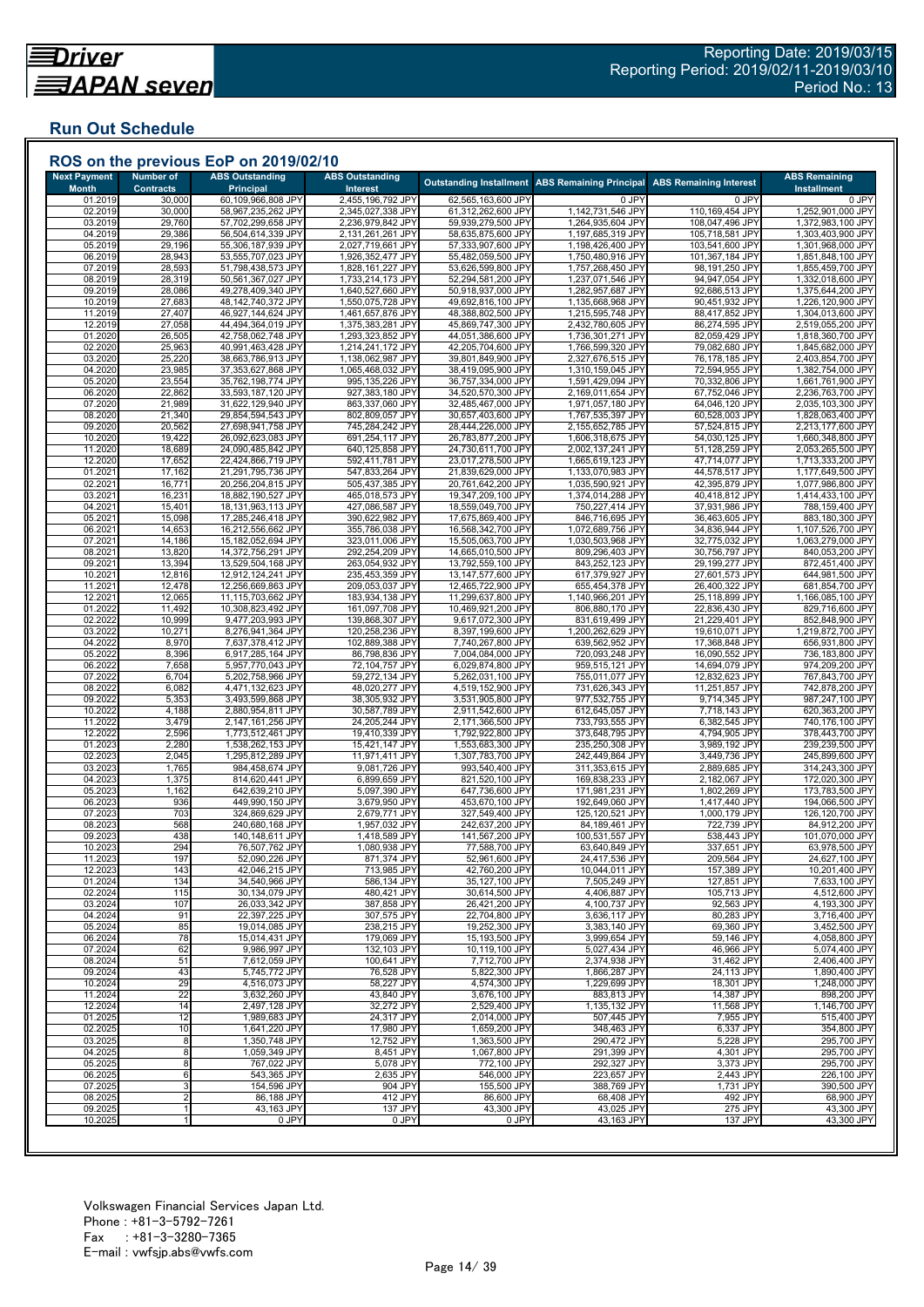## **Run Out Schedule**

| <b>Next Payment</b>     | <b>Number of</b>           | <b>ABS Outstanding</b>                   | <b>ABS Outstanding</b>                 |                                          | <b>Outstanding Installment   ABS Remaining Principal</b> | <b>ABS Remaining Interest</b>      | <b>ABS Remaining</b>                   |
|-------------------------|----------------------------|------------------------------------------|----------------------------------------|------------------------------------------|----------------------------------------------------------|------------------------------------|----------------------------------------|
| <b>Month</b><br>02.2019 | <b>Contracts</b><br>29,517 | <b>Principal</b><br>58,508,601,507 JPY   | Interest<br>2,329,461,693 JPY          | 60,838,063,200 JPY                       | 0 JPY                                                    | 0 JPY                              | Installment<br>0 JPY                   |
| 03.2019                 | 29,517                     | 57,266,027,566 JPY                       | 2,222,260,234 JPY                      | 59,488,287,800 JPY                       | 1,242,573,941 JPY                                        | 107,201,459 JPY                    | 1,349,775,400 JPY                      |
| 04.2019                 | 29,154                     | 56,083,453,469 JPY                       | 2,117,346,531 JPY                      | 58,200,800,000 JPY                       | 1,182,574,097 JPY                                        | 104,913,703 JPY                    | 1,287,487,800 JPY                      |
| 05.2019<br>06.2019      | 28,969<br>28,720           | 54,897,232,988 JPY<br>53,159,668,440 JPY | 2,014,584,912 JPY<br>1,913,977,360 JPY | 56,911,817,900 JPY<br>55,073,645,800 JPY | 1,186,220,481 JPY<br>1,737,564,548 JPY                   | 102,761,619 JPY<br>100,607,552 JPY | 1,288,982,100 JPY<br>1,838,172,100 JPY |
| 07.2019                 | 28,373                     | 51,422,123,404 JPY                       | 1,816,519,196 JPY                      | 53,238,642,600 JPY                       | 1,737,545,036 JPY                                        | 97,458,164 JPY                     | 1,835,003,200 JPY                      |
| 08.2019                 | 28,104                     | 50,193,556,796 JPY                       | 1,722,272,304 JPY                      | 51,915,829,100 JPY                       | 1,228,566,608 JPY                                        | 94,246,892 JPY                     | 1,322,813,500 JPY                      |
| 09.2019<br>10.2019      | 27,874<br>27,476           | 48,922,112,822 JPY<br>47,794,595,819 JPY | 1,630,269,478 JPY<br>1,540,482,381 JPY | 50,552,382,300 JPY<br>49,335,078,200 JPY | 1,271,443,974 JPY<br>1,127,517,003 JPY                   | 92,002,826 JPY<br>89,787,097 JPY   | 1,363,446,800 JPY<br>1,217,304,100 JPY |
| 11.2019                 | 27,205                     | 46,593,298,185 JPY                       | 1,452,713,315 JPY                      | 48,046,011,500 JPY                       | 1,201,297,634 JPY                                        | 87,769,066 JPY                     | 1,289,066,700 JPY                      |
| 12.2019                 | 26,863                     | 44,189,294,012 JPY                       | 1,367,064,888 JPY                      | 45,556,358,900 JPY                       | 2,404,004,173 JPY                                        | 85,648,427 JPY                     | 2,489,652,600 JPY                      |
| 01.2020                 | 26,321                     | 42,475,029,517 JPY                       | 1,285,584,583 JPY                      | 43,760,614,100 JPY                       | 1,714,264,495 JPY                                        | 81,480,305 JPY                     | 1,795,744,800 JPY                      |
| 02.2020<br>03.2020      | 25,791<br>25,054           | 40,721,686,929 JPY<br>38,405,961,090 JPY | 1,207,044,971 JPY<br>1,131,386,810 JPY | 41,928,731,900 JPY<br>39,537,347,900 JPY | 1,753,342,588 JPY<br>2,315,725,839 JPY                   | 78,539,612 JPY<br>75,658,161 JPY   | 1,831,882,200 JPY<br>2,391,384,000 JPY |
| 04.2020                 | 23,826                     | 37,120,350,696 JPY                       | 1,059,290,004 JPY                      | 38,179,640,700 JPY                       | 1,285,610,394 JPY                                        | 72,096,806 JPY                     | 1,357,707,200 JPY                      |
| 05.2020                 | 23,405                     | 35,543,486,730 JPY                       | 989,413,670 JPY                        | 36,532,900,400 JPY                       | 1,576,863,966 JPY                                        | 69,876,334 JPY                     | 1,646,740,300 JPY                      |
| 06.2020                 | 22,721                     | 33,395,655,662 JPY                       | 922,096,638 JPY                        | 34,317,752,300 JPY                       | 2,147,831,068 JPY                                        | 67,317,032 JPY                     | 2,215,148,100 JPY<br>2,019,394,100 JPY |
| 07.2020<br>08.2020      | 21,858<br>21,214           | 31,439,909,057 JPY<br>29,682,748,441 JPY | 858,449,143 JPY<br>798,290,359 JPY     | 32,298,358,200 JPY<br>30,481,038,800 JPY | 1,955,746,605 JPY<br>1,757,160,616 JPY                   | 63,647,495 JPY<br>60,158,784 JPY   | 1,817,319,400 JPY                      |
| 09.2020                 | 20,442                     | 27,540,048,371 JPY                       | 741,117,829 JPY                        | 28,281,166,200 JPY                       | 2,142,700,070 JPY                                        | 57,172,530 JPY                     | 2,199,872,600 JPY                      |
| 10.2020                 | 19,306                     | 25,940,442,785 JPY                       | 687,416,615 JPY                        | 26,627,859,400 JPY                       | 1,599,605,586 JPY                                        | 53,701,214 JPY                     | 1,653,306,800 JPY                      |
| 11.2020<br>12.2020      | 18,575<br>17,544           | 23,949,897,700 JPY<br>22,296,316,150 JPY | 636,602,900 JPY<br>589,181,750 JPY     | 24,586,500,600 JPY<br>22,885,497,900 JPY | 1,990,545,085 JPY<br>1,653,581,550 JPY                   | 50,813,715 JPY<br>47,421,150 JPY   | 2,041,358,800 JPY<br>1,701,002,700 JPY |
| 01.2021                 | 17,063                     | 21,171,439,097 JPY                       | 544,874,203 JPY                        | 21,716,313,300 JPY                       | 1,124,877,053 JPY                                        | 44,307,547 JPY                     | 1,169,184,600 JPY                      |
| 02.202'                 | 16,676                     | 20,143,962,778 JPY                       | 502,731,522 JPY                        | 20,646,694,300 JPY                       | 1,027,476,319 JPY                                        | 42,142,681 JPY                     | 1,069,619,000 JPY                      |
| 03.202'                 | 16,144                     | 18,779,084,891 JPY                       | 462,550,809 JPY                        | 19,241,635,700 JPY                       | 1,364,877,887 JPY                                        | 40,180,713 JPY                     | 1,405,058,600 JPY                      |
| 04.202<br>05.2021       | 15,320<br>15,019           | 18,034,613,749 JPY<br>17,192,089,905 JPY | 424,839,951 JPY<br>388,583,695 JPY     | 18,459,453,700 JPY<br>17,580,673,600 JPY | 744,471,142 JPY<br>842,523,844 JPY                       | 37,710,858 JPY<br>36,256,256 JPY   | 782,182,000 JPY<br>878,780,100 JPY     |
| 06.202                  | 14,575                     | 16,124,982,775 JPY                       | 353,944,925 JPY                        | 16,478,927,700 JPY                       | 1,067,107,130 JPY                                        | 34,638,770 JPY                     | 1,101,745,900 JPY                      |
| 07.2021                 | 14,110                     | 15,103,716,541 JPY                       | 321,356,359 JPY                        | 15,425,072,900 JPY                       | 1,021,266,234 JPY                                        | 32,588,566 JPY                     | 1,053,854,800 JPY                      |
| 08.2021                 | 13,748                     | 14,299,230,433 JPY                       | 290,765,067 JPY                        | 14,589,995,500 JPY                       | 804,486,108 JPY                                          | 30,591,292 JPY                     | 835,077,400 JPY                        |
| 09.202<br>10.2021       | 13,325<br>12,753           | 13,459,952,772 JPY<br>12,846,275,552 JPY | 261,721,928 JPY<br>234,268,148 JPY     | 13,721,674,700 JPY<br>13,080,543,700 JPY | 839,277,661 JPY<br>613,677,220 JPY                       | 29,043,139 JPY<br>27,453,780 JPY   | 868,320,800 JPY<br>641,131,000 JPY     |
| 11.202'                 | 12,417                     | 12,193,860,608 JPY                       | 208,008,692 JPY                        | 12,401,869,300 JPY                       | 652,414,944 JPY                                          | 26,259,456 JPY                     | 678,674,400 JPY                        |
| 12.202                  | 12,006                     | 11,062,573,035 JPY                       | 183,024,665 JPY                        | 11,245,597,700 JPY                       | 1,131,287,573 JPY                                        | 24,984,027 JPY                     | 1,156,271,600 JPY                      |
| 01.2022                 | 11,440                     | 10,258,020,011 JPY                       | 160,304,389 JPY                        | 10,418,324,400 JPY                       | 804,553,024 JPY                                          | 22,720,276 JPY                     | 827,273,300 JPY                        |
| 02.2022<br>03.2022      | 10,947<br>10,222           | 9,429,549,654 JPY<br>8,237,435,311 JPY   | 139,186,046 JPY<br>119,680,189 JPY     | 9,568,735,700 JPY<br>8,357,115,500 JPY   | 828,470,357 JPY<br>1,192,114,343 JPY                     | 21,118,343 JPY<br>19,505,857 JPY   | 849,588,700 JPY<br>1,211,620,200 JPY   |
| 04.202                  | 8,932                      | 7,601,416,743 JPY                        | 102,398,657 JPY                        | 7,703,815,400 JPY                        | 636,018,568 JPY                                          | 17,281,532 JPY                     | 653,300,100 JPY                        |
| 05.202                  | 8,362                      | 6,884,151,472 JPY                        | 86,388,528 JPY                         | 6,970,540,000 JPY                        | 717,265,271 JPY                                          | 16,010,129 JPY                     | 733,275,400 JPY                        |
| 06.2022<br>07.202       | 7,626<br>6,677             | 5,930,349,817 JPY<br>5,183,087,346 JPY   | 71,768,883 JPY<br>58,996,754 JPY       | 6,002,118,700 JPY<br>5,242,084,100 JPY   | 953,801,655 JPY<br>747,262,471 JPY                       | 14,619,645 JPY<br>12,772,129 JPY   | 968,421,300 JPY<br>760,034,600 JPY     |
| 08.2022                 | 6,060                      | 4,454,027,572 JPY                        | 47,789,828 JPY                         | 4,501,817,400 JPY                        | 729,059,774 JPY                                          | 11,206,926 JPY                     | 740,266,700 JPY                        |
| 09.202                  | 5,333                      | 3,478,453,647 JPY                        | 38,115,353 JPY                         | 3,516,569,000 JP\                        | 975,573,925 JPY                                          | 9,674,475 JPY                      | 985,248,400 JPY                        |
| 10.202                  | 4,171                      | 2,867,253,784 JPY                        | 30,432,816 JPY                         | 2,897,686,600 JPY                        | 611,199,863 JPY                                          | 7,682,537 JPY                      | 618,882,400 JPY                        |
| 11.2022<br>12.202       | 3,463<br>2,587             | 2,139,064,075 JPY<br>1,766,956,370 JPY   | 24,083,125 JPY<br>19,308,930 JPY       | 2,163,147,200 JPY<br>1,786,265,300 JPY   | 728,189,709 JPY<br>372,107,705 JPY                       | 6,349,691 JPY<br>4,774,195 JPY     | 734,539,400 JPY<br>376,881,900 JPY     |
| 01.2023                 | 2,272                      | 1,532,483,501 JPY                        | 15,336,499 JPY                         | 1,547,820,000 JPY                        | 234,472,869 JPY                                          | 3,972,431 JPY                      | 238,445,300 JPY                        |
| 02.202                  | 2,038                      | 1,290,323,007 JPY                        | 11,901,593 JPY                         | 1,302,224,600 JPY                        | 242,160,494 JPY                                          | 3,434,906 JPY                      | 245,595,400 JPY                        |
| 03.2023                 | 1,758                      | 980,390,894 JPY                          | 9,026,006 JPY                          | 989,416,900 JPY                          | 309,932,113 JPY                                          | 2,875,587 JPY                      | 312,807,700 JPY                        |
| 04.2023<br>05.2023      | 1,369<br>1,158             | 812,682,458 JPY<br>640,865,611 JPY       | 6,854,542 JPY<br>5,058,289 JPY         | 819,537,000 JPY<br>645,923,900 JPY       | 167,708,436 JPY<br>171,816,847 JPY                       | 2,171,464 JPY<br>1,796,253 JPY     | 169,879,900 JPY<br>173,613,100 JPY     |
| 06.202                  | 932                        | 448,581,392 JPY                          | 3,646,408 JPY                          | 452,227,800 JPY                          | 192,284,219 JPY                                          | 1,411,881 JPY                      | 193,696,100 JPY                        |
| 07.2023                 | 700                        | 323,565,106 JPY                          | 2,650,694 JPY                          | 326,215,800 JPY                          | 125,016,286 JPY                                          | 995,714 JPY                        | 126,012,000 JPY                        |
| 08.2023                 | 566<br>436                 | 239,449,290 JPY                          | 1,932,110 JPY                          | 241,381,400 JPY                          | 84,115,816 JPY<br>100,457,678 JPY                        | 718,584 JPY                        | 84,834,400 JPY                         |
| 09.2023<br>10.2023      | 292                        | 138,991,612 JPY<br>75,424,877 JPY        | 1,397,588 JPY<br>1,063,623 JPY         | 140,389,200 JPY<br>76,488,500 JPY        | 63,566,735 JPY                                           | 534,522 JPY<br>333,965 JPY         | 100,992,200 JPY<br>63,900,700 JPY      |
| 11.2023                 | 195                        | 51,081,692 JPY                           | 857,508 JPY                            | 51,939,200 JPY                           | 24,343,185 JPY                                           | 206,115 JPY                        | 24,549,300 JPY                         |
| 12.2023                 | 141                        | 41,312,268 JPY                           | 703,332 JPY                            | 42,015,600 JPY                           | 9,769,424 JPY                                            | 154,176 JPY                        | 9,923,600 JPY                          |
| 01.2024<br>02.2024      | 132<br>113                 | 33,882,481 JPY<br>29,551,297 JPY         | 577,819 JPY<br>474,203 JPY             | 34,460,300 JPY<br>30,025,500 JPY         | 7,429,787 JPY<br>4,331,184 JPY                           | 125,513 JPY<br>103,616 JPY         | 7,555,300 JPY<br>4,434,800 JPY         |
| 03.2024                 | 105                        | 25,526,504 JPY                           | 383,496 JPY                            | 25,910,000 JPY                           | 4,024,793 JPY                                            | 90,707 JPY                         | 4,115,500 JPY                          |
| 04.2024                 | 89                         | 21,966,572 JPY                           | 304,828 JPY                            | 22,271,400 JPY                           | 3,559,932 JPY                                            | 78,668 JPY                         | 3,638,600 JPY                          |
| 05.2024                 | 83                         | 18,659,860 JPY                           | 236,840 JPY                            | 18,896,700 JPY                           | 3,306,712 JPY                                            | 67,988 JPY                         | 3,374,700 JPY                          |
| 06.2024<br>07.2024      | 76<br>60                   | 14,936,878 JPY<br>9,986,997 JPY          | 178,822 JPY<br>132,103 JPY             | 15.115.700 JPY<br>10,119,100 JPY         | 3,722,982 JPY<br>4,949,881 JPY                           | 58,018 JPY<br>46,719 JPY           | 3,781,000 JPY<br>4,996,600 JPY         |
| 08.2024                 | 51                         | 7,612,059 JPY                            | 100,641 JPY                            | 7,712,700 JPY                            | 2,374,938 JPY                                            | 31,462 JPY                         | 2,406,400 JPY                          |
| 09.2024                 | 43                         | 5,745,772 JPY                            | 76,528 JPY                             | 5,822,300 JPY                            | 1,866,287 JPY                                            | 24,113 JPY                         | 1,890,400 JPY                          |
| 10.2024                 | 29                         | 4,516,073 JPY                            | 58,227 JPY                             | 4,574,300 JPY                            | 1,229,699 JPY                                            | 18,301 JPY                         | 1,248,000 JPY                          |
| 11.2024                 | 22                         | 3,632,260 JPY                            | 43,840 JPY                             | 3,676,100 JPY                            | 883,813 JPY                                              | 14,387 JPY                         | 898,200 JPY                            |
| 12.2024<br>01.2025      | 14<br>12                   | 2,497,128 JPY<br>1,989,683 JPY           | 32,272 JPY<br>24,317 JPY               | 2,529,400 JPY<br>2,014,000 JPY           | 1,135,132 JPY<br>507,445 JPY                             | 11,568 JPY<br>7,955 JPY            | 1,146,700 JPY<br>515,400 JPY           |
| 02.2025                 | 10                         | 1,641,220 JPY                            | 17,980 JPY                             | 1,659,200 JPY                            | 348,463 JPY                                              | 6,337 JPY                          | 354,800 JPY                            |
| 03.2025                 | 8                          | 1,350,748 JPY                            | 12,752 JPY                             | 1,363,500 JPY                            | 290,472 JPY                                              | 5,228 JPY                          | 295,700 JPY                            |
| 04.2025<br>05.2025      | 8<br>8                     | 1,059,349 JPY<br>767,022 JPY             | 8,451 JPY<br>5,078 JPY                 | 1,067,800 JPY<br>772,100 JPY             | 291,399 JPY<br>292,327 JPY                               | 4,301 JPY<br>3,373 JPY             | 295,700 JPY<br>295,700 JPY             |
| 06.2025                 | 6                          | 543,365 JPY                              | 2,635 JPY                              | 546,000 JPY                              | 223,657 JPY                                              | 2,443 JPY                          | 226,100 JPY                            |
| 07.2025                 | 3                          | 154,596 JPY                              | 904 JPY                                | 155,500 JPY                              | 388,769 JPY                                              | 1,731 JPY                          | 390,500 JPY                            |
| 08.2025                 |                            | 86,188 JPY                               | 412 JPY                                | 86,600 JPY                               | 68,408 JPY                                               | 492 JPY                            | 68,900 JPY                             |
| 09.2025<br>10.2025      | -1                         | 43,163 JPY                               | 137 JPY<br>0 JPY                       | 43,300 JPY                               | 43,025 JPY<br>43,163 JPY                                 | 275 JPY<br>137 JPY                 | 43,300 JPY<br>43,300 JPY               |
|                         |                            | 0 JPY                                    |                                        | 0 JPY                                    |                                                          |                                    |                                        |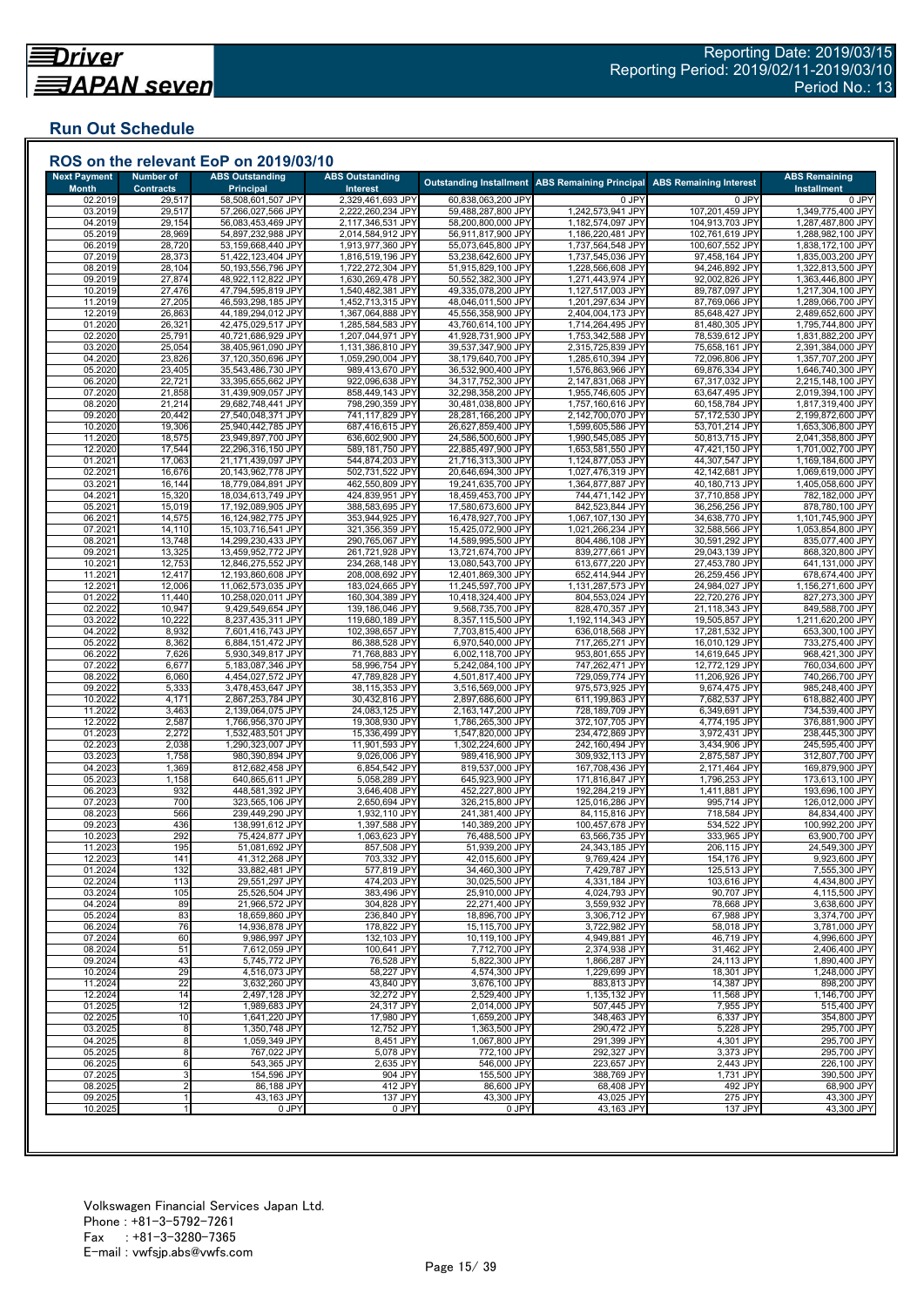

## **Expected Amortisation**

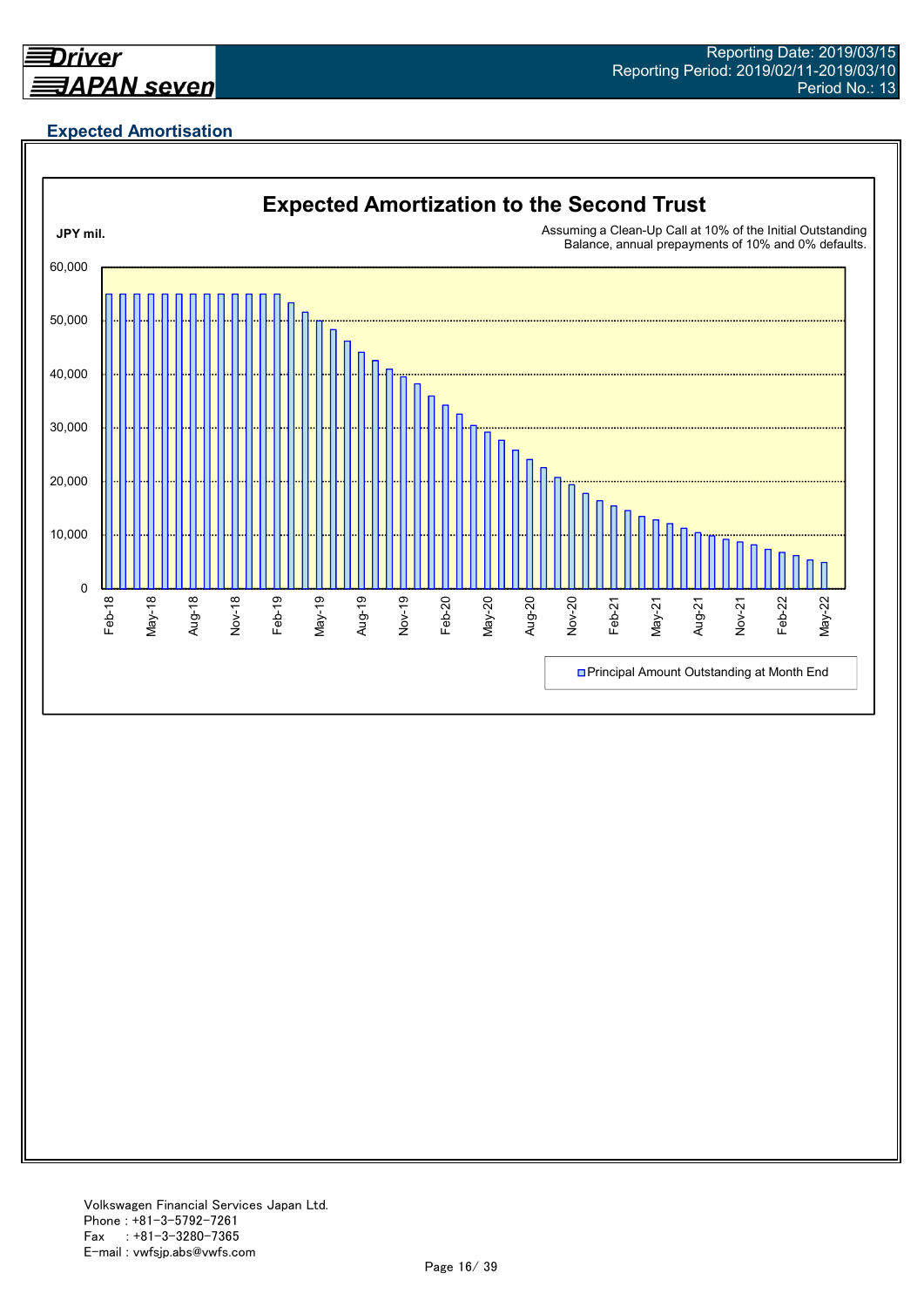## **Distribution by Sub-Servicer**

| <b>Sub-Servicer</b> | <b>Loans</b> | Number of Percentage<br>of Loans | <b>Outstanding Principal</b><br><b>Balance</b> | <b>Percentage</b><br>of Balance |
|---------------------|--------------|----------------------------------|------------------------------------------------|---------------------------------|
| <b>Cedyna</b>       | 16.828       | 57.01 %                          | 34,012,956,363 JPY                             | 58.13 %                         |
| Jaccs               | 12,689       | 42.99%                           | 24,495,645,144 JPY                             | 41.87 %                         |
| <b>Total</b>        | 29,517       | $100.00 \%$                      | 58,508,601,507 JPY                             | 100.00 $%$                      |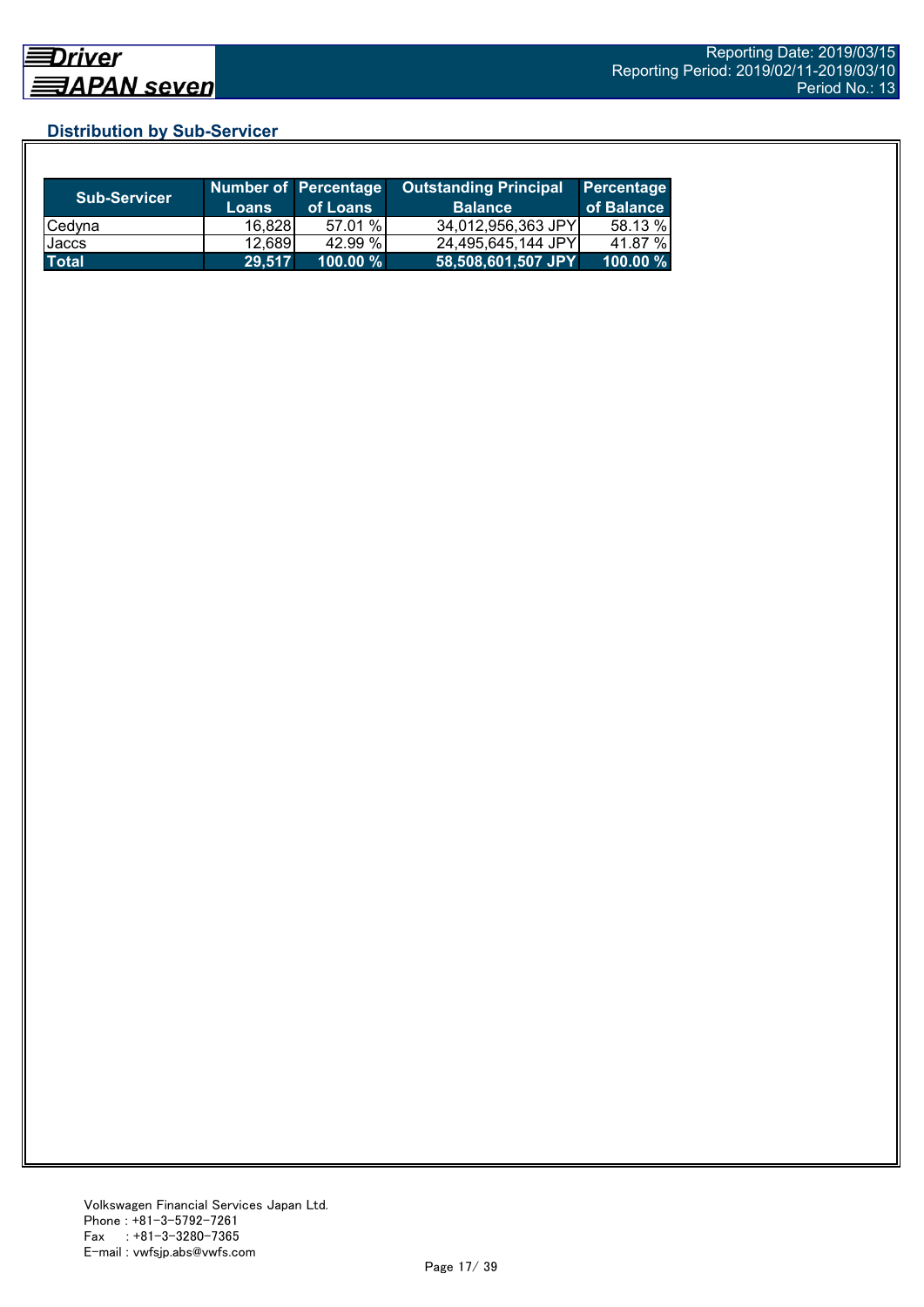## **Distribution by Brand**

| <b>Make</b>  |                 |             | <b>Number of Percentage Outstanding Discounted Percentage</b> |            |
|--------------|-----------------|-------------|---------------------------------------------------------------|------------|
|              | <b>Loans</b>    | of Loans    | <b>Principal Balance</b>                                      | of Balance |
| VW           | 18,354          | 62.18 %     | 31,193,848,912 JPY                                            | 53.31 %    |
| Audi         | 11,128          | 37.70 %     | 27,171,245,728 JPY                                            | 46.44 %    |
| Bentley      | 13              | 0.04%       | 84,415,821 JPY                                                | 0.14%      |
| Lamborghini  |                 | 0.02%       | 42,368,545 JPY                                                | 0.07%      |
| Other        | 15 <sub>l</sub> | 0.05%       | 16,722,501 JPY                                                | 0.03%      |
| <b>Total</b> | 29,517          | $100.00 \%$ | 58,508,601,507 JPY                                            | 100.00 %   |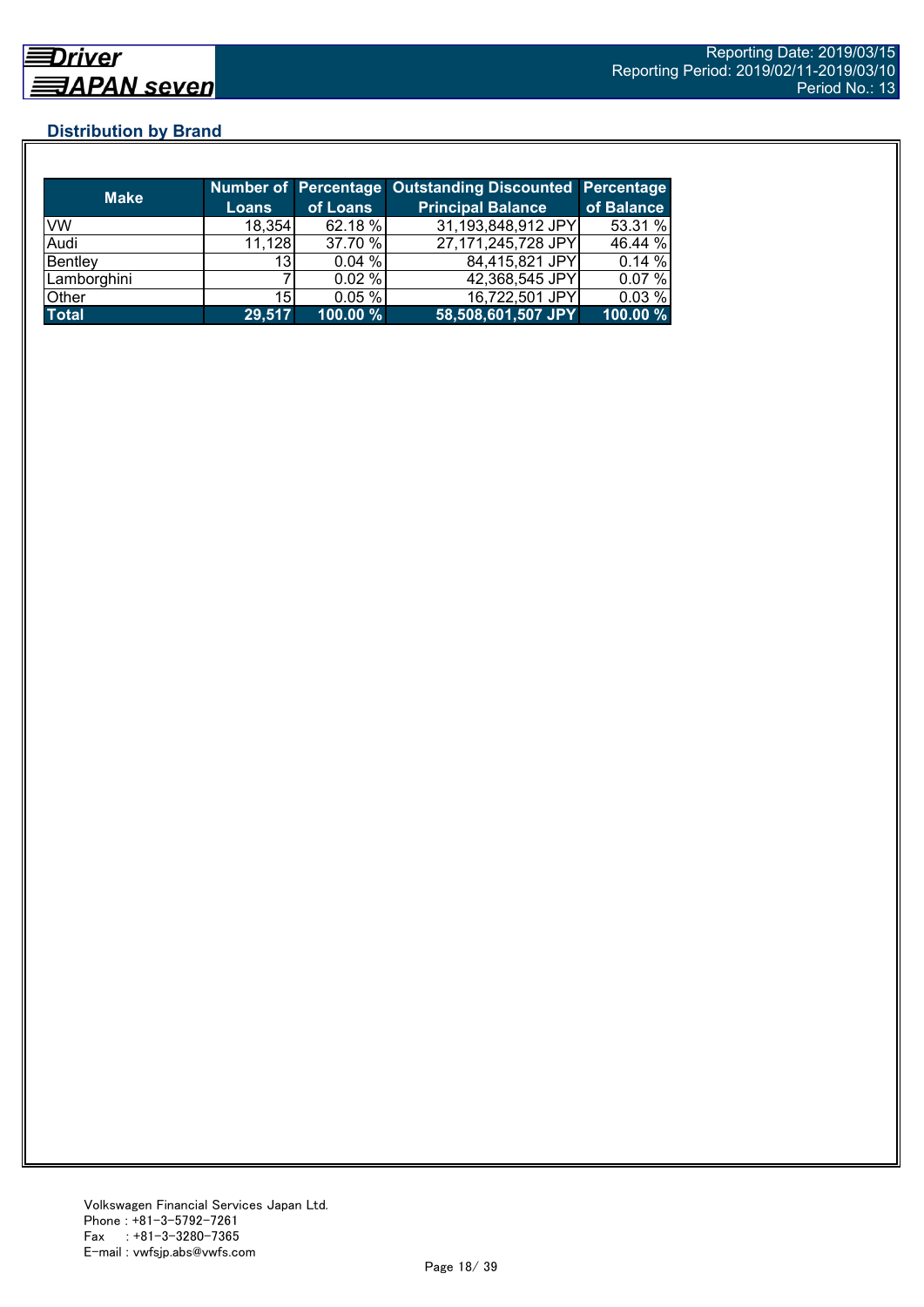## **Distribution by New and Used**

| <b>Distribution by New and Used</b> |              |          |                                                        |            |  |  |
|-------------------------------------|--------------|----------|--------------------------------------------------------|------------|--|--|
|                                     |              |          | Number of Percentage Outstanding Discounted Percentage |            |  |  |
| <b>New or Used</b>                  | <b>Loans</b> | of Loans | <b>Principal Balance</b>                               | of Balance |  |  |
| <b>New</b>                          | 19.307       | 65.41 %  | 45,470,283,222 JPY                                     | 77.72 %    |  |  |
| Used                                | 8,000        | 27.10 %  | 11,647,349,810 JPY                                     | 19.91 %    |  |  |
| Used (Prolonged)                    | 2,210        | 7.49 %   | 1,390,968,475 JPY                                      | 2.38 %     |  |  |
| <b>Total</b>                        | 29,517       | 100.00 % | 58,508,601,507 JPY                                     | 100.00 %   |  |  |

## **Distribution by Brand New and Used**

| <b>New or Used</b>         |                 |          | Number of Percentage Outstanding Discounted Percentage |            |
|----------------------------|-----------------|----------|--------------------------------------------------------|------------|
|                            | <b>Loans</b>    | of Loans | <b>Principal Balance</b>                               | of Balance |
| <b>VW New</b>              | 12,712          | 43.07 %  | 25,609,017,290 JPY                                     | 43.77 %    |
| <b>VW Used</b>             | 4,292           | 14.54 %  | 4,997,964,035 JPY                                      | 8.54 %     |
| <b>VW Used (Prolonged)</b> | 1,350           | 4.57 %   | 586,867,587 JPY                                        | 1.00 %     |
| <b>Audi New</b>            | 6,584           | 22.31 %  | 19,794,050.098 JPY                                     | 33.83 %    |
| Audi Used                  | 3.685           | 12.48 %  | 6,577,007,876 JPY                                      | 11.24 %    |
| Audi Used (Prolonged)      | 859             | 2.91%    | 800,187,754 JPY                                        | 1.37 %     |
| Other                      | 35 <sub>l</sub> | 0.12%    | 143,506,867 JPY                                        | 0.25%      |
| <b>Total</b>               | 29,517          | 100.00 % | 58,508,601,507 JPY                                     | 100.00 %   |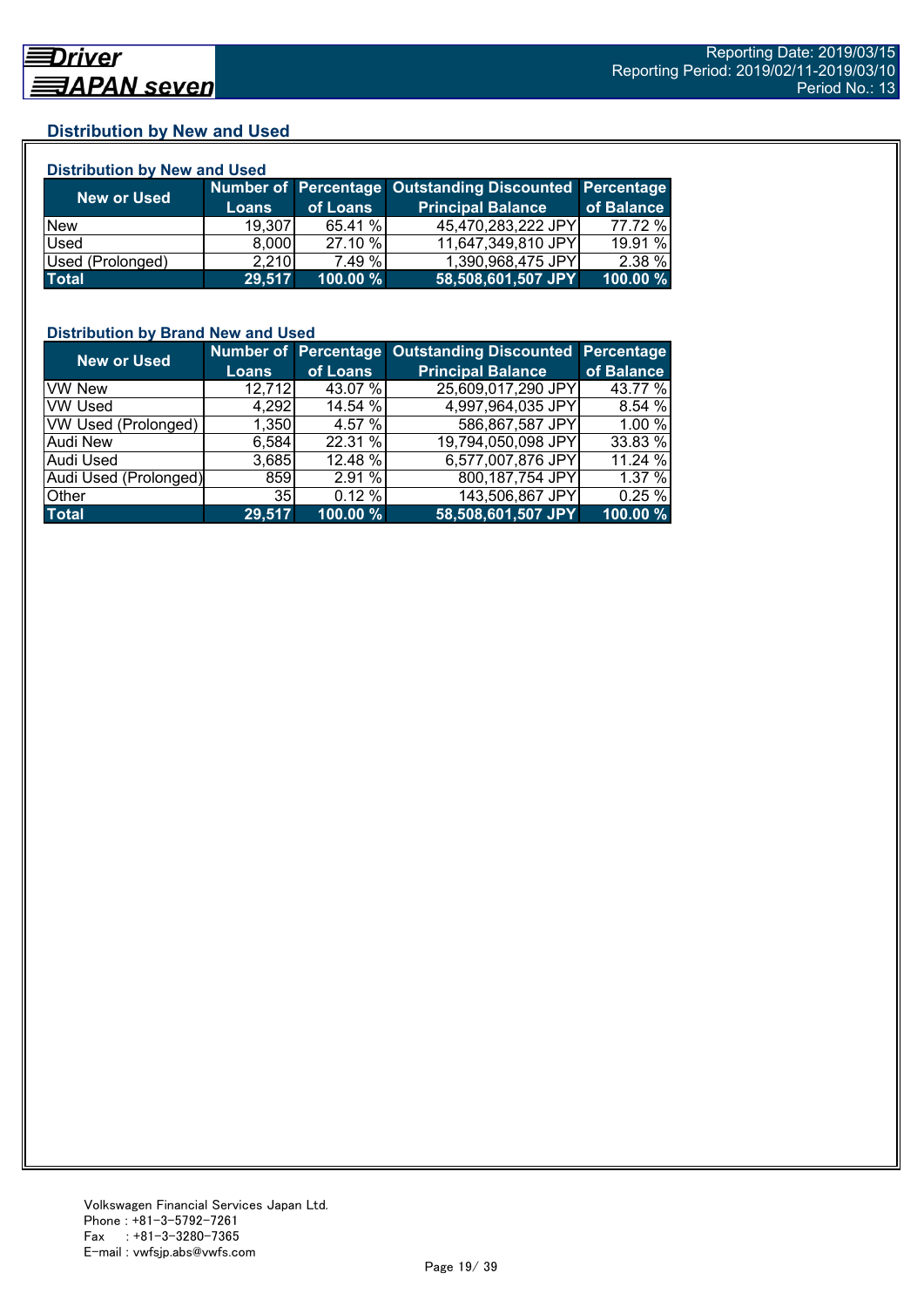## **Distribution by Product Type**

| <b>Loan Type List</b> |                                                           |
|-----------------------|-----------------------------------------------------------|
| <b>Loan Type</b>      | <b>Description</b>                                        |
| 100                   | Volkswagen Owner's Plan                                   |
| 100                   | Audi Owner's Plan                                         |
| 100                   | Lamborghini Auto Loan                                     |
| 100                   | Bentley Auto Loan                                         |
| 101                   | Twin Loan                                                 |
| 105                   | <b>Refinanced Volkswagen Solutions</b>                    |
| 106                   | Refinanced Volkswagen Das Welt Auto with refinance option |
| 106                   | Refinanced Audi S-Loan/ S-Loan Plus                       |
| 106                   | Refinanced Lamborghini Hyper Premium Plan                 |
| 106                   | Refinanced Bentley My Flying B                            |
| 140                   | <b>Volkswagen Solutions</b>                               |
| 140                   | Audi Future Drive*                                        |
| 150                   | Volkswagen Das Welt Auto with refinance option            |
| 150                   | Audi S-Loan                                               |
| 150                   | Lamborghini Hyper Premium Plan                            |
| 150                   | Bentley My Flying B                                       |
| 151                   | Audi S-Loan Plus                                          |

(\*)Audi Future Drive is scheduled to be introduced from March 2018.

#### **Product Type**

| <b>Loan Type</b> |              |          | <b>Number of Percentage Outstanding Discounted</b> | Percentage |
|------------------|--------------|----------|----------------------------------------------------|------------|
|                  | <b>Loans</b> | of Loans | <b>Principal Balance</b>                           | of Balance |
| 100              | 3,221        | 10.91 %  | 3,943,382,187 JPY                                  | 6.74 %     |
| 101              |              | 0.00%    | 0 JPY                                              | 0.00%      |
| 105              | 1,269        | 4.30 %   | 574,841,632 JPY                                    | 0.98%      |
| 106              | 941          | 3.19%    | 816,126,843 JPY                                    | 1.39 %     |
| 140-VFJ          | 1,617        | 5.48 %   | 3,284,653,349 JPY                                  | 5.61 %     |
| 140-Dealer       | 10,461       | 35.44 %  | 21,710,575,413 JPY                                 | 37.11 %    |
| 150              | 11,536       | 39.08 %  | 26,838,068,992 JPY                                 | 45.87 %    |
| 151              | 472          | 1.60 %   | 1,340,953,091 JPY                                  | 2.29 %     |
| <b>Total</b>     | 29,517       | 100.00 % | 58,508,601,507 JPY                                 | 100.00 %   |

## **Credit Type**

| <b>Credit Type</b>         |        |             | Number of Percentage Outstanding Discounted Percentage |            |
|----------------------------|--------|-------------|--------------------------------------------------------|------------|
|                            | Loans  | of Loans    | <b>Principal Balance</b>                               | of Balance |
| Balloon Type Loan          | 24.086 | 81.60%      | 53,174,250,845 JPY                                     | 90.88%     |
| Equal Instalment Type Loan | 5.431  | 18.40%      | 5.334.350.662 JPY                                      | 9.12%      |
| <b>Total</b>               | 29,517 | $100.00 \%$ | 58,508,601,507 JPY                                     | 100.00 %   |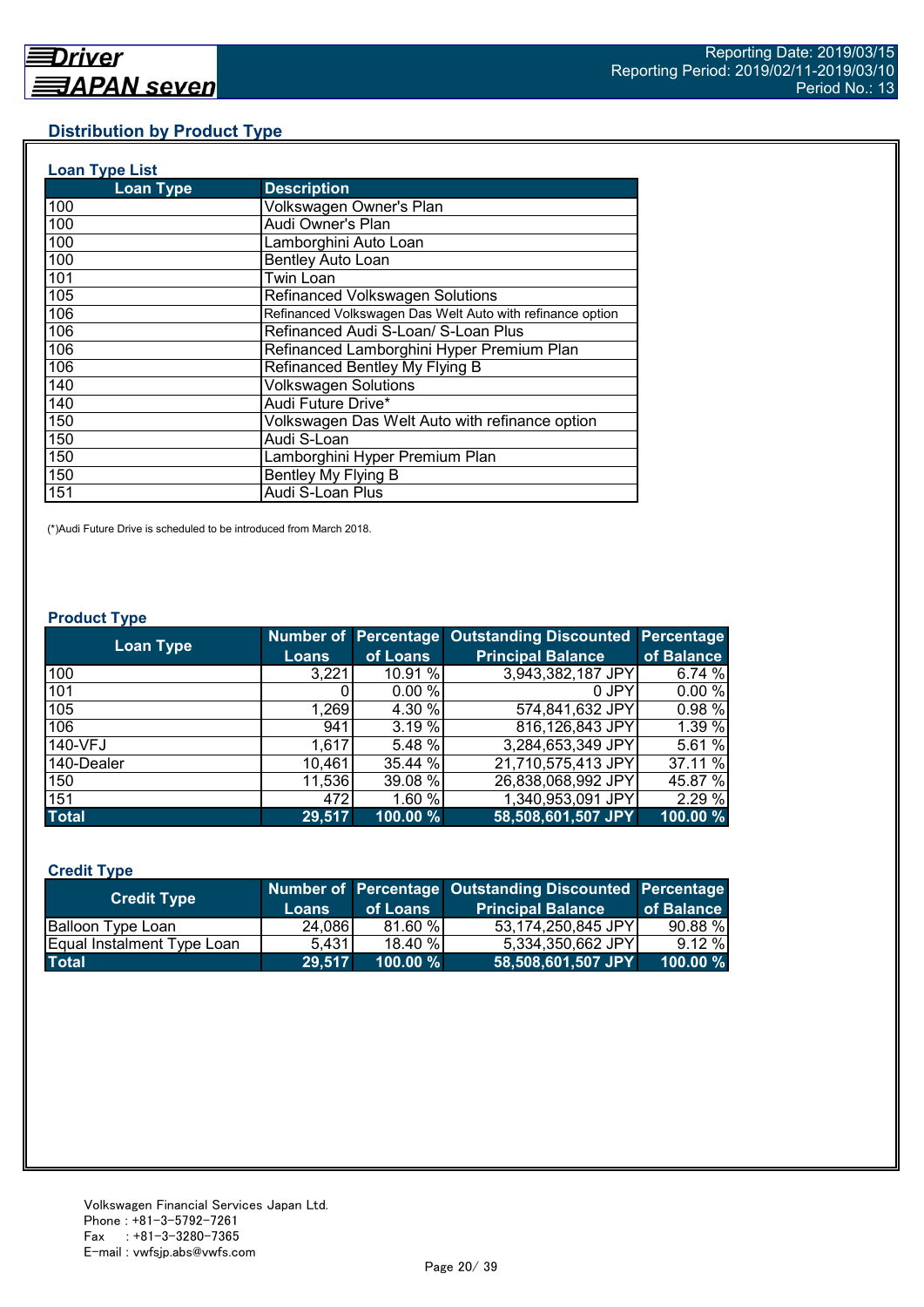## **Distribution by RV**

| <b>Loan Type</b>              | <b>Number of</b><br><b>Loans</b> | <b>Percentage</b><br>of Balance | <b>Outstanding Discounted</b><br><b>Principal Balance</b> |
|-------------------------------|----------------------------------|---------------------------------|-----------------------------------------------------------|
| 100/101/105/106               | 5,431                            | 9.12 %                          | 5,334,350,662 JPY                                         |
| 140-VFJ<br>(excl. balloon)    |                                  | 2.98 %                          | 1,743,105,231 JPY                                         |
| 140-VFJ<br>(balloon)          |                                  | 2.63%                           | 1,541,548,118 JPY                                         |
| 140-VFJ                       | 1,617                            | 5.61 %                          | 3,284,653,349 JPY                                         |
| 140-Dealer<br>(excl. balloon) |                                  | 19.90 %                         | 11,645,649,044 JPY                                        |
| 140-Dealer<br>(balloon)       |                                  | 17.20 %                         | 10,064,926,369 JPY                                        |
| 140-Dealer                    | 10,461                           | 37.11 %                         | 21,710,575,413 JPY                                        |
| 150<br>(excl. balloon)        |                                  | 22.30 %                         | 13,049,065,896 JPY                                        |
| 150<br>(balloon)              |                                  | 23.57 %                         | 13,789,003,096 JPY                                        |
| 150                           | 11,536                           | 45.87 %                         | 26,838,068,992 JPY                                        |
| 151<br>(excl. balloon)        |                                  | 0.70%                           | 406,856,315 JPY                                           |
| 151<br>(balloon)              |                                  | 1.60 %                          | 934,096,776 JPY                                           |
| 151                           | 472                              | 2.29%                           | 1,340,953,091 JPY                                         |
| <b>Total</b>                  | 29,517                           | 100.00 %                        | 58,508,601,507 JPY                                        |

| <b>Type of Payment Portion</b>     | of Balance | <b>Percentage Outstanding Discounted</b><br><b>Principal Balance</b> |
|------------------------------------|------------|----------------------------------------------------------------------|
| <b>Monthly Installment Portion</b> | 55.00 %    | 32,179,027,148 JPY                                                   |
| <b>Balloon Portion</b>             | 45.00 %    | 26,329,574,359 JPY                                                   |
| <b>Total</b>                       | 100.00 %   | 58,508,601,507 JPY                                                   |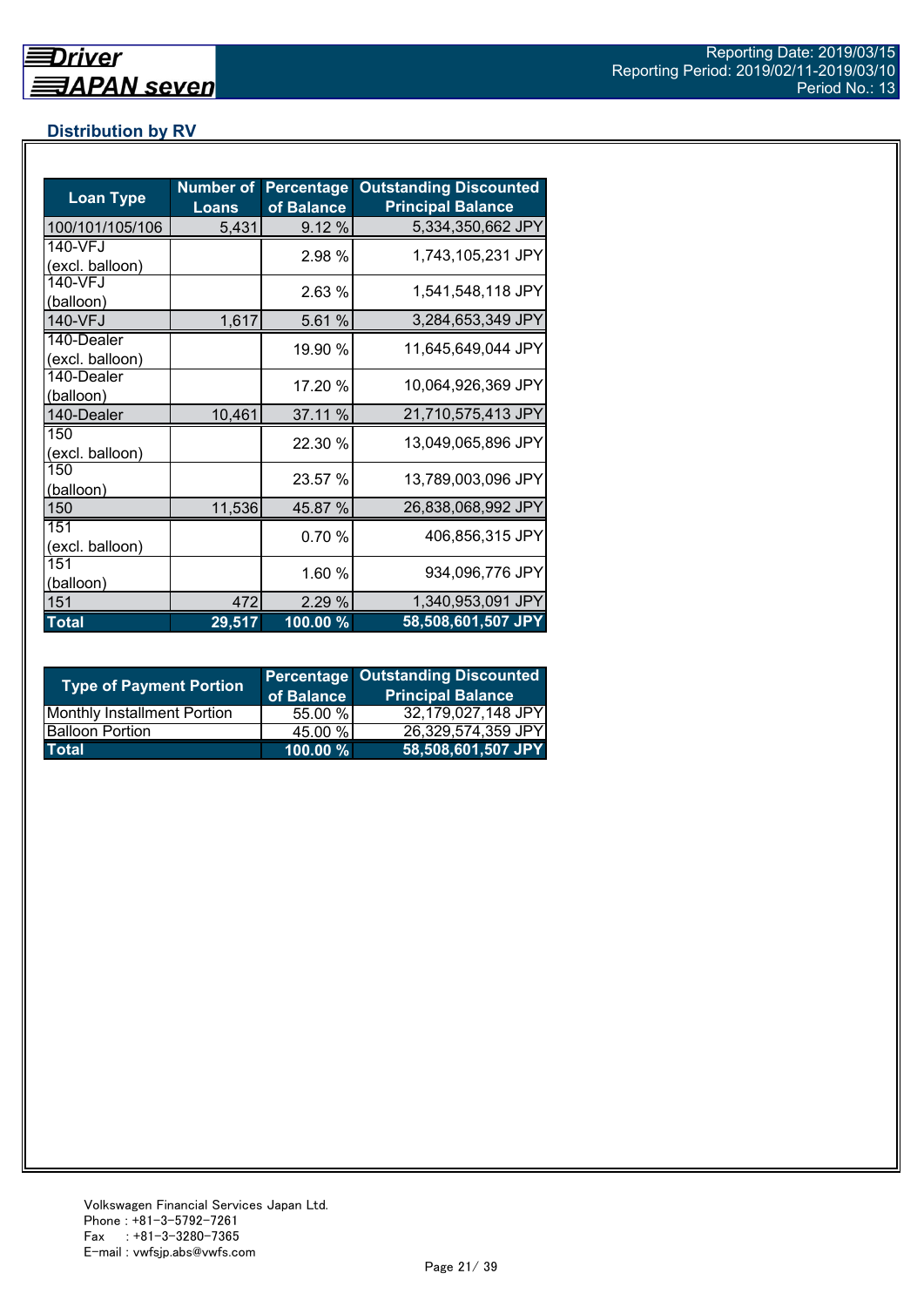## **Distribution by Brand New and Used**

| <b>Audi</b>  |              |          |                                                        |            |
|--------------|--------------|----------|--------------------------------------------------------|------------|
| New or Used  |              |          | Number of Percentage Outstanding Discounted Percentage |            |
|              | <b>Loans</b> | of Loans | <b>Principal Balance</b>                               | of Balance |
| <b>New</b>   | 6.584        | 59.17 %  | 19,794,050,098 JPY                                     | 72.85 %    |
| Used         | 4.544        | 40.83 %  | 7,377,195,630 JPY                                      | 27.15 %    |
| <b>Total</b> | 11,128       | 100.00 % | 27,171,245,728 JPY                                     | 100.00 %   |

#### **Bentley**

| New or Used  | Loans           | of Loans | Number of Percentage Outstanding Discounted Percentage<br><b>Principal Balance</b> | of Balance |
|--------------|-----------------|----------|------------------------------------------------------------------------------------|------------|
| <b>New</b>   |                 | 53.85 %  | 41,430,958 JPY                                                                     | 49.08 %    |
| <b>Used</b>  | 61              | 46.15 %  | 42.984.863 JPYI                                                                    | 50.92 %    |
| <b>Total</b> | 13 <sup>1</sup> | 100.00 % | 84,415,821 JPY                                                                     | 100.00 %   |

#### **Lamborghini**

| New or Used  | <b>Loans</b> | of Loans | Number of Percentage Outstanding Discounted Percentage<br><b>Principal Balance</b> | of Balance |
|--------------|--------------|----------|------------------------------------------------------------------------------------|------------|
| <b>New</b>   |              | 57.14%   | 25,784,876 JPY                                                                     | 60.86%     |
| <b>Used</b>  |              | 42.86 %  | 16,583,669 JPY                                                                     | 39.14%     |
| <b>Total</b> |              | 100.00 % | 42,368,545 JPY                                                                     | 100.00 $%$ |

#### **VW**

| <b>New or Used</b> |              |          | Number of Percentage Outstanding Discounted Percentage |            |
|--------------------|--------------|----------|--------------------------------------------------------|------------|
|                    | <b>Loans</b> | of Loans | <b>Principal Balance</b>                               | of Balance |
| <b>New</b>         | 12.712L      | 69.26 %  | 25,609,017,290 JPY                                     | 82.10 %    |
| <b>Used</b>        | 5.642        | 30.74%   | 5,584,831,622 JPY                                      | 17.90 %    |
| <b>Total</b>       | 18.354       | 100.00 % | 31,193,848,912 JPY                                     | 100.00 %   |

#### **OTHER**

| <b>New or Used</b> | <b>Loans</b>    | of Loans | Number of Percentage Outstanding Discounted Percentage<br><b>Principal Balance</b> | of Balance |
|--------------------|-----------------|----------|------------------------------------------------------------------------------------|------------|
| <b>New</b>         |                 | 0.00 %   | 0 JPY                                                                              | $0.00 \%$  |
| Used               | 15I             | 100.00 % | 16,722,501 JPY                                                                     | 100.00 %   |
| <b>Total</b>       | 15 <sup>1</sup> | 100.00 % | 16,722,501 JPY                                                                     | 100.00 $%$ |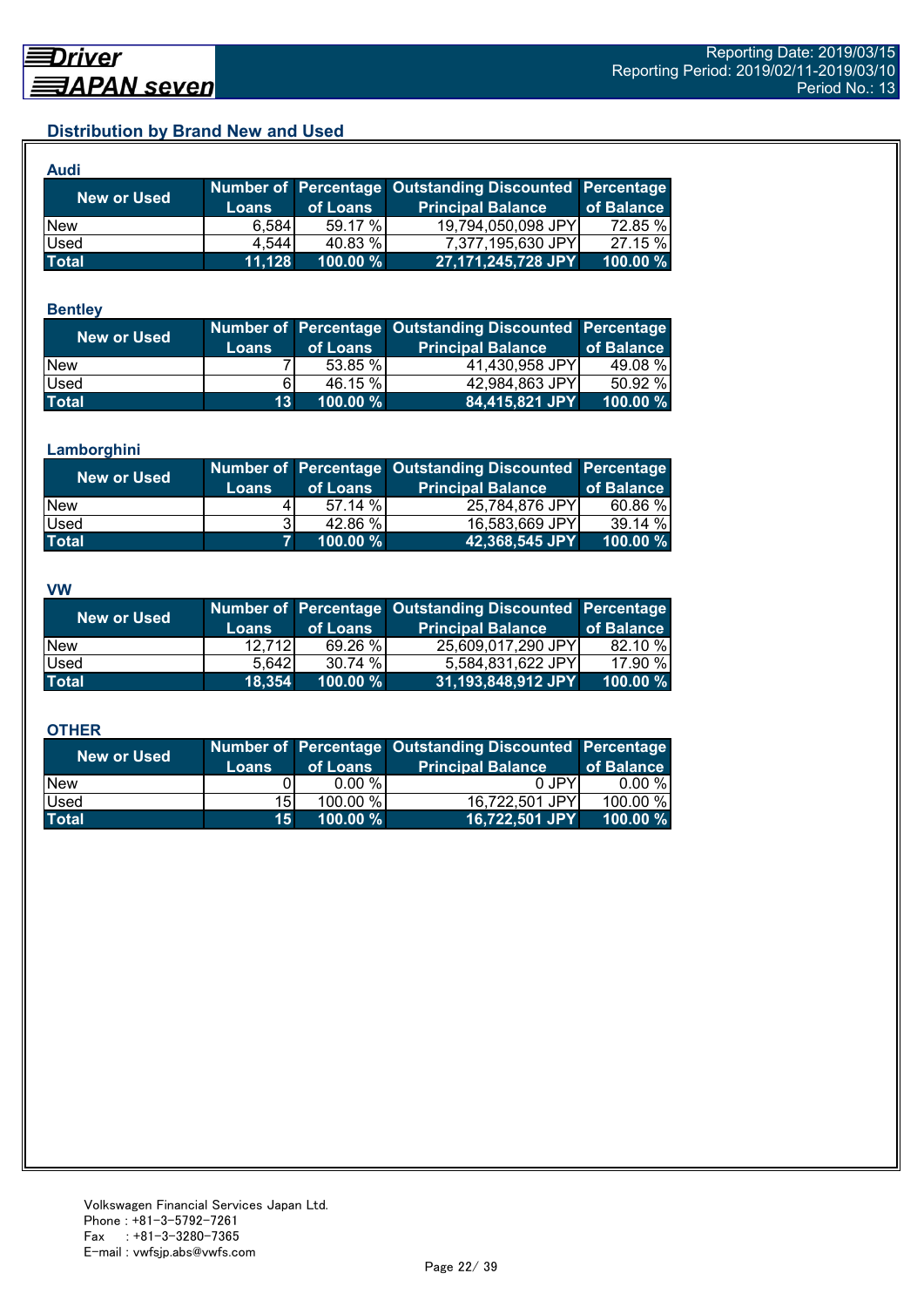## **Distribution by Customer Type**

| <b>Customer Type</b> |              |           |                                                        |            |
|----------------------|--------------|-----------|--------------------------------------------------------|------------|
| <b>Customer Type</b> |              |           | Number of Percentage Outstanding Discounted Percentage |            |
|                      | <b>Loans</b> | of Loans  | <b>Principal Balance</b>                               | of Balance |
| <b>IRetail</b>       | 26,472       | 89.68 %   | 49,905,571,386 JPY                                     | 85.30 %    |
| Corporate            | 3.045        | $10.32\%$ | 8,603,030,121 JPY                                      | 14.70 %    |
| <b>Total</b>         | 29,517       | 100.00 %  | 58,508,601,507 JPY                                     | 100.00 %   |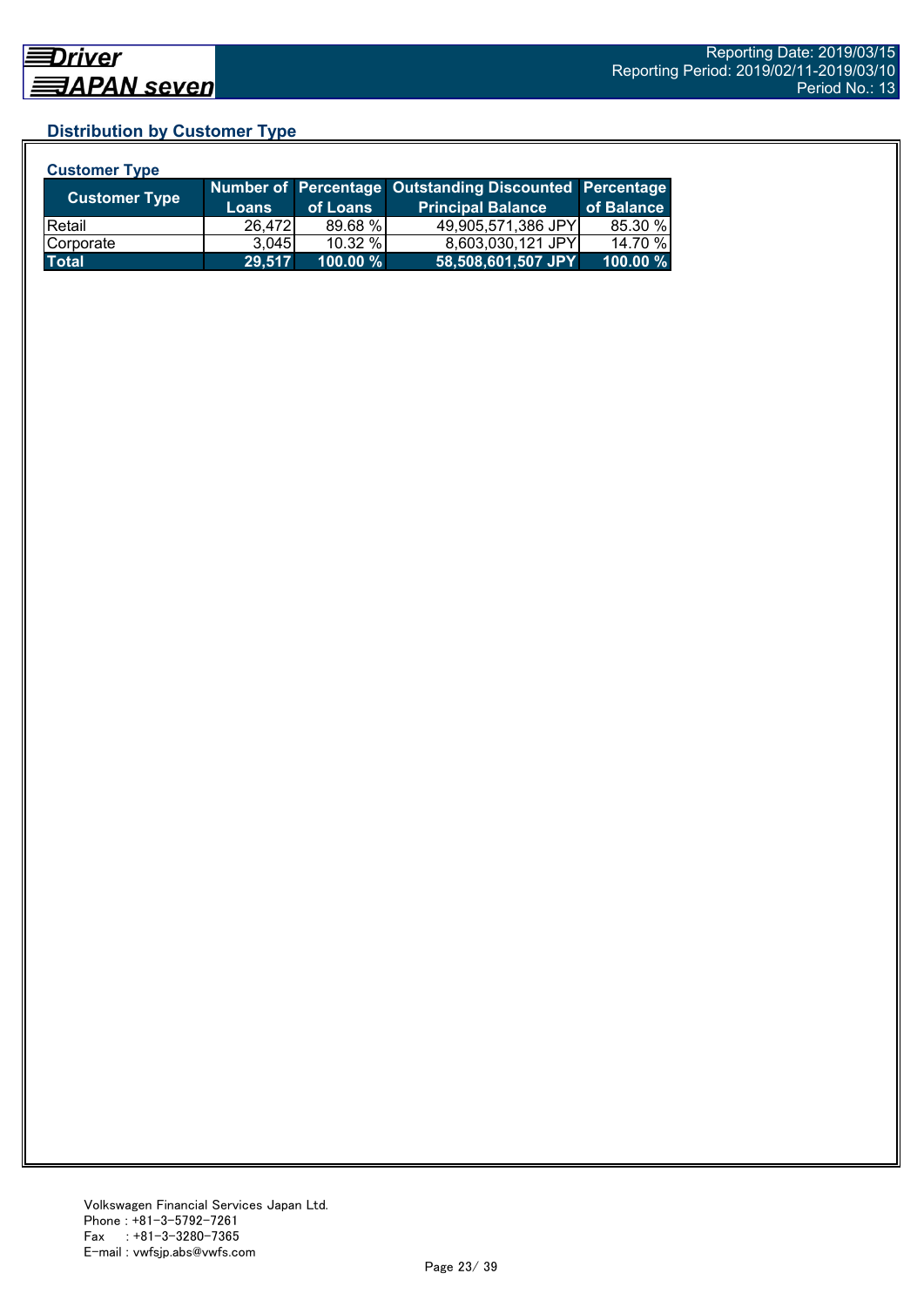## **Distribution by Outstanding Discounted Principal Balance**

| <b>Outstanding Discounted</b>     |        |          | <b>Number of Percentage Outstanding Discounted</b> | Percentage of  |
|-----------------------------------|--------|----------|----------------------------------------------------|----------------|
| <b>Principal Balance</b>          | Loans  | of Loans | <b>Principal Balance</b>                           | <b>Balance</b> |
| 500,000 JPY<br><=                 | 2,283  | 7.73 %   | 628,065,975 JPY                                    | 1.07 %         |
| 1,000,000 JPY<br>500,001 JPY      | 3,814  | 12.92 %  | 2,932,437,150 JPY                                  | 5.01 %         |
| 1,500,000 JPY<br>1.000.001 JPY    | 5,312  | 18.00 %  | 6,694,066,139 JPY                                  | 11.44 %        |
| 2,000,000 JPY<br>1.500.001 JPY -  | 5,642  | 19.11 %  | 9,840,137,343 JPY                                  | 16.82 %        |
| 2,500,000 JPY<br>2.000.001 JPY -  | 4,543  | 15.39 %  | 10,159,818,099 JPY                                 | 17.36 %        |
| 3,000,000 JPY<br>2,500,001 JPY -  | 3,124  | 10.58 %  | 8,538,349,353 JPY                                  | 14.59 %        |
| 3,500,000 JPY<br>3,000,001 JPY -  | 1,827  | 6.19%    | 5,892,580,708 JPY                                  | 10.07 %        |
| 3.500,001 JPY -<br>4,000,000 JPY  | 1,080  | 3.66 %   | 4,027,542,782 JPY                                  | 6.88 %         |
| 4,000,001 JPY -<br>4,500,000 JPY  | 620    | 2.10 %   | 2,622,653,126 JPY                                  | 4.48 %         |
| 4,500,001 JPY -<br>5,000,000 JPY  | 433    | 1.47%    | 2,050,125,549 JPY                                  | 3.50 %         |
| 6,000,000 JPY<br>5,000,001 JPY -  | 464    | 1.57 %   | 2,512,853,448 JPY                                  | 4.29 %         |
| 7,000,000 JPY<br>6,000,001 JPY -  | 226    | 0.77%    | 1,451,181,979 JPY                                  | 2.48 %         |
| 8,000,000 JPY<br>7.000.001 JPY -  | 106    | 0.36 %   | 787,946,070 JPY                                    | 1.35 %         |
| 9,000,000 JPY<br>8,000,001 JPY    | 34     | 0.12%    | 286,218,052 JPY                                    | 0.49 %         |
| - 10,000,000 JPY<br>9.000.001 JPY | 9      | 0.03%    | 84,625,734 JPY                                     | 0.14%          |
| >= 10,000,001 JPY                 |        | 0.00%    | 0 JPY                                              | 0.00%          |
| <b>Total</b>                      | 29,517 | 100.00 % | 58,508,601,507 JPY                                 | 100.00%        |

| <b>Statistics</b>                                       |               |
|---------------------------------------------------------|---------------|
| <b>Minimum</b> Outstanding Discounted Principal Balance | 6,682 JPY     |
| <b>Maximum</b> Outstanding Discounted Principal Balance | 9,713,967 JPY |
| <b>Average Outstanding Discounted Principal Balance</b> | 1,982,200 JPY |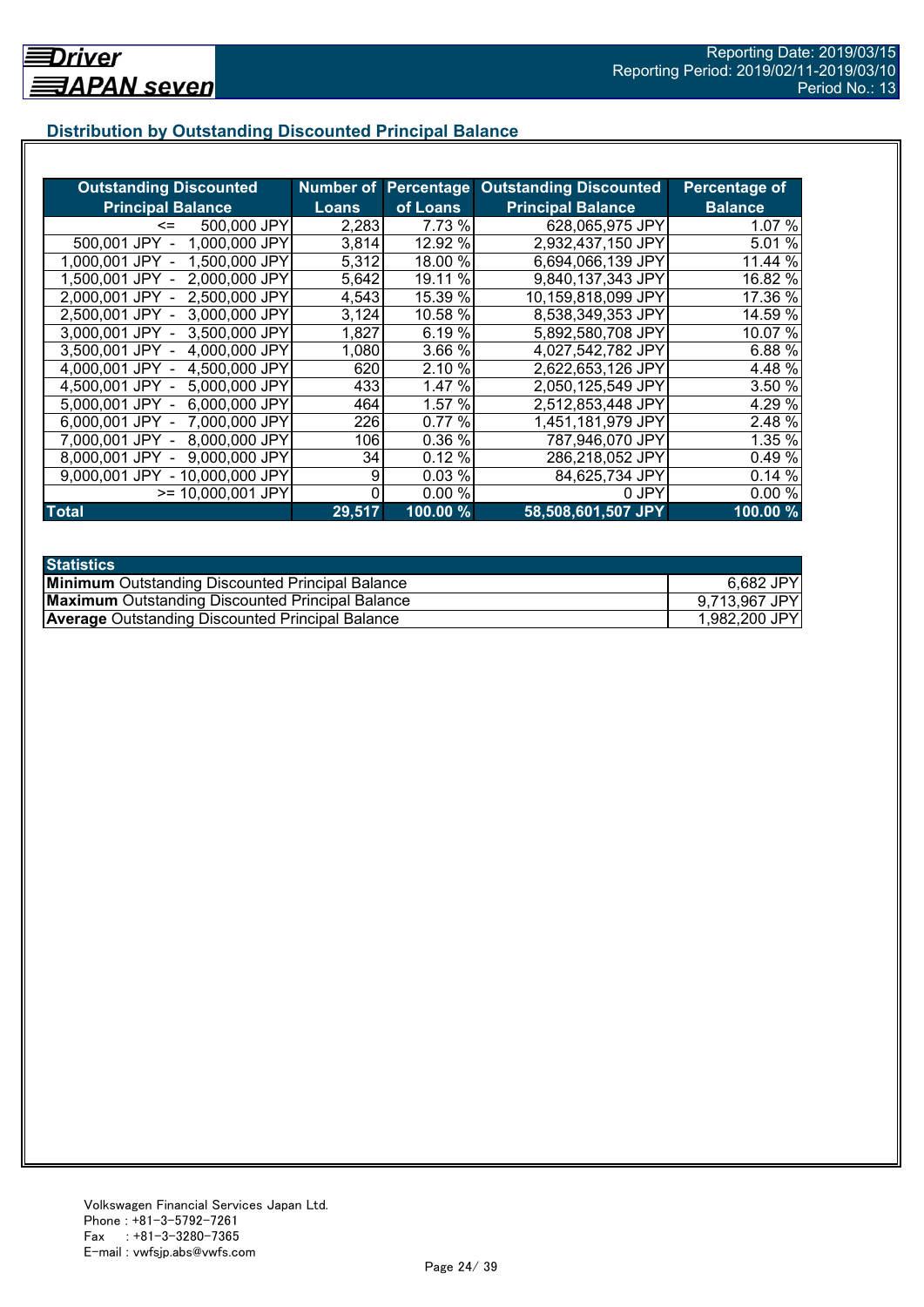## **Distribution by Original Principal Amount**

|                                   |              |          | <b>Number of Percentage Outstanding Discounted</b> | <b>Percentage of</b> |
|-----------------------------------|--------------|----------|----------------------------------------------------|----------------------|
| <b>Original Principal Balance</b> | <b>Loans</b> | of Loans | <b>Principal Balance</b>                           | <b>Balance</b>       |
| 500,000 JPY<br><=                 | <b>365</b>   | 1.24 %   | 66,939,257 JPY                                     | 0.11%                |
| 500,001 JPY<br>1,000,000 JPY      | 1,960        | 6.64 %   | 894,726,381 JPY                                    | 1.53 %               |
| 1,500,000 JPY<br>1.000.001 JPY    | 3,377        | 11.44 %  | 2,772,232,832 JPY                                  | 4.74 %               |
| 2,000,000 JPY<br>1.500.001 JPY    | 4,487        | 15.20 %  | 5,538,531,442 JPY                                  | 9.47 %               |
| 2,500,000 JPY<br>2.000.001 JPY    | 4,444        | 15.06 %  | 7,134,590,687 JPY                                  | 12.19 %              |
| 2,500,001 JPY<br>3.000.000 JPY    | 4,393        | 14.88 %  | 8,657,604,371 JPY                                  | 14.80 %              |
| 3.000.001 JPY<br>3.500,000 JPY    | 3,318        | 11.24 %  | 7,807,398,997 JPY                                  | 13.34 %              |
| 3,500,001 JPY<br>4,000,000 JPY    | 2,383        | 8.07 %   | 6,497,480,175 JPY                                  | 11.11 %              |
| 4,500,000 JPY<br>4,000,001 JPY    | 1,444        | 4.89%    | 4,484,021,107 JPY                                  | 7.66 %               |
| 5,000,000 JPY<br>4.500.001 JPY -  | 1,043        | 3.53 %   | 3,632,727,275 JPY                                  | 6.21 %               |
| 6,000,000 JPY<br>5,000,001 JPY -  | 1,030        | 3.49 %   | 4.117,312,101 JPY                                  | 7.04 %               |
| 6,000,001 JPY -<br>7,000,000 JPY  | 587          | 1.99 %   | 2,753,683,889 JPY                                  | 4.71 %               |
| 8,000,000 JPY<br>7.000.001 JPY -  | 320          | 1.08 %   | 1,738,134,838 JPY                                  | 2.97 %               |
| 9,000,000 JPY<br>8.000.001 JPY    | 147          | 0.50%    | 891,236,681 JPY                                    | 1.52 %               |
| 9.000.001 JPY<br>- 10,000,000 JPY | 114          | 0.39 %   | 780,174,966 JPY                                    | 1.33 %               |
| $>= 10,000,001$ JPY               | 105          | 0.36 %   | 741,806,508 JPY                                    | 1.27 %               |
| <b>Total</b>                      | 29,517       | 100.00 % | 58,508,601,507 JPY                                 | 100.00%              |

| <b>Statistics</b>                         |                |
|-------------------------------------------|----------------|
| <b>Minimum</b> Original Principal Balance | 100,000 JPY    |
| <b>Maximum</b> Original Principal Balance | 24,000,000 JPY |
| <b>Average Original Principal Balance</b> | 2,804,966 JPY  |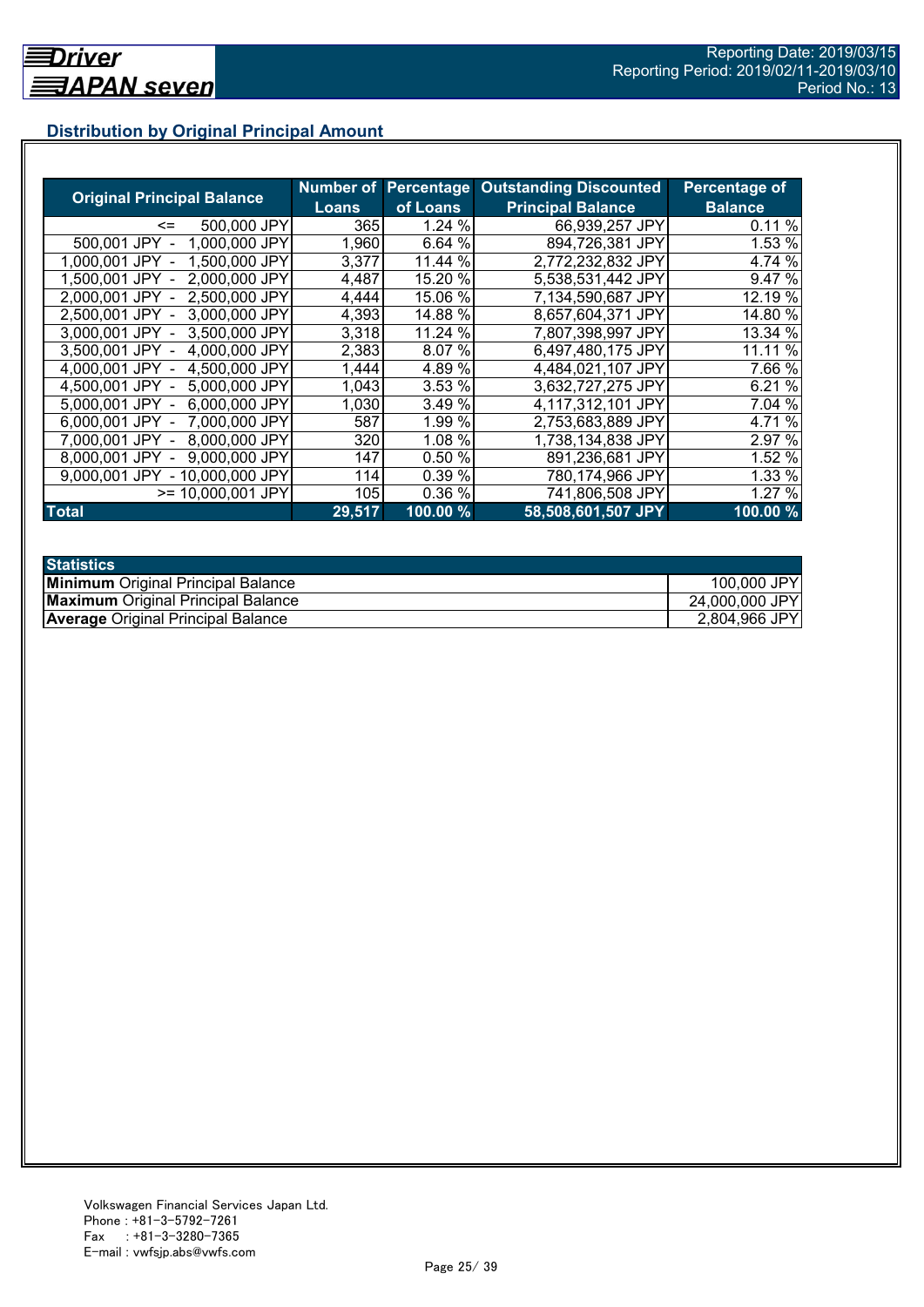## **Distribution by Interest Rate paid by the Obligor**

|                       |        |          | Interest Rate paid by the Number of Percentage Outstanding Discounted | <b>Percentage</b> |
|-----------------------|--------|----------|-----------------------------------------------------------------------|-------------------|
| <b>Obligor</b>        | Loans  | of Loans | <b>Principal Balance</b>                                              | of Balance        |
| < 0.900 %             | 377    | 1.28%    | 923,582,469 JPY                                                       | 1.58 %            |
| $0.900\% < 1.500\%$   | 5,222  | 17.69 %  | 12,005,956,926 JPY                                                    | 20.52 %           |
| 1.500 % < 2.000 %     | 9,551  | 32.36 %  | 21,215,490,169 JPY                                                    | 36.26 %           |
| $2.000 \% < 2.500 \%$ | 197    | 0.67%    | 698,527,938 JPY                                                       | 1.19 %            |
| $2.500 \% < 3.000 \%$ | 9,251  | 31.34 %  | 18,401,075,983 JPY                                                    | 31.45 %           |
| $3.000 \% < 3.500 \%$ | 1,161  | 3.93 %   | 982,197,358 JPY                                                       | 1.68 %            |
| $3.500 \% < 4.000 \%$ | 3,749  | 12.70 %  | 4,271,859,486 JPY                                                     | 7.30 %            |
| 4.000 % < 4.500 %     |        | 0.03%    | 9,911,178 JPY                                                         | 0.02%             |
| 4.500 % < 5.000 %     |        | 0.00%    | 0 JPY                                                                 | 0.00%             |
| 5.000 % or more       |        | 0.00%    | 0 JPY                                                                 | 0.00%             |
| <b>Total</b>          | 29,517 | 100.00 % | 58,508,601,507 JPY                                                    | 100.00 %          |

| <b>Statistics</b>                     |           |
|---------------------------------------|-----------|
| <b>Minimum</b> Interest Rate          | $0.10 \%$ |
| <b>Maximum</b> Interest Rate          | 4.09%     |
| <b>Weighted Average Interest Rate</b> | 2.17%     |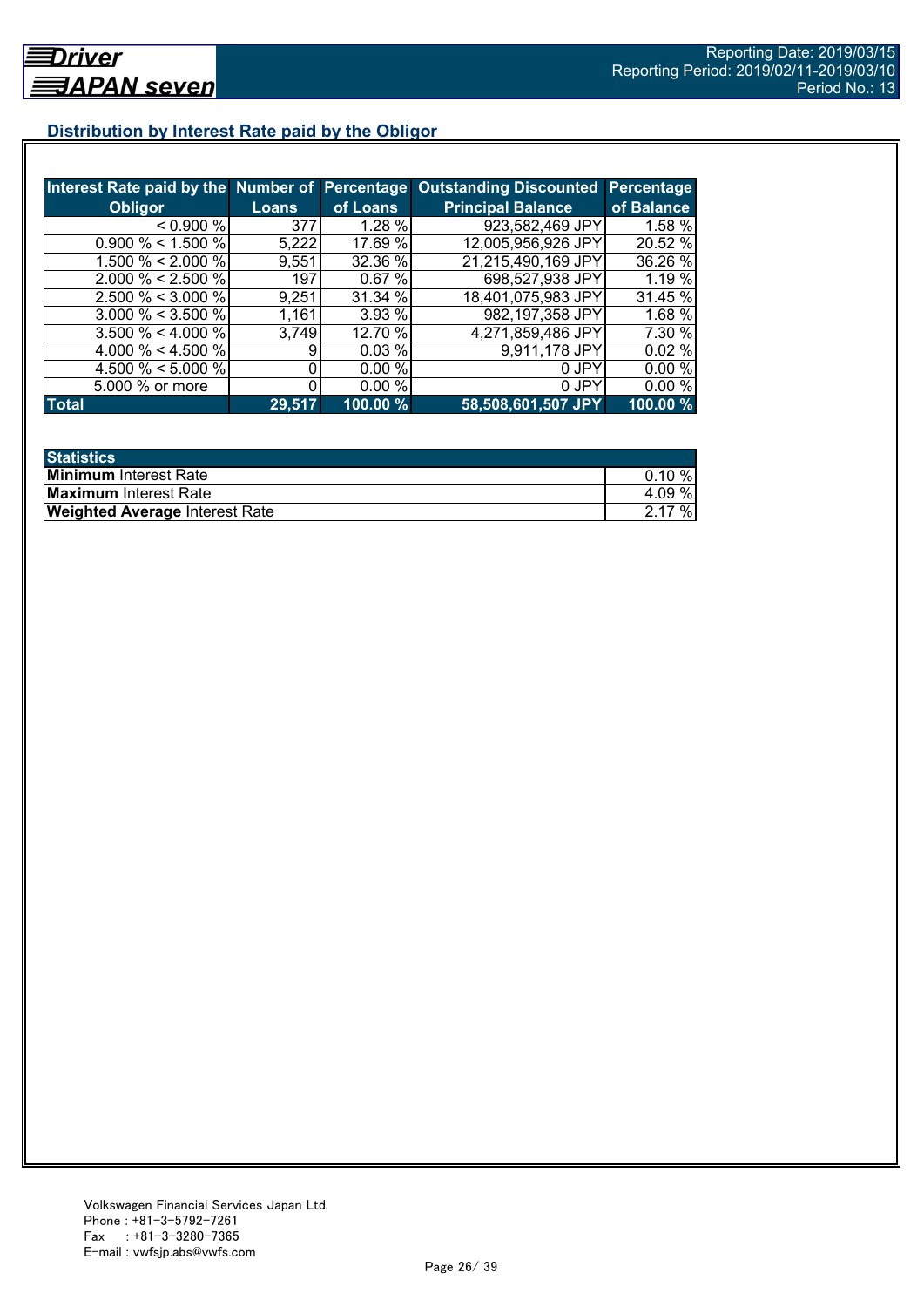## **Distribution by Original Term**

| Length of Original Term Number of Percentage |              |          | <b>Outstanding Discounted Percentage</b> |            |
|----------------------------------------------|--------------|----------|------------------------------------------|------------|
| (months)                                     | <b>Loans</b> | of Loans | <b>Principal Balance</b>                 | of Balance |
| $6 - 12$                                     | 106          | 0.36%    | 31,725,673 JPY                           | 0.05%      |
| $13 - 18$                                    | 63           | 0.21%    | 12,355,325 JPY                           | 0.02%      |
| $19 - 24$                                    | 1,387        | 4.70 %   | 667,479,626 JPY                          | 1.14%      |
| $25 - 30$                                    | 114          | 0.39 %   | 70,316,236 JPY                           | 0.12%      |
| $31 - 36$                                    | 11,632       | 39.41 %  | 24,440,539,089 JPY                       | 41.77 %    |
| $37 - 42$                                    | 85           | 0.29%    | 79,895,835 JPY                           | 0.14%      |
| $43 - 48$                                    | 1,663        | 5.63 %   | 2,297,375,315 JPY                        | 3.93 %     |
| $49 - 54$                                    | 19           | 0.06%    | 22,838,137 JPY                           | 0.04%      |
| $55 - 60$                                    | 13,858       | 46.95 %  | 29,707,424,665 JPY                       | 50.77 %    |
| $61 - 66$                                    | 17           | 0.06%    | 33,707,916 JPY                           | 0.06%      |
| $67 - 72$                                    | 446          | 1.51 %   | 795,662,356 JPY                          | 1.36%      |
| 73 - 84                                      | 127          | 0.43%    | 349,281,334 JPY                          | 0.60%      |
| <b>Total</b>                                 | 29,517       | 100.00 % | 58,508,601,507 JPY                       | 100.00 %   |

| <b>Statistics</b>                               |       |
|-------------------------------------------------|-------|
| <b>Minimum</b> Original Term in months          |       |
| <b>Maximum</b> Original Term in months          | 84    |
| <b>Weighted Average Original Term in months</b> | 49.30 |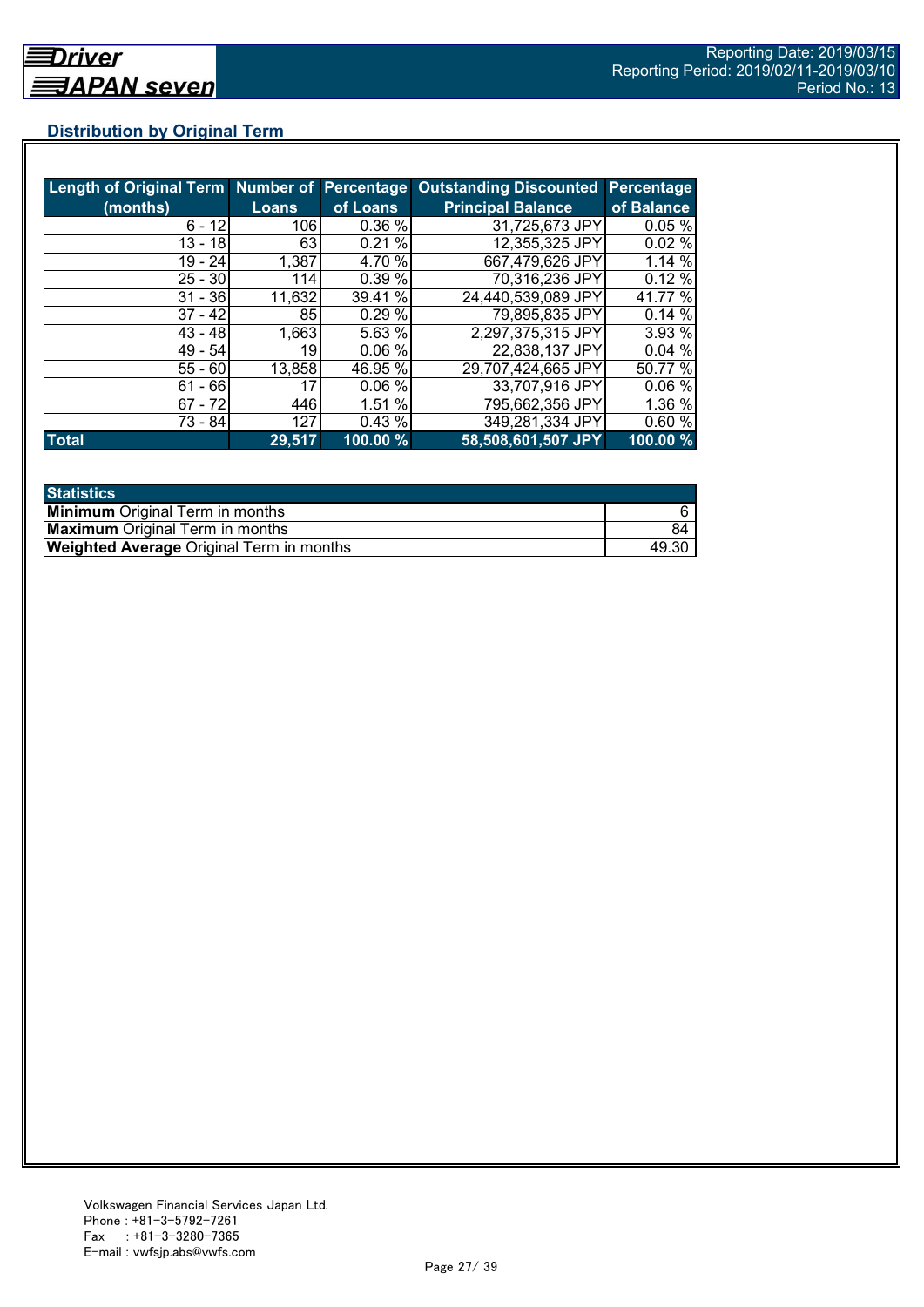## **Distribution by Remaining Term**

| <b>Length of Remaining</b> |              |          | Number of Percentage Outstanding Discounted | <b>Percentage</b> |
|----------------------------|--------------|----------|---------------------------------------------|-------------------|
| <b>Term (months)</b>       | <b>Loans</b> | of Loans | <b>Principal Balance</b>                    | of Balance        |
| $= 12$                     | 4,463        | 15.12 %  | 5,597,685,242 JPY                           | 9.57%             |
| 13 - 18                    | 4,612        | 15.62 %  | 8,566,145,884 JPY                           | 14.64 %           |
| $19 - 24$                  | 4,298        | 14.56 %  | 9,226,654,741 JPY                           | 15.77 %           |
| $25 - 30$                  | 2,819        | 9.55 %   | 5,405,346,709 JPY                           | 9.24 %            |
| $31 - 36$                  | 3,103        | 10.51 %  | 5.939,748,557 JPY                           | 10.15 %           |
| $37 - 42$                  | 4,889        | 16.56 %  | 10,448,950,117 JPY                          | 17.86 %           |
| $43 - 48$                  | 3,575        | 12.11 %  | 8,696,295,871 JPY                           | 14.86 %           |
| $49 - 54$                  | 1,322        | 4.48 %   | 3,409,607,086 JPY                           | 5.83 %            |
| $55 - 60$                  | 331          | 1.12 %   | 922,360,790 JPY                             | 1.58 %            |
| $61 - 66$                  | 62           | 0.21%    | 157,063,571 JPY                             | 0.27%             |
| $67 - 72$                  | 35           | 0.12%    | 114,171,003 JPY                             | 0.20%             |
| 73 - 84                    | 8            | 0.03%    | 24,571,936 JPY                              | 0.04%             |
| <b>Total</b>               | 29,517       | 100.00 % | 58,508,601,507 JPY                          | 100.00 %          |

| <b>Statistics</b>                                |       |
|--------------------------------------------------|-------|
| <b>Minimum</b> Remaining Term in months          |       |
| <b>Maximum</b> Remaining Term in months          | 80    |
| <b>Weighted Average Remaining Term in months</b> | 30.15 |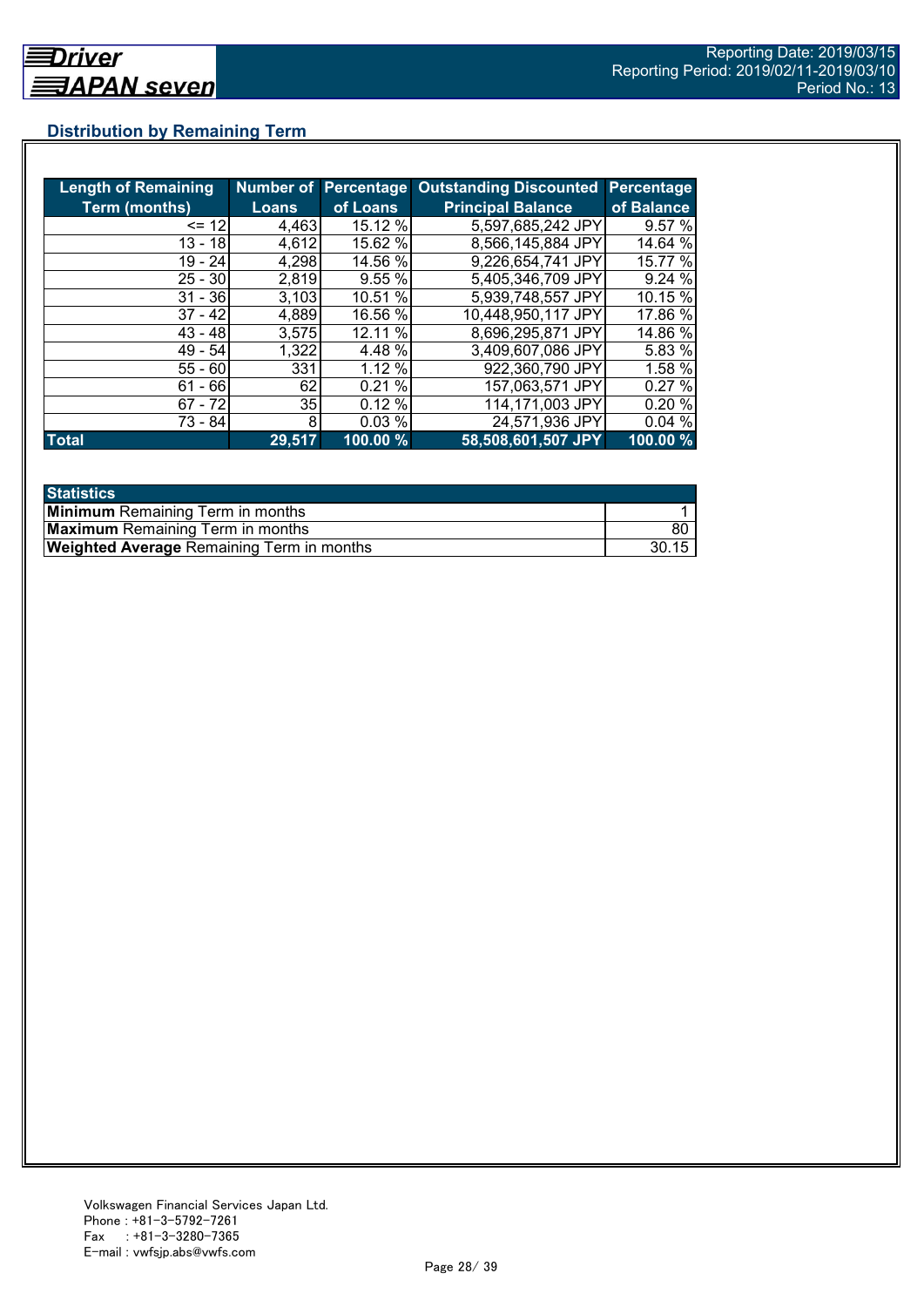## **Distribution by Seasoning**

|                           |              |          | Number of Percentage Outstanding Discounted | Percentage |
|---------------------------|--------------|----------|---------------------------------------------|------------|
| <b>Seasoning (months)</b> | <b>Loans</b> | of Loans | <b>Principal Balance</b>                    | of Balance |
| $= 12$                    | 4,092        | 13.86 %  | 9,337,049,125 JPY                           | 15.96 %    |
| $13 - 18$                 | 9,253        | 31.35 %  | 20,123,176,551 JPY                          | 34.39 %    |
| $19 - 24$                 | 9,792        | 33.17 %  | 18,716,365,264 JPY                          | 31.99 %    |
| $25 - 30$                 | 3,652        | 12.37 %  | 6,612,260,411 JPY                           | 11.30 %    |
| $31 - 36$                 | 1,803        | 6.11 %   | 2,763,260,102 JPY                           | 4.72 %     |
| $37 - 42$                 | 405          | 1.37%    | 519,153,950 JPY                             | 0.89%      |
| $43 - 48$                 | 225          | 0.76%    | 219,134,385 JPY                             | 0.37 %     |
| 49 - 54                   | 154          | 0.52%    | 128,609,683 JPY                             | 0.22%      |
| $55 - 60$                 | 123          | 0.42%    | 79,769,078 JPY                              | 0.14%      |
| $61 - 66$                 | 12           | 0.04%    | 8,349,496 JPY                               | 0.01%      |
| $67 - 72$                 | 6            | 0.02%    | 1,473,462 JPY                               | 0.00%      |
| 73 - 84                   |              | 0.00%    | 0 JPY                                       | 0.00%      |
| <b>Total</b>              | 29,517       | 100.00 % | 58,508,601,507 JPY                          | 100.00 %   |

| <b>Statistics</b>                           |       |
|---------------------------------------------|-------|
| <b>Minimum</b> Seasoning in months          |       |
| <b>Maximum</b> Seasoning in months          |       |
| <b>Weighted Average Seasoning in months</b> | 19.15 |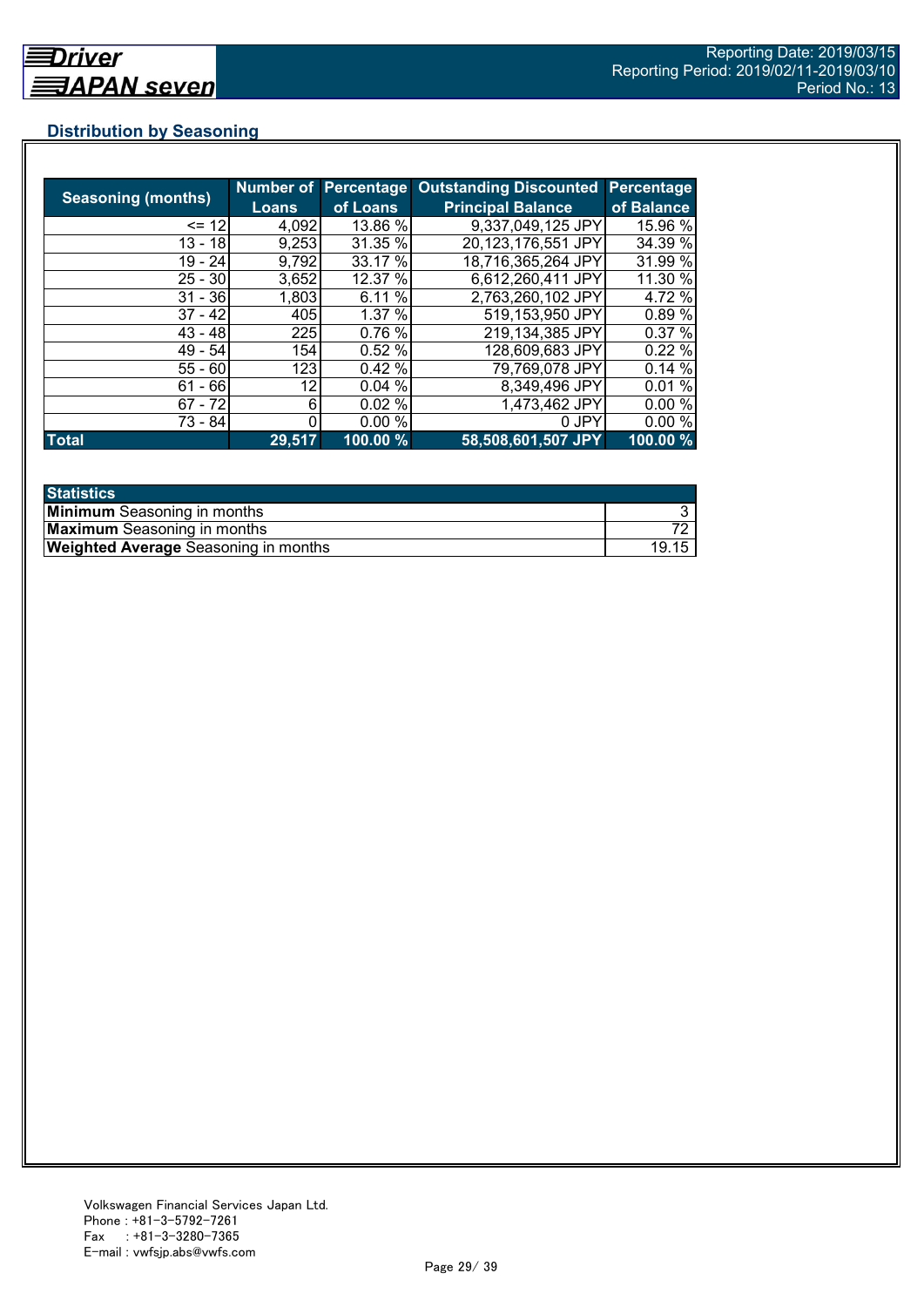## **Distribution by Type of Car**

| <b>Type of Car</b> |              |          |                                                        |            |
|--------------------|--------------|----------|--------------------------------------------------------|------------|
| <b>Type of Car</b> |              |          | Number of Percentage Outstanding Discounted Percentage |            |
|                    | <b>Loans</b> | of Loans | <b>Principal Balance</b>                               | of Balance |
| <b>New</b>         | 19.307       | 65.41 %  | 45,470,283,222 JPY                                     | 77.72 %    |
| Used               | 10,210       | 34.59 %  | 13,038,318,285 JPY                                     | 22.28 %    |
| <b>Total</b>       | 29,517       | 100.00 % | 58,508,601,507 JPY                                     | 100.00 %   |

#### **Type of Car: Only Balloon Loans**

| <b>Type of Car</b> | <b>Loans</b> | of Loans    | Number of Percentage Outstanding Discounted Percentage<br><b>Principal Balance</b> | of Balance  |
|--------------------|--------------|-------------|------------------------------------------------------------------------------------|-------------|
| <b>New</b>         | 18.429       | 76.51 %     | 44,100,007,643 JPY                                                                 | 82.93 %     |
| <b>Used</b>        | 5.657        | 23.49 %     | 9,074,243,202 JPY                                                                  | 17.07 %     |
| <b>Total</b>       | 24,086       | $100.00 \%$ | 53,174,250,845 JPY                                                                 | $100.00 \%$ |

#### **Type of Car: Only Equal Instalment Loans**

| Type of Car  | <b>Loans</b> | of Loans    | Number of Percentage Outstanding Discounted Percentage<br><b>Principal Balance</b> | of Balance |
|--------------|--------------|-------------|------------------------------------------------------------------------------------|------------|
| <b>New</b>   | 878I         | $16.17 \%$  | 1,370,275,579 JPY                                                                  | 25.69 %    |
| <b>Used</b>  | 4.553        | 83.83 %     | 3.964.075.083 JPY                                                                  | 74.31 %    |
| <b>Total</b> | 5,431        | $100.00 \%$ | 5,334,350,662 JPY                                                                  | 100.00 %   |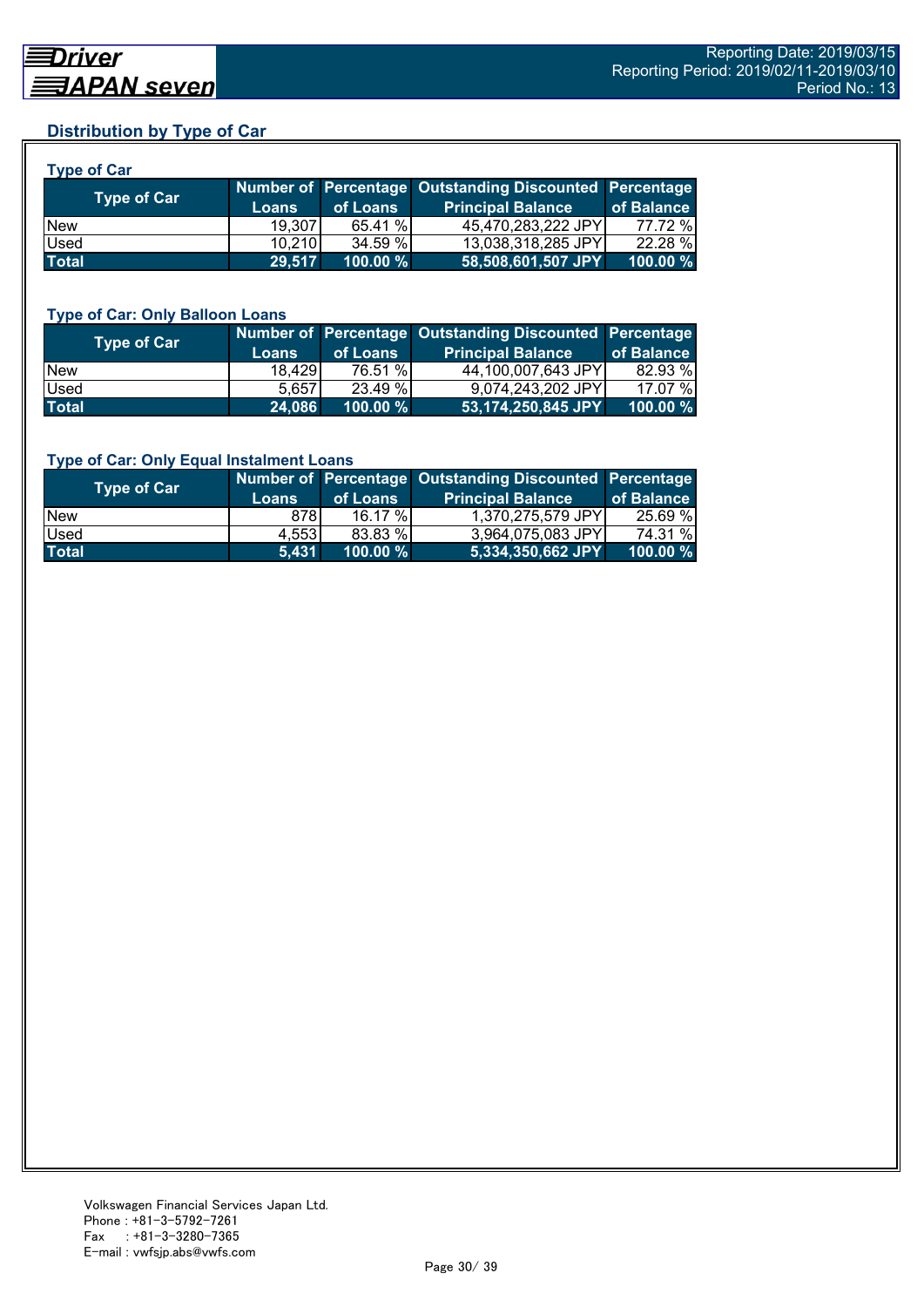## **Distribution by Brand and Model**

| <b>Make</b>                  | <b>Model</b>                        |                 |          | Number of Percentage Outstanding Discounted Percentage |                  |
|------------------------------|-------------------------------------|-----------------|----------|--------------------------------------------------------|------------------|
|                              |                                     | Loans           | of Loans | <b>Principal Balance</b>                               | of Balance       |
| Audi                         | A1                                  | 1,002           | 3.39 %   | 1,348,151,857 JPY                                      | 2.30 %           |
|                              | A3                                  | 2,580           | 8.74 %   | 4,458,715,333 JPY                                      | 7.62 %           |
|                              | $\overline{A4}$                     | 2,133           | 7.23 %   | 5,600,928,410 JPY                                      | 9.57%            |
|                              | $\overline{A5}$                     | 663             | 2.25 %   | 1,957,169,288 JPY                                      | 3.35 %           |
|                              | $\overline{A6}$                     | 648             | 2.20 %   | 1,659,751,985 JPY                                      | 2.84 %           |
|                              | $\overline{A7}$                     | 224             | 0.76%    | 830,391,351 JPY                                        | 1.42%            |
|                              | $\overline{AB}$                     | 75              | 0.25%    | 318,546,773 JPY                                        | 0.54%            |
|                              | $\overline{S1}$                     | 103             | 0.35%    | 190,772,768 JPY                                        | 0.33%            |
|                              | $\overline{\mathsf{S}3}$            | 341             | 1.16 %   | 883,774,703 JPY                                        | 1.51 %           |
|                              | S <sub>4</sub>                      | 168             | 0.57%    | 675,416,988 JPY                                        | 1.15%            |
|                              | $\overline{\mathsf{S5}}$            | 116             | 0.39%    | 489,767,815 JPY                                        | 0.84 %           |
|                              | $\overline{\overline{\mathsf{S6}}}$ | $\overline{30}$ | 0.10%    | 114,066,213 JPY                                        | 0.19%            |
|                              | $\overline{\mathsf{S}7}$            | 28              | 0.09%    | 118,265,105 JPY                                        | 0.20%            |
|                              | S <sub>8</sub>                      | 18              | 0.06 %   | 99,173,020 JPY                                         | 0.17%            |
|                              | SQ <sub>5</sub>                     | 34              | 0.12%    | 207,468,543 JPY                                        | 0.35 %           |
|                              | RS3                                 | 30              | 0.10%    |                                                        | 0.22%            |
|                              |                                     |                 |          | 130,925,376 JPY                                        |                  |
|                              | RS4                                 | 8               | 0.03%    | 30,971,464 JPY                                         | 0.05%            |
|                              | RS <sub>5</sub>                     | 8               | 0.03%    | 27,027,940 JPY                                         | 0.05%            |
|                              | RS <sub>6</sub>                     | 8               | 0.03%    | 32,756,216 JPY                                         | 0.06 %           |
|                              | RS7                                 | $\overline{8}$  | 0.03%    | 45,776,871 JPY                                         | 0.08%            |
|                              | $\overline{Q}$                      | 540             | 1.83 %   | 1,371,106,099 JPY                                      | 2.34 %           |
|                              | Q3                                  | 814             | 2.76 %   | 1,667,247,865 JPY                                      | 2.85 %           |
|                              | $\overline{\mathsf{Q5}}$            | 567             | 1.92 %   | 1,751,023,678 JPY                                      | 2.99 %           |
|                              | Q7                                  | 225             | 0.76%    | 1,105,517,654 JPY                                      | 1.89 %           |
|                              | RSQ3                                | 16              | 0.05 %   | 67,462,054 JPY                                         | 0.12%            |
|                              | ТT                                  | 729             | 2.47 %   | 1,918,596,181 JPY                                      | 3.28%            |
|                              | R <sub>8</sub>                      | 12              | 0.04%    | 70,474,178 JPY                                         | 0.12%            |
|                              | <b>AUDI OTHERS</b>                  | 0               | 0.00%    | 0 JPY                                                  | 0.00%            |
|                              | Subtotal                            | 11,128          | 37.70 %  | 27,171,245,728 JPY                                     | 46.44 %          |
| <b>Bentley</b>               | <b>ARNAGE</b>                       | 0               | 0.00%    | 0 JPY                                                  | 0.00%            |
|                              | <b>AZURE</b>                        | 0               | 0.00%    | 0 JPY                                                  | 0.00%            |
|                              | <b>BENTAYGA</b>                     | 0               | 0.00%    | $0$ JPY                                                | 0.00%            |
|                              | <b>CONTINENTAL</b>                  | 10              | 0.03%    | 65,782,994 JPY                                         | 0.11%            |
|                              | <b>FLYING SPUR</b>                  | 3               | 0.01%    | 18,632,827 JPY                                         | 0.03%            |
|                              | <b>MULSANNE</b>                     | 0               | 0.00%    | 0 JPY                                                  | 0.00%            |
|                              | <b>BENTLEY</b>                      |                 |          |                                                        |                  |
|                              | <b>OTHERS</b>                       | 0               | 0.00%    | 0 JPY                                                  | 0.00%            |
|                              | Subtotal                            | 13              | 0.04%    | 84,415,821 JPY                                         | 0.14%            |
| Lamborghini                  | <b>AVENTADOR</b>                    | 0               | 0.00%    | 0 JPY                                                  | 0.00%            |
|                              | <b>DIABLO</b>                       | $\overline{0}$  | 0.00%    | 0 JPY                                                  | 0.00%            |
|                              | <b>GALLARDO</b>                     | 3               | 0.01%    | 20,861,960 JPY                                         | 0.04%            |
|                              | <b>HURACÁN</b>                      | 4               | 0.01%    | 21,506,585 JPY                                         | 0.04 %           |
|                              | <b>MULCIELAGO</b>                   | 0               | 0.00%    | 0 JPY                                                  | 0.00%            |
|                              | <b>LAMBORGHINI</b>                  |                 |          |                                                        |                  |
|                              | <b>OTHERS</b>                       | 0               | 0.00%    | 0 JPY                                                  | 0.00%            |
|                              | Subtotal                            | $\overline{7}$  | 0.02%    | 42,368,545 JPY                                         | 0.07%            |
|                              |                                     |                 |          |                                                        |                  |
| <b>VW</b>                    | ARTEON                              | 119             | 0.40%    | 478,644,086 JPY                                        | 0.82 %<br>4.93 % |
|                              | <b>BEETLE</b>                       | 1,819           | 6.16%    | 2,887,246,608 JPY                                      |                  |
|                              | <b>BORA</b>                         | 0               | 0.00%    | 0 JPY                                                  | 0.00%            |
|                              | EOS                                 | $\overline{2}$  | 0.01%    | 58,442 JPY                                             | 0.00%            |
|                              | <b>GOLF</b>                         | 7,157           | 24.25 %  | 12,654,202,497 JPY                                     | 21.63%           |
|                              | <b>JETTA</b>                        | 5               | 0.02%    | 1,431,186 JPY                                          | 0.00%            |
|                              | <b>LUPO</b>                         | 1               | 0.00%    | 69,523 JPY                                             | 0.00%            |
|                              | <b>PASSAT</b>                       | 1,449           | 4.91 %   | 3,010,609,503 JPY                                      | 5.15 %           |
|                              | <b>POLO</b>                         | 3,236           | 10.96 %  | 4,019,949,734 JPY                                      | 6.87 %           |
|                              | <b>SCIROCCO</b>                     | 19              | 0.06%    | 15,205,363 JPY                                         | 0.03%            |
|                              | <b>SHARAN</b>                       | 509             | 1.72 %   | 970,074,095 JPY                                        | 1.66 %           |
|                              | <b>TIGUAN</b>                       | 1,124           | 3.81%    | 2,758,744,129 JPY                                      | 4.72%            |
|                              | <b>TOUAREG</b>                      | 70              | 0.24 %   | 185,374,421 JPY                                        | 0.32 %           |
|                              | <b>TOURAN</b>                       | 1,565           | 5.30 %   | 3,068,738,373 JPY                                      | 5.24 %           |
|                              | UP                                  | 1,279           | 4.33 %   | 1,143,500,952 JPY                                      | 1.95 %           |
|                              | <b>VENTO</b>                        | 0               | 0.00%    | 0 JPY                                                  | 0.00%            |
|                              | VW OTHERS                           | $\mathbf 0$     | 0.00%    | 0 JPY                                                  | 0.00%            |
|                              | <b>Subtotal</b>                     | 18,354          | 61.78 %  | 31,193,848,912 JPY                                     | 52.50 %          |
| <b>Non VW Group Vehicles</b> |                                     | 15              | 0.05%    | 16,722,501 JPY                                         | 0.03%            |
|                              | Subtotal                            | 15              | 0.05%    | 16,722,501 JPY                                         | 0.03%            |
|                              | <b>Total</b>                        | 29,517          | 100.00 % | 58,508,601,507 JPY                                     | 100.00 %         |
|                              |                                     |                 |          |                                                        |                  |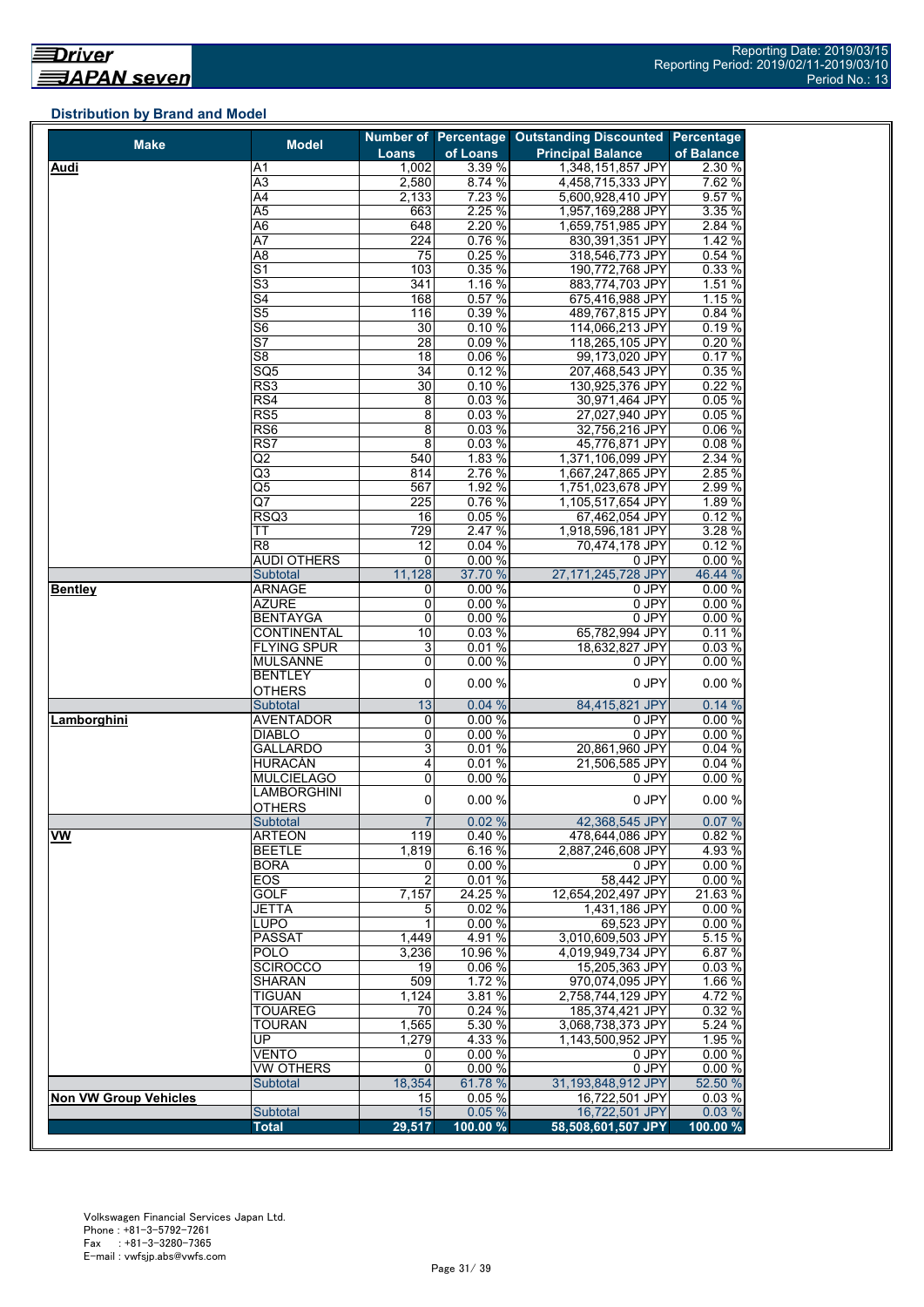## **Geographic Distribution by Prefecture**

|                   |              | <b>Number of Percentage</b>   | <b>Outstanding Discounted</b> | <b>Percentage</b>   |
|-------------------|--------------|-------------------------------|-------------------------------|---------------------|
| <b>Prefecture</b> | <b>Loans</b> | of Loans                      | <b>Principal Balance</b>      | of Balance          |
| Tokyo             | 4,562        | $15.46\%$                     | 10,238,180,551 JPY            | 17.50 %             |
| Kanagawa          | 3,004        | 10.18 %                       | 6,134,414,877 JPY             | 10.48 %             |
| Aichi             | 2,277        | 7.71 %                        | 4,346,392,610 JPY             | 7.43 %              |
| Osaka             | 1,874        | 6.35 $\sqrt{8}$               | 3,945,112,678 JPY             | 6.74 %              |
| Saitama           | 1,967        | $6.66\%$                      | 3,934,508,929 JPY             | $6.72\%$            |
| Fukuoka           | 1,394        | 4.72 $\frac{6}{6}$            | 2,748,781,474 JPY             | 4.70 $\frac{6}{6}$  |
| Chiba             | 1,240        | 4.20 $\frac{6}{6}$            | 2,368,793,123 JPY             | 4.05 $\sqrt{6}$     |
| Hokkaido          | 1,039        | $3.52\%$                      | 2,257,214,559 JPY             | $3.86\%$            |
| Ibaraki           | 924          | $3.13\%$                      | 1,768,971,428 JPY             | 3.02 %              |
| Hyogo             | 941          | 3.19 $\sqrt{8}$               | 1,757,912,384 JPY             | $3.00\,\sqrt{2}$    |
| Shizuoka          | 877          | 2.97 %                        | 1,699,842,405 JPY             | 2.91%               |
| Tochigi           | 690          | 2.34 %                        | 1,310,364,403 JPY             | 2.24%               |
| Gunma             | 565          | 1.91 %                        | 1,057,267,290 JPY             | 1.81%               |
| Miyagi            | 544          | $1.84\%$                      | 1,013,651,930 JPY             | 1.73 %              |
| Hiroshima         | 583          | 1.98 $\sqrt{8}$               | 996,465,624 JPY               | 1.70 %              |
| Kyoto             | 508          | $1.72\%$                      | 953,500,946 JPY               | 1.63 %              |
| Gifu              | 445          | $1.51\%$                      | 830,269,140 JPY               | $1.42\%$            |
| Nagano            | 404          | 1.37 $\frac{6}{6}$            | 766,244,602 JPY               | 1.31 %              |
| Mie               | 375          | 1.27 $\sqrt{2}$               | 701,708,874 JPY               | 1.20 %              |
| Fukushima         | 351          | 1.19%                         | 632,526,413 JPY               | $1.08\%$            |
| Oita              | 300          | 1.02%                         | 585,056,917 JPY               | 1.00%               |
| Nara              | 279          | $0.95\,\sqrt{6}$              | 552,874,821 JPY               | 0.94%               |
| Okayama           | 297          | 1.01%                         | 522,061,547 JPY               | $0.89\%$            |
| Niigata           | 316          | $1.07\%$                      | 520,046,338 JPY               | 0.89%               |
| Kagoshima         | 258          | 0.87%                         | 507,223,252 JPY               | $0.87\%$            |
| Shiga             | 263          | 0.89%                         | 494,057,771 JPY               | 0.84%               |
| Kumamoto          | 279          | $0.95\%$                      | 493,065,963 JPY               | 0.84 %              |
| Yamanashi         | 221          | $0.75\%$                      | 465,224,162 JPY               | $0.80\%$            |
| Yamaguchi         | 268          | 0.91%                         | 454,173,223 JPY               | $0.78\%$            |
| Ishikawa          | 213          | $0.72\%$                      | 409,363,002 JPY               | $0.70\,\sqrt[6]{ }$ |
| Wakayama          | 202          | $0.68\sqrt{6}$                | 398,374,527 JPY               | $0.68\%$            |
| Yamagata          | 225          | $0.76\,\sqrt[6]{\frac{6}{5}}$ | 373,329,658 JPY               | 0.64%               |
| Toyama            | 219          | $0.74\sqrt{26}$               | 348,671,834 JPY               | $0.60\%$            |
| Fukui             | 171          | $0.58\sqrt{6}$                | 341,841,983 JPY               | 0.58 %              |
| Nagasaki          | 171          | $0.58\%$                      | 327,746,777 JPY               | 0.56%               |
| Iwate             | 169          | 0.57%                         | 312,624,276 JPY               | 0.53%               |
| Miyazaki          | 156          | 0.53%                         | 297,426,055 JPY               | 0.51%               |
| Ehime             | 155          | 0.53 %                        | 275,563,694 JPY               | 0.47%               |
| Kagawa            | 139          | 0.47%                         | 239,139,797 JPY               | 0.41%               |
| Saga              | 133          | 0.45 %                        | 229,562,617 JPY               | 0.39 %              |
| Aomori            | 124          | 0.42%                         | 215,294,201 JPY               | 0.37 %              |
| Akita             | 101          | 0.34 %                        | 168,507,330 JPY               | 0.29%               |
| Tokushima         | 94           | 0.32 %                        | 166,061,292 JPY               | 0.28%               |
| Okinawa           | 63           | 0.21%                         | 106,388,137 JPY               | 0.18%               |
| Shimane           | 46           | $0.16\,\sqrt{2}$              | 99,124,486 JPY                | 0.17%               |
| Kouchi            | 51           | 0.17%                         | 75,256,839 JPY                | 0.13%               |
| Tottori           | 40           | 0.14%                         | 68,416,768 JPY                | 0.12%               |
| <b>Total</b>      | 29,517       | 100.00 %                      | 58,508,601,507 JPY            | $100.00\%$          |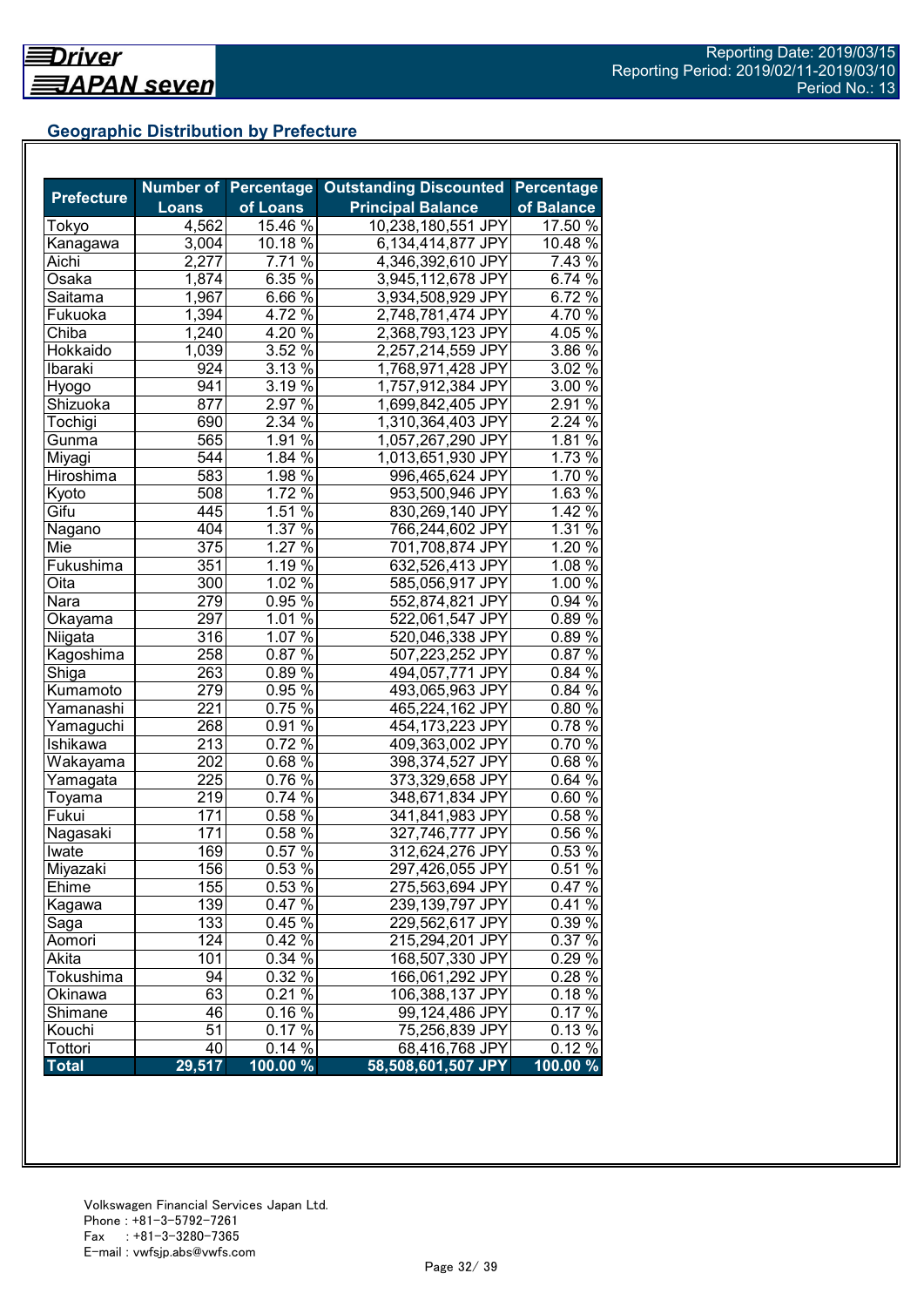## **Distribution by Obligor Concentration**

| Distribution of Loan Contracts and Vehicles per Obligor |           |                  |        |          |                                                        |            |  |
|---------------------------------------------------------|-----------|------------------|--------|----------|--------------------------------------------------------|------------|--|
| <b>Contract</b>                                         | Number of | Percentage of    |        |          | Number of Percentage Outstanding Discounted Percentage |            |  |
| <b>Concentration Customers</b>                          |           | <b>Customers</b> | Loans  | of Loans | <b>Principal Balance</b>                               | of Balance |  |
|                                                         | 28,410    | 96.74 %          | 28,410 | 96.25 %  | 55,862,707,682 JPY                                     | 95.48 %    |  |
|                                                         | 891       | 3.03 %           | 1,026  | 3.48%    | 2,445,336,356 JPY                                      | 4.18%      |  |
|                                                         | 59        | 0.20%            | 72.    | 0.24%    | 174,188,457 JPY                                        | 0.30%      |  |
|                                                         |           | 0.02%            | 9      | 0.03%    | 26,369,012 JPY                                         | 0.05%      |  |
|                                                         |           | 0.00 %           |        | 0.00 %   | 0 JPY                                                  | 0.00%      |  |
| $6 - 10$                                                |           | 0.00%            |        | 0.00 %   | 0 JPY                                                  | 0.00%      |  |
| 11 or more                                              |           | $0.00\%$         |        | 0.00 %   | 0 JPY                                                  | 0.00%      |  |
| <b>Total</b>                                            | 29,367    | 100.00 %         | 29,517 | 100.00 % | 58,508,601,507 JPY                                     | 100.00 %   |  |

#### **Top 20 Obligor**

| <b>Number</b>      |                  | <b>Number of Outstanding Discounted Percentage</b> |            |
|--------------------|------------------|----------------------------------------------------|------------|
|                    | <b>Contracts</b> | <b>Principal Balance</b>                           | of Balance |
| 1                  | 2                | 13,673,294 JPY                                     | 0.02%      |
| $\overline{2}$     | $\overline{2}$   | 13,421,593 JPY                                     | 0.02%      |
| 3                  | $\bar{2}$        | 12,217,424 JPY                                     | 0.02%      |
| 4                  | $\overline{2}$   | 11,774,929 JPY                                     | 0.02%      |
| 5                  | $\overline{2}$   | 11,217,428 JPY                                     | 0.02%      |
| 6                  | $\overline{2}$   | 10,484,143 JPY                                     | 0.02%      |
| 7                  | $\overline{2}$   | 10,061,856 JPY                                     | 0.02%      |
| 8                  | $\overline{2}$   | 9,870,739 JPY                                      | 0.02%      |
| 9                  | 1                | 9,713,967 JPY                                      | 0.02%      |
| 10                 | 1                | 9,576,712 JPY                                      | 0.02%      |
| 11                 | 1                | 9,533,741 JPY                                      | $0.02\%$   |
| 12                 |                  | 9,533,350 JPY                                      | $0.02\%$   |
| 13                 |                  | 9,425,753 JPY                                      | 0.02%      |
| 14                 |                  | 9,307,782 JPY                                      | 0.02%      |
| 15                 | $\overline{c}$   | 9,277,532 JPY                                      | 0.02%      |
| 16                 | 1                | 9,263,673 JPY                                      | 0.02%      |
| 17                 | 1                | 9,212,144 JPY                                      | 0.02%      |
| 18                 | $\overline{2}$   | 9,135,594 JPY                                      | 0.02%      |
| 19                 | $\overline{2}$   | 9,095,770 JPY                                      | 0.02%      |
| 20                 | 1                | 9,058,612 JPY                                      | 0.02%      |
| <b>Total 1 -20</b> | 31               | 204,856,036 JPY                                    | 0.35%      |

Remarks:

Figures above are calculated based on each of the Sub-Servicers respectively and not across both of the Sub-Servicers.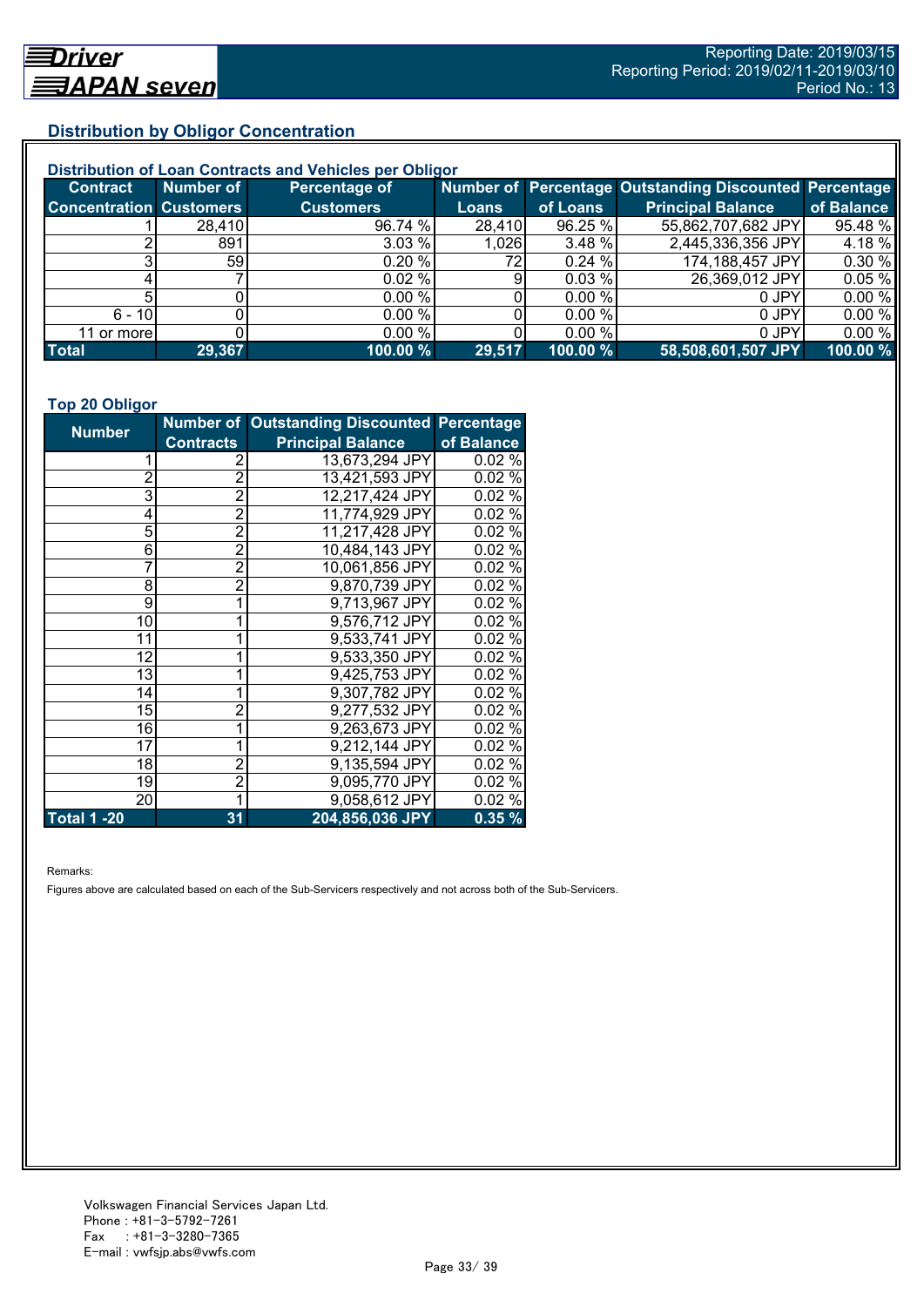## **Distribution by Contract Start Month**

| <b>Origination Month</b> | <b>Number of Loans</b> | <b>Percentage of Loans</b> | <b>Outstanding Discounted Principal Balance</b> | <b>Percentage of Balance</b> |
|--------------------------|------------------------|----------------------------|-------------------------------------------------|------------------------------|
| 02.2013                  |                        | 0.00%                      | 524,709 JPY                                     | 0.00%                        |
| 03.2013<br>04.2013       | 2<br>0                 | 0.01%<br>0.00%             | 459,662 JPY<br>0 JPY                            | 0.00%<br>0.00%               |
| 05.2013                  | 1                      | 0.00%                      | 97,620 JPY                                      | 0.00%                        |
| 06.2013                  | 0                      | 0.00%                      | 0 JPY                                           | 0.00%                        |
| 07.2013                  | $\overline{2}$         | 0.01%                      | 391,471 JPY                                     | 0.00%                        |
| 08.2013                  | 1                      | 0.00%                      | 667,967 JPY                                     | 0.00%                        |
| 09.2013                  | $\overline{2}$         | 0.01%                      | 730,760 JPY                                     | 0.00%                        |
| 10.2013                  | $\overline{2}$         | 0.01%                      | 398,465 JPY                                     | 0.00%                        |
| 11.2013                  | $\overline{2}$         | 0.01%                      | 1,107,790 JPY                                   | 0.00%                        |
| 12.2013                  | 3                      | 0.01%                      | 4,722,148 JPY                                   | 0.01%                        |
| 01.2014                  | $\overline{2}$         | 0.01%                      | 722,366 JPY                                     | 0.00%                        |
| 02.2014                  | $\overline{2}$         | 0.01%                      | 1,603,287 JPY                                   | 0.00%                        |
| 03.2014                  | 47                     | 0.16%                      | 31,649,962 JPY                                  | 0.05%                        |
| 04.2014<br>05.2014       | 16<br>12               | 0.05%<br>0.04%             | 8,464,798 JPY<br>7,603,447 JPY                  | 0.01%<br>0.01%               |
| 06.2014                  | 32                     | 0.11%                      | 22,429,859 JPY                                  | 0.04%                        |
| 07.2014                  | 14                     | 0.05%                      | 8,017,725 JPY                                   | 0.01%                        |
| 08.2014                  | 9                      | 0.03%                      | 6,865,297 JPY                                   | 0.01%                        |
| 09.2014                  | 28                     | 0.09%                      | 17,064,084 JPY                                  | 0.03%                        |
| 10.2014                  | 25                     | 0.08%                      | 18,726,043 JPY                                  | 0.03%                        |
| 11.2014                  | 25                     | 0.08%                      | 25,764,684 JPY                                  | 0.04%                        |
| 12.2014                  | 36                     | 0.12%                      | 33,914,815 JPY                                  | 0.06%                        |
| 01.2015                  | 31                     | 0.11%                      | 26,274,760 JPY                                  | 0.04%                        |
| 02.2015                  | 33                     | 0.11%                      | 33,287,178 JPY                                  | 0.06%                        |
| 03.2015                  | 56                     | 0.19%                      | 55,642,805 JPY                                  | 0.10%                        |
| 04.2015                  | 24                     | 0.08%                      | 26.497.630 JPY                                  | 0.05%                        |
| 05.2015                  | 34                     | 0.12%                      | 30,675,479 JPY                                  | 0.05%                        |
| 06.2015                  | 33                     | 0.11%                      | 36.634.725 JPY                                  | 0.06%                        |
| 07.2015                  | 45                     | 0.15%                      | 36,396,568 JPY                                  | 0.06%                        |
| 08.2015                  | 48                     | 0.16%                      | 46.215.452 JPY                                  | 0.08%                        |
| 09.2015                  | 71                     | 0.24%                      | 82,662,145 JPY                                  | 0.14%                        |
| 10.2015<br>11.2015       | 48<br>45               | 0.16%<br>0.15%             | 57,858,231 JPY<br>59,162,715 JPY                | 0.10%<br>0.10%               |
| 12.2015                  | 79                     | 0.27%                      | 107,447,557 JPY                                 | 0.18%                        |
| 01.2016                  | 114                    | 0.39 %                     | 165,807,850 JPY                                 | 0.28%                        |
| 02.2016                  | 178                    | 0.60%                      | 256,135,910 JPY                                 | 0.44%                        |
| 03.2016                  | 431                    | 1.46 %                     | 582,365,195 JPY                                 | 1.00 %                       |
| 04.2016                  | 210                    | 0.71%                      | 337,900,689 JPY                                 | 0.58%                        |
| 05.2016                  | 309                    | 1.05 %                     | 461,571,253 JPY                                 | 0.79%                        |
| 06.2016                  | 340                    | 1.15 %                     | 587,204,845 JPY                                 | 1.00 %                       |
| 07.2016                  | 335                    | 1.13 %                     | 538,082,210 JPY                                 | 0.92%                        |
| 08.2016                  | 374                    | 1.27 %                     | 614,279,639 JPY                                 | 1.05 %                       |
| 09.2016                  | 548                    | 1.86 %                     | 953,202,239 JPY                                 | 1.63%                        |
| 10.2016                  | 321                    | 1.09 %                     | 573,330,861 JPY                                 | 0.98%                        |
| 11.2016                  | 448                    | 1.52 %                     | 827,573,028 JPY                                 | 1.41 %                       |
| 12.2016                  | 1,017                  | 3.45 %                     | 1,843,852,236 JPY                               | 3.15%                        |
| 01.2017                  | 944                    | 3.20 %                     | 1,800,022,408 JPY                               | 3.08 %                       |
| 02.2017                  | 1,414                  | 4.79 %                     | 2,710,850,680 JPY                               | 4.63%                        |
| 03.2017<br>04.2017       | 2,542<br>1,023         | 8.61%<br>3.47 %            | 4,761,557,671 JPY<br>1,923,866,499 JPY          | 8.14 %<br>3.29 %             |
| 05.2017                  | 1,493                  | 5.06 %                     | 2,852,925,999 JPY                               | 4.88%                        |
| 06.2017                  | 1,958                  | 6.63%                      | 3,756,529,630 JPY                               | 6.42%                        |
| 07.2017                  | 1,362                  | 4.61 %                     | 2,710,634,785 JPY                               | 4.63%                        |
| 08.2017                  | 1,616                  | 5.47 %                     | 3,401,855,628 JPY                               | 5.81%                        |
| 09.2017                  | 2,511                  | 8.51 %                     | 5.415.659.745 JPY                               | 9.26 %                       |
| 10.2017                  | 1,620                  | 5.49 %                     | 3,523,683,703 JPY                               | 6.02%                        |
| 11.2017                  | 2,154                  | 7.30 %                     | 4,803,640,932 JPY                               | 8.21 %                       |
| 12.2017                  | 779                    | 2.64 %                     | 1,734,398,117 JPY                               | 2.96 %                       |
| 01.2018                  | 573                    | 1.94 %                     | 1,243,938,426 JPY                               | $2.13\%$                     |
| 02.2018                  | 656                    | 2.22 %                     | 1,424,396,170 JPY                               | 2.43 %                       |
| 03.2018                  | 1,023                  | 3.47 %                     | 2,270,561,882 JPY                               | 3.88 %                       |
| 04.2018                  | 418                    | 1.42 %                     | 951,497,019 JPY                                 | 1.63%                        |
| 05.2018                  | 481                    | 1.63%                      | 1,049,146,500 JPY                               | 1.79%                        |
| 06.2018                  | 513                    | 1.74 %                     | 1.176.941.758 JPY                               | 2.01%                        |
| 07.2018                  | 273                    | 0.92%                      | 646.444.983 JPY                                 | 1.10 %                       |
| 08.2018                  | 244                    | 0.83%                      | 580,931,815 JPY                                 | 0.99%                        |
| 09.2018                  | 273                    | 0.92%                      | 708,088,557 JPY                                 | 1.21%                        |
| 10.2018                  | 141                    | 0.48%                      | 374,734,459 JPY<br>154.305.982 JPY              | 0.64 %                       |
| 11.2018                  | 70<br>0                | 0.24%<br>0.00%             | 0 JPY                                           | 0.26%<br>0.00%               |
| 12.2018<br>01.2019       | 0                      | 0.00%                      | 0 JPY                                           | 0.00%                        |
|                          | 0                      | 0.00%                      | 0 JPY                                           | 0.00%                        |
| 02.2019                  |                        |                            |                                                 |                              |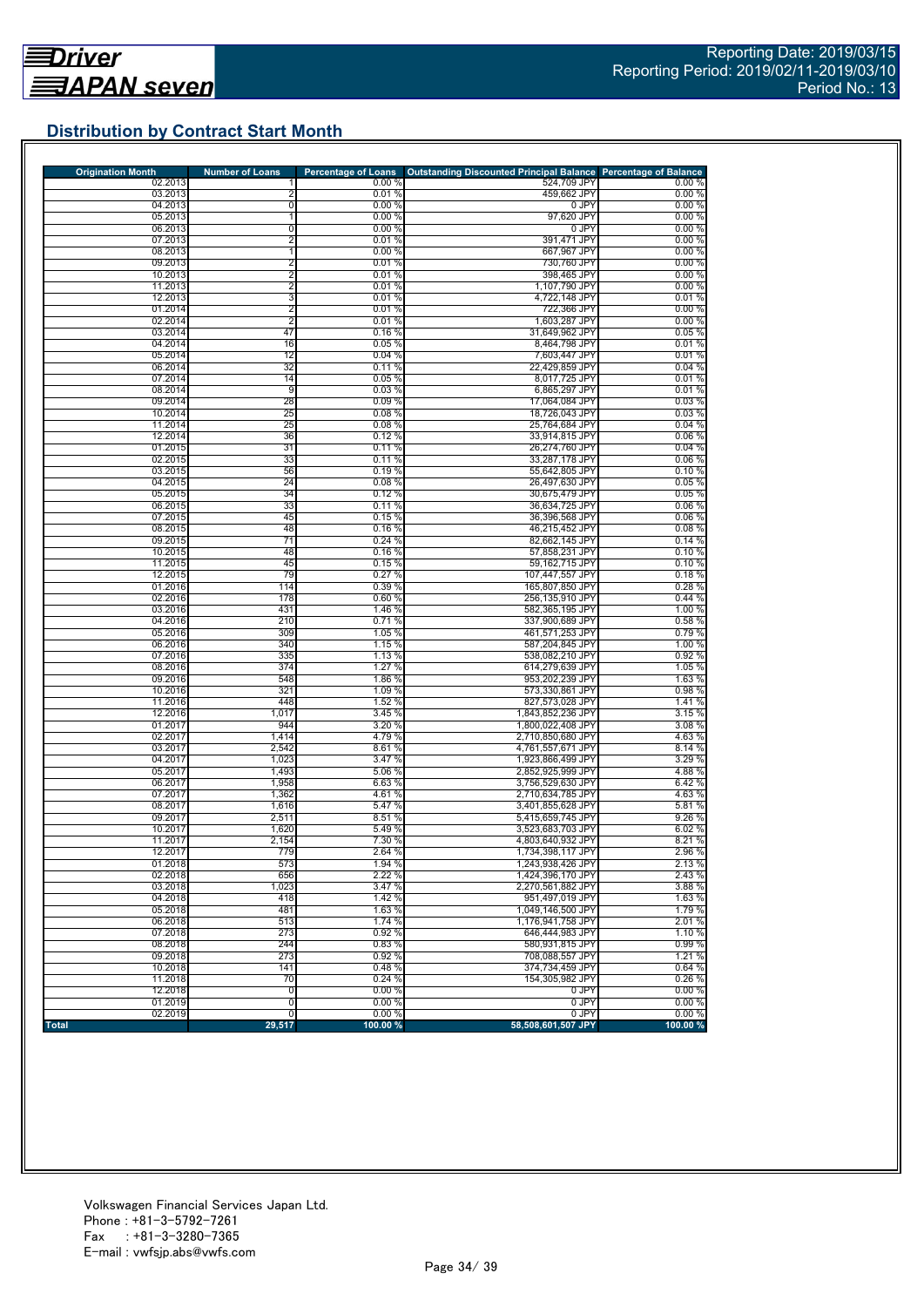## **Distribution by Contract End Month**

| <b>Maturity Month</b> | <b>Number of Loans</b>       | <b>Percentage of Loans</b> | <b>Outstanding Discounted Principal Balance Percentage of Balance</b> |                  |
|-----------------------|------------------------------|----------------------------|-----------------------------------------------------------------------|------------------|
| 03.2019               | 363                          | 1.23 %                     | 244,335,641 JPY                                                       | 0.42%            |
| 04.2019<br>05.2019    | 185<br>249                   | 0.63%<br>0.84%             | 199,883,064 JPY<br>223,935,464 JPY                                    | 0.34%<br>0.38 %  |
| 06.2019               | 347                          | 1.18 %                     | 346,719,564 JPY                                                       | 0.59%            |
| 07.2019               | 269                          | 0.91%                      | 263,685,642 JPY                                                       | 0.45 %           |
| 08.2019               | 230                          | 0.78%                      | 207.952.268 JPY                                                       | 0.36 %           |
| 09.2019               | 398                          | 1.35 %                     | 442,231,151 JPY                                                       | 0.76%            |
| 10.2019               | 271                          | 0.92%                      | 285,238,546 JPY                                                       | 0.49%            |
| 11.2019<br>12.2019    | 342<br>542                   | 1.16 %<br>1.84 %           | 408,069,935 JPY<br>863,620,081 JPY                                    | 0.70%<br>1.48%   |
| 01.2020               | 530                          | 1.80 %                     | 854,330,899 JPY                                                       | 1.46 %           |
| 02.2020               | 737                          | 2.50 %                     | 1,257,682,987 JPY                                                     | 2.15 %           |
| 03.2020               | 1,228                        | 4.16 %                     | 2,129,307,837 JPY                                                     | 3.64 %           |
| 04.2020               | 421                          | 1.43 %                     | 734,957,106 JPY                                                       | 1.26 %           |
| 05.2020               | 684                          | 2.32 %                     | 1,229,139,355 JPY                                                     | 2.10 %           |
| 06.2020<br>07.2020    | 863<br>644                   | 2.92 %<br>2.18 %           | 1,628,909,141 JPY                                                     | 2.78 %           |
| 08.2020               | 772                          | 2.62 %                     | 1,253,854,147 JPY<br>1.589.978.298 JPY                                | 2.14 %<br>2.72 % |
| 09.2020               | 1,136                        | 3.85 %                     | 2,434,347,484 JPY                                                     | 4.16%            |
| 10.2020               | 731                          | 2.48 %                     | 1,654,290,147 JPY                                                     | 2.83%            |
| 11.2020               | 1,031                        | 3.49 %                     | 2,357,904,864 JPY                                                     | 4.03%            |
| 12.2020               | 481                          | 1.63 %                     | 989,012,026 JPY                                                       | 1.69%            |
| 01.2021               | 387                          | 1.31 %                     | 801,561,073 JPY                                                       | 1.37 %           |
| 02.2021               | 532                          | 1.80 %                     | 989,539,147 JPY                                                       | 1.69%            |
| 03.2021<br>04.2021    | 824<br>301                   | 2.79 %<br>1.02 %           | 1,652,406,402 JPY<br>578,008,167 JPY                                  | 2.82 %<br>0.99%  |
| 05.2021               | 444                          | 1.50 %                     | 832,963,178 JPY                                                       | 1.42 %           |
| 06.2021               | 465                          | 1.58 %                     | 910,811,626 JPY                                                       | 1.56 %           |
| 07.2021               | 362                          | 1.23 %                     | 657,178,056 JPY                                                       | 1.12%            |
| 08.2021               | 423                          | 1.43 %                     | 773,979,280 JPY                                                       | 1.32 %           |
| 09.2021               | 572                          | 1.94 %                     | 1,084,566,690 JPY                                                     | 1.85 %           |
| 10.2021               | 336                          | 1.14%                      | 595,627,001 JPY                                                       | 1.02 %           |
| 11.2021<br>12.2021    | 411<br>566                   | 1.39 %<br>1.92 %           | 769,219,321 JPY<br>1,044,101,674 JPY                                  | 1.31 %<br>1.78 % |
| 01.2022               | 493                          | 1.67 %                     | 980,081,527 JPY                                                       | 1.68 %           |
| 02.2022               | 725                          | 2.46 %                     | 1,466,152,344 JPY                                                     | 2.51 %           |
| 03.2022               | 1,290                        | 4.37 %                     | 2,646,429,571 JPY                                                     | 4.52 %           |
| 04.2022               | 570                          | 1.93 %                     | 1,169,135,280 JPY                                                     | 2.00 %           |
| 05.2022               | 736                          | 2.49 %                     | 1,544,646,084 JPY                                                     | 2.64 %           |
| 06.2022               | 949                          | 3.22 %                     | 2,008,668,258 JPY                                                     | 3.43%            |
| 07.2022               | 617                          | 2.09 %                     | 1,370,646,423 JPY                                                     | 2.34 %           |
| 08.2022<br>09.2022    | 727<br>1,162                 | 2.46 %<br>3.94 %           | 1,709,424,501 JPY<br>2,768,890,805 JPY                                | 2.92 %<br>4.73 % |
| 10.2022               | 708                          | 2.40 %                     | 1,709,392,518 JPY                                                     | 2.92 %           |
| 11.2022               | 876                          | 2.97 %                     | 2,167,876,297 JPY                                                     | 3.71 %           |
| 12.2022               | 315                          | 1.07 %                     | 807,893,352 JPY                                                       | 1.38 %           |
| 01.2023               | 234                          | 0.79%                      | 547,519,396 JPY                                                       | 0.94%            |
| 02.2023               | 280                          | 0.95 %                     | 694,723,503 JPY                                                       | 1.19%            |
| 03.2023<br>04.2023    | 389<br>211                   | 1.32 %<br>0.71%            | 990,525,979 JPY<br>545,721,353 JPY                                    | 1.69%<br>0.93%   |
| 05.2023               | 226                          | 0.77%                      | 551,045,352 JPY                                                       | 0.94 %           |
| 06.2023               | 232                          | 0.79%                      | 624,580,039 JPY                                                       | 1.07 %           |
| 07.2023               | 134                          | 0.45%                      | 363,854,736 JPY                                                       | 0.62%            |
| 08.2023               | 130                          | 0.44%                      | 333,879,627 JPY                                                       | 0.57%            |
| 09.2023               | 144                          | 0.49%                      | 412,802,943 JPY                                                       | 0.71%            |
| 10.2023               | 97                           | 0.33 %                     | 278.595.108 JPY                                                       | 0.48%            |
| 11.2023<br>12.2023    | 54<br>9                      | 0.18%<br>0.03%             | 132,587,225 JPY<br>25,876,690 JPY                                     | 0.23%<br>0.04%   |
| 01.2024               | 19                           | 0.06%                      | 51,703,095 JPY                                                        | 0.09%            |
| 02.2024               | 8                            | 0.03%                      | 20,795,729 JPY                                                        | 0.04%            |
| 03.2024               | 16                           | 0.05%                      | 30,986,501 JPY                                                        | 0.05%            |
| 04.2024               | 6                            | 0.02%                      | 16,446,255 JPY                                                        | 0.03%            |
| 05.2024               | $\overline{7}$               | 0.02%                      | 18.143,105 JPY                                                        | 0.03%            |
| 06.2024               | 16                           | 0.05%                      | 40,396,150 JPY                                                        | 0.07%            |
| 07.2024<br>08.2024    | 9<br>$\overline{8}$          | 0.03%<br>0.03%             | 25,754,742 JPY<br>25,336,818 JPY                                      | 0.04%<br>0.04%   |
| 09.2024               | 14                           | 0.05%                      | 43,337,860 JPY                                                        | 0.07%            |
| 10.2024               | $\overline{7}$               | 0.02%                      | 23,629,033 JPY                                                        | 0.04%            |
| 11.2024               | 8                            | 0.03%                      | 29,952,109 JPY                                                        | 0.05%            |
| 12.2024               | $\overline{2}$               | 0.01%                      | 6.033.789 JPY                                                         | 0.01%            |
| 01.2025               | $\overline{2}$               | 0.01%                      | 4,912,704 JPY                                                         | 0.01%            |
| 02.2025               | 2                            | 0.01%                      | 6,305,508 JPY                                                         | 0.01%            |
| 03.2025               | 0                            | 0.00%                      | 0 JPY                                                                 | 0.00%            |
| 04.2025<br>05.2025    | 0<br>$\overline{\mathbf{c}}$ | 0.00%<br>0.01%             | 0 JPY<br>6,368,689 JPY                                                | 0.00%<br>0.01%   |
| 06.2025               | 3                            | 0.01%                      | 7,906,842 JPY                                                         | 0.01%            |
| 07.2025               | 1                            | 0.00%                      | 3,873,262 JPY                                                         | 0.01%            |
| 08.2025               |                              | 0.00%                      | 3,140,408 JPY                                                         | 0.01%            |
| 09.2025               | 0                            | 0.00%                      | 0 JPY                                                                 | 0.00%            |
| 10.2025               |                              | 0.00%                      | 3,282,735 JPY                                                         | 0.01%            |
| <b>Total</b>          | 29,517                       | 100.00 %                   | 58,508,601,507 JPY                                                    | 100.00 %         |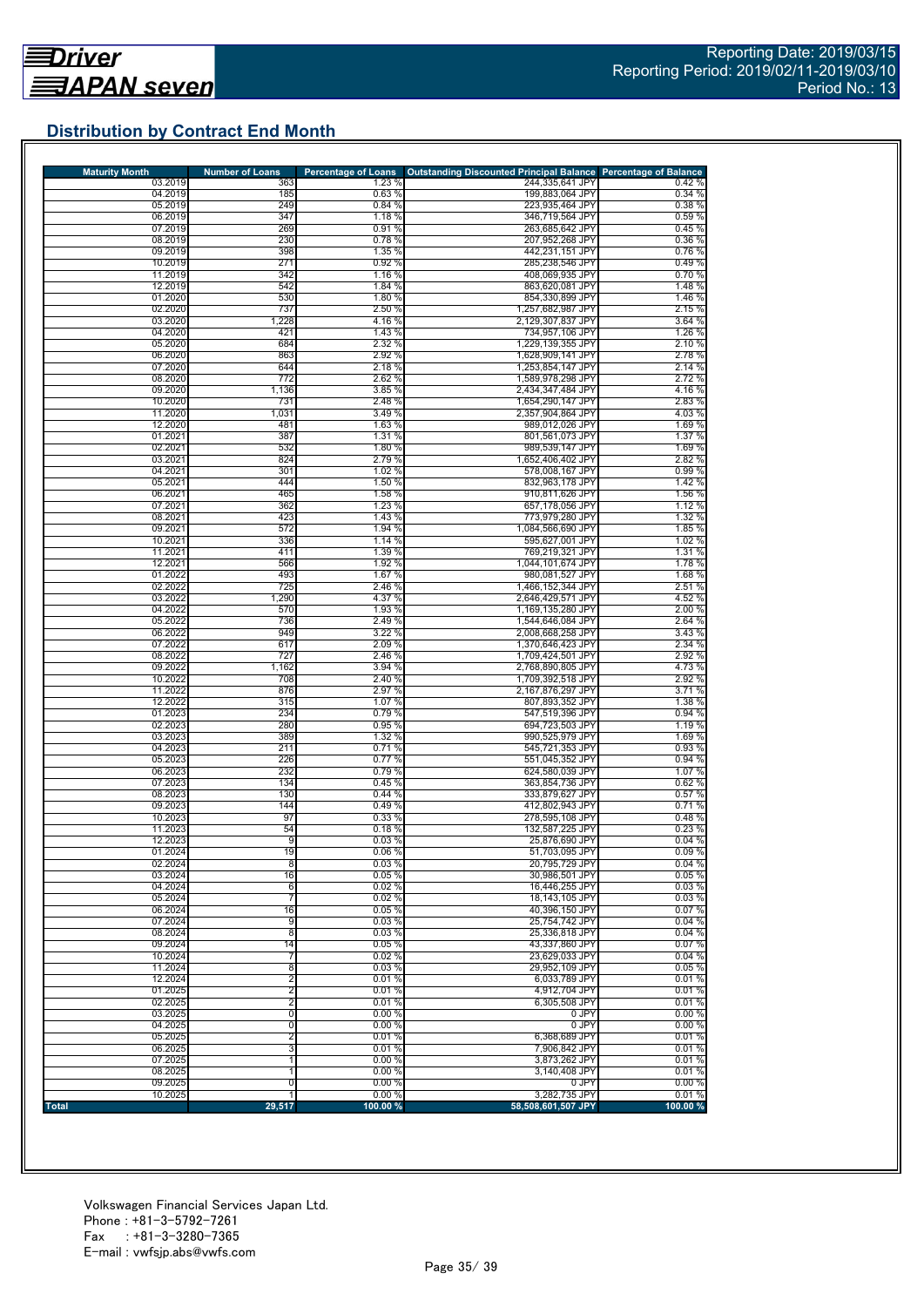## **Distribution by Monthly Payment**

|                            |              | <b>Number of Percentage</b> | <b>Outstanding Discounted</b> | <b>Percentage</b> |
|----------------------------|--------------|-----------------------------|-------------------------------|-------------------|
| <b>Monthly Payment</b>     | <b>Loans</b> | of Loans                    | <b>Principal Balance</b>      | of Balance        |
| 10,000 JPY<br><=           | 1,511        | 5.12 %                      | 1,824,996,959 JPY             | 3.12 %            |
| 20,000 JPY<br>10.001 JPY   | 5,262        | 17.83 %                     | 6,921,774,449 JPY             | 11.83 %           |
| 30,000 JPY<br>20.001 JPY   | 7,435        | 25.19 %                     | 11,682,650,400 JPY            | 19.97 %           |
| 40,000 JPY<br>30,001 JPY   | 5,874        | 19.90 %                     | 11,195,694,187 JPY            | 19.14 %           |
| 50,000 JPY<br>40,001 JPY   | 3,481        | 11.79 %                     | 7,834,346,279 JPY             | 13.39 %           |
| 60,000 JPY<br>50,001 JPY   | 2,078        | 7.04 %                      | 5,293,592,461 JPY             | 9.05 %            |
| 70,000 JPY<br>60.001 JPY   | 1,197        | 4.06 %                      | 3,430,893,764 JPY             | 5.86 %            |
| 80,000 JPY<br>70.001 JPY   | 718          | 2.43 %                      | 2,234,119,429 JPY             | 3.82 %            |
| 90,000 JPY<br>80,001 JPY   | 500          | 1.69 %                      | 1,648,074,027 JPY             | 2.82 %            |
| 100,000 JPY<br>90.001 JPY  | 439          | 1.49 %                      | 1,661,973,800 JPY             | 2.84 %            |
| 110,000 JPY<br>100,001 JPY | 254          | 0.86 %                      | 959,644,184 JPY               | 1.64 %            |
| 120,000 JPY<br>110,001 JPY | 167          | 0.57%                       | 776,730,006 JPY               | 1.33 %            |
| 130,000 JPY<br>120.001 JPY | 151          | 0.51%                       | 701,355,094 JPY               | 1.20 %            |
| 140,000 JPY<br>130.001 JPY | 119          | 0.40%                       | 580,160,578 JPY               | 0.99 %            |
| 150,000 JPY<br>140.001 JPY | 89           | 0.30 %                      | 462,380,984 JPY               | 0.79%             |
| 150,001 JPY<br>$>=$        | 242          | 0.82 %                      | 1,300,214,906 JPY             | 2.22 %            |
| <b>Total</b>               | 29,517       | 100.00 %                    | 58,508,601,507 JPY            | 100.00%           |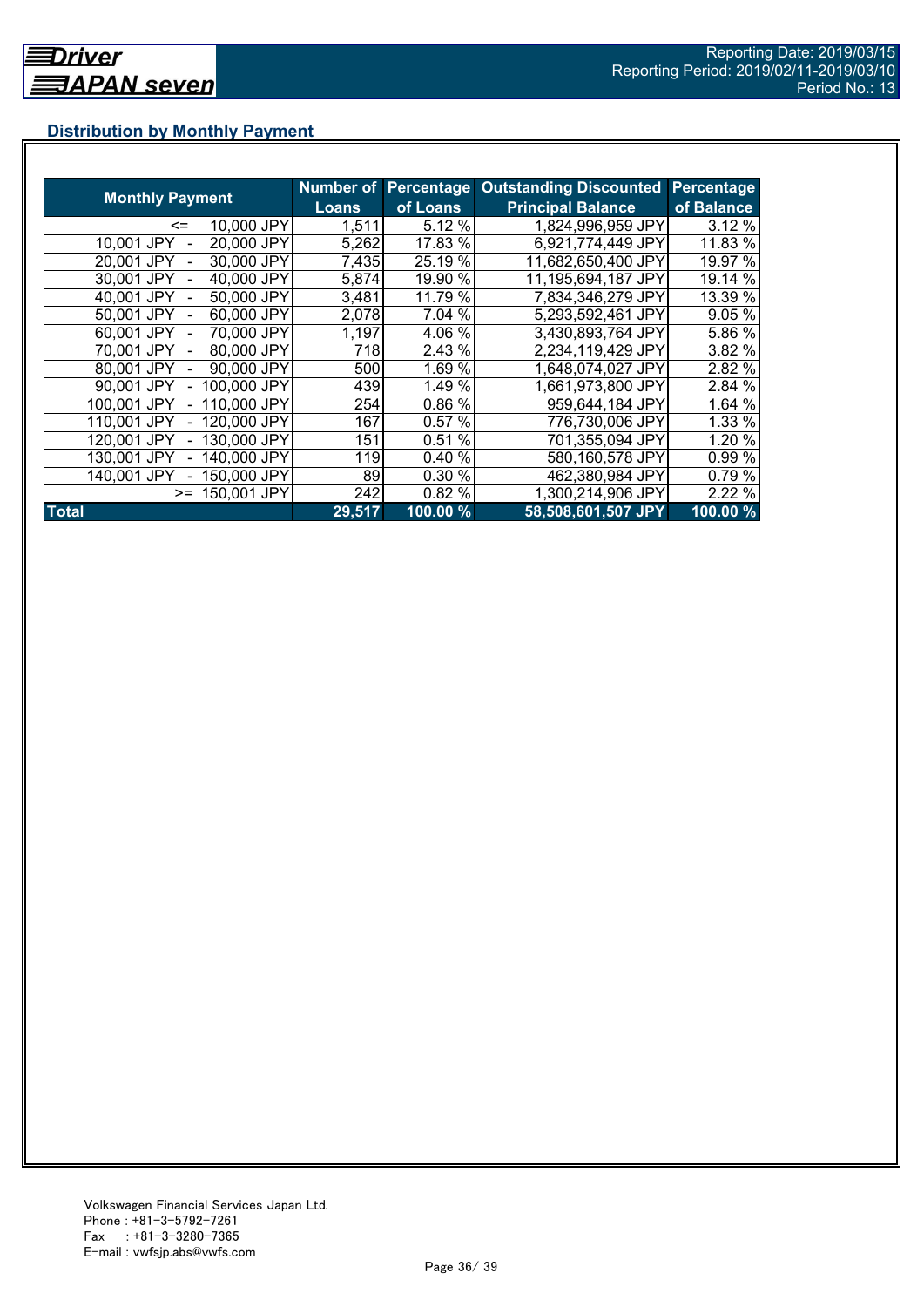## **Distribution by Bonus Payment**

|                            |              |          | Number of Percentage Outstanding Discounted | Percentage |
|----------------------------|--------------|----------|---------------------------------------------|------------|
| <b>Bonus Payment</b>       | <b>Loans</b> | of Loans | <b>Principal Balance</b>                    | of Balance |
| No Bonus Payment           | 18,099       | 61.32 %  | 35,324,127,405 JPY                          | 60.37 %    |
| 25,000 JPY<br>1 JPY -      | 234          | 0.79 %   | 362,916,900 JPY                             | 0.62%      |
| 25,001 JPY -<br>50,000 JPY | 2,759        | 9.35 %   | 4,461,575,870 JPY                           | 7.63 %     |
| 50,001 JPY - 75,000 JPY    | 923          | 3.13 %   | 1,632,880,559 JPY                           | 2.79 %     |
| 75,001 JPY - 100,000 JPY   | 3,899        | 13.21 %  | 7,661,196,686 JPY                           | 13.09 %    |
| 100,001 JPY - 125,000 JPY  | 528          | 1.79 %   | 1,110,261,242 JPY                           | 1.90 %     |
| 125,001 JPY - 150,000 JPY  | 1,559        | 5.28 %   | 3,721,389,386 JPY                           | 6.36 %     |
| 150,001 JPY - 175,000 JPY  | 172          | 0.58 %   | 404,173,254 JPY                             | 0.69%      |
| 175,001 JPY - 200,000 JPY  | 837          | 2.84 %   | 2,214,996,190 JPY                           | 3.79 %     |
| 200,001 JPY - 225,000 JPY  | 51           | 0.17%    | 135,287,761 JPY                             | 0.23 %     |
| 225,001 JPY - 250,000 JPY  | 200          | 0.68%    | 629,594,897 JPY                             | 1.08 %     |
| 250,001 JPY - 275,000 JPY  | 13           | 0.04%    | 35,927,536 JPY                              | 0.06 %     |
| 275,001 JPY - 300,000 JPY  | 151          | 0.51%    | 484,159,138 JPY                             | 0.83 %     |
| 300,001 JPY - 325,000 JPY  |              | 0.02 %   | 22,381,099 JPY                              | 0.04%      |
| 325,001 JPY - 350,000 JPY  | 42           | 0.14%    | 150,717,039 JPY                             | 0.26 %     |
| 350,001 JPY - 375,000 JPY  | 3            | 0.01%    | 6,395,115 JPY                               | 0.01%      |
| 375,001 JPY - 400,000 JPY  | 17           | 0.06%    | 67,031,744 JPY                              | 0.11%      |
| 400,001 JPY - 425,000 JPY  |              | 0.00%    | 5,849,981 JPY                               | 0.01%      |
| 425,001 JPY - 450,000 JPY  | 5            | 0.02%    | 15,397,575 JPY                              | 0.03%      |
| 450,001 JPY - 475,000 JPY  | 0            | 0.00 %   | 0 JPY                                       | 0.00%      |
| 475,001 JPY - 500,000 JPY  | 13           | 0.04%    | 54,168,027 JPY                              | 0.09 %     |
| 500,001 JPY or more        | 4            | $0.01\%$ | 8,174,103 JPY                               | 0.01%      |
| <b>Total</b>               | 29,517       | 100.00 % | 58,508,601,507 JPY                          | 100.00 %   |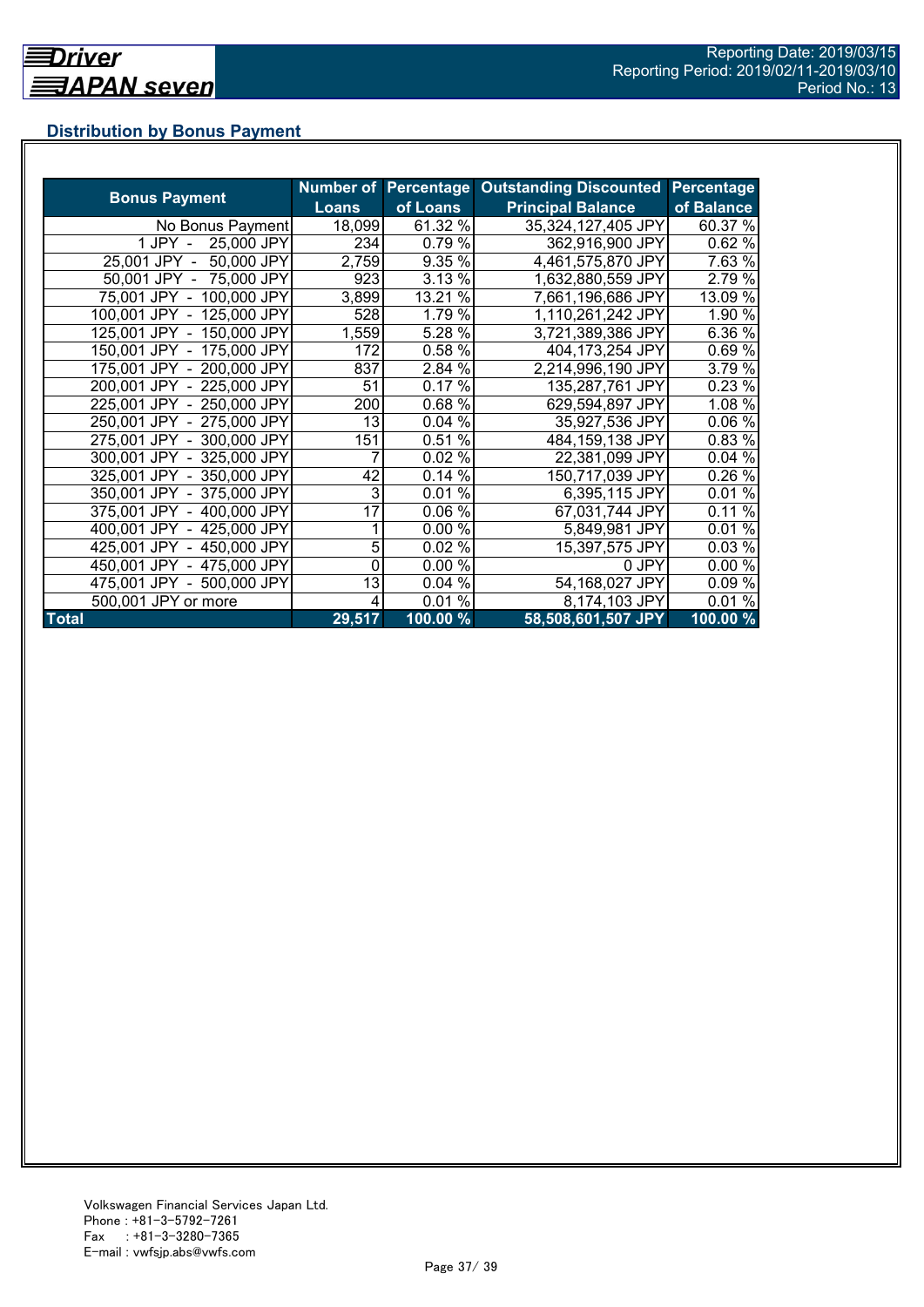## **Distribution by Motor Type**

| <b>Motor Type</b> | <b>Loans</b> | of Loans    | Number of Percentage Outstanding Discounted Percentage<br><b>Principal Balance</b> | of Balance  |
|-------------------|--------------|-------------|------------------------------------------------------------------------------------|-------------|
| <b>EA 189</b>     |              | 0.00 %      | 0 JPY                                                                              | $0.00 \%$   |
| Other             | 29,517       | 100.00 %    | 58,508,601,507 JPY                                                                 | 100.00 %    |
| <b>Total</b>      | 29,517       | $100.00 \%$ | 58,508,601,507 JPY                                                                 | $100.00 \%$ |